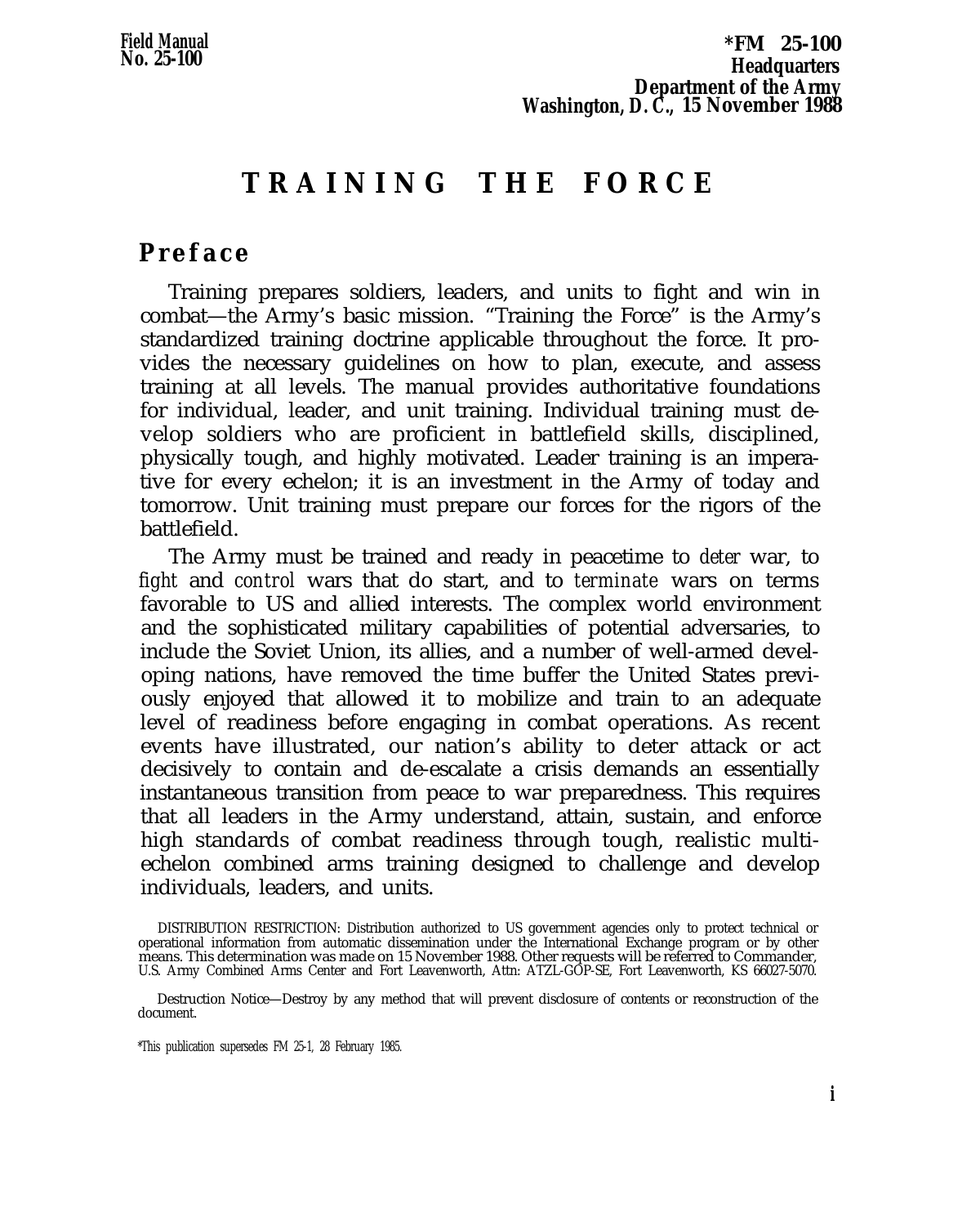The key to fighting and winning is an understanding of "how we train to fight" at every echelon. Training programs must result in demonstrated tactical and technical competence, confidence, and initiative in our soldiers and their leaders. This manual has application for leaders at all levels and for every type organization. The principal focus is on Active and Reserve battalion equivalent and higher level commanders, their command sergeants major, and staffs. Implied throughout the manual is recognition of the extremely important role of junior leaders in training and providing feedback. The role of our noncommissioned officers in ensuring that individual soldiers in their units attain the required standards of proficiency through training, and in linking the individual's performance with the unit's training plans, is of fundamental importance.

Every senior leader is expected to know, understand, and apply the concepts in this manual. It reflects the lessons learned since the introduction of FC 25-100 in August 1985 and has incorporated recommendations and comments from the Army in the field.

Training will remain the Army's top priority because it is the cornerstone of combat readiness!

 $0$  (eV)

**Carl E. Vuono** General, United States Army Chief of Staff

The proponent of this publication is HQ TRADOC. Submit changes for improving this publication on DA Form 2028 (Recommended Changes to Publications and Blank Forms) and forward it to Commander, U.S. Army Combined Arms Center, ATTN: ATZL-SWA-DL, Fort Leavenworth, Kansas 66027-6900.

Unless otherwise stated, whenever the masculine gender is used, both men and women are included.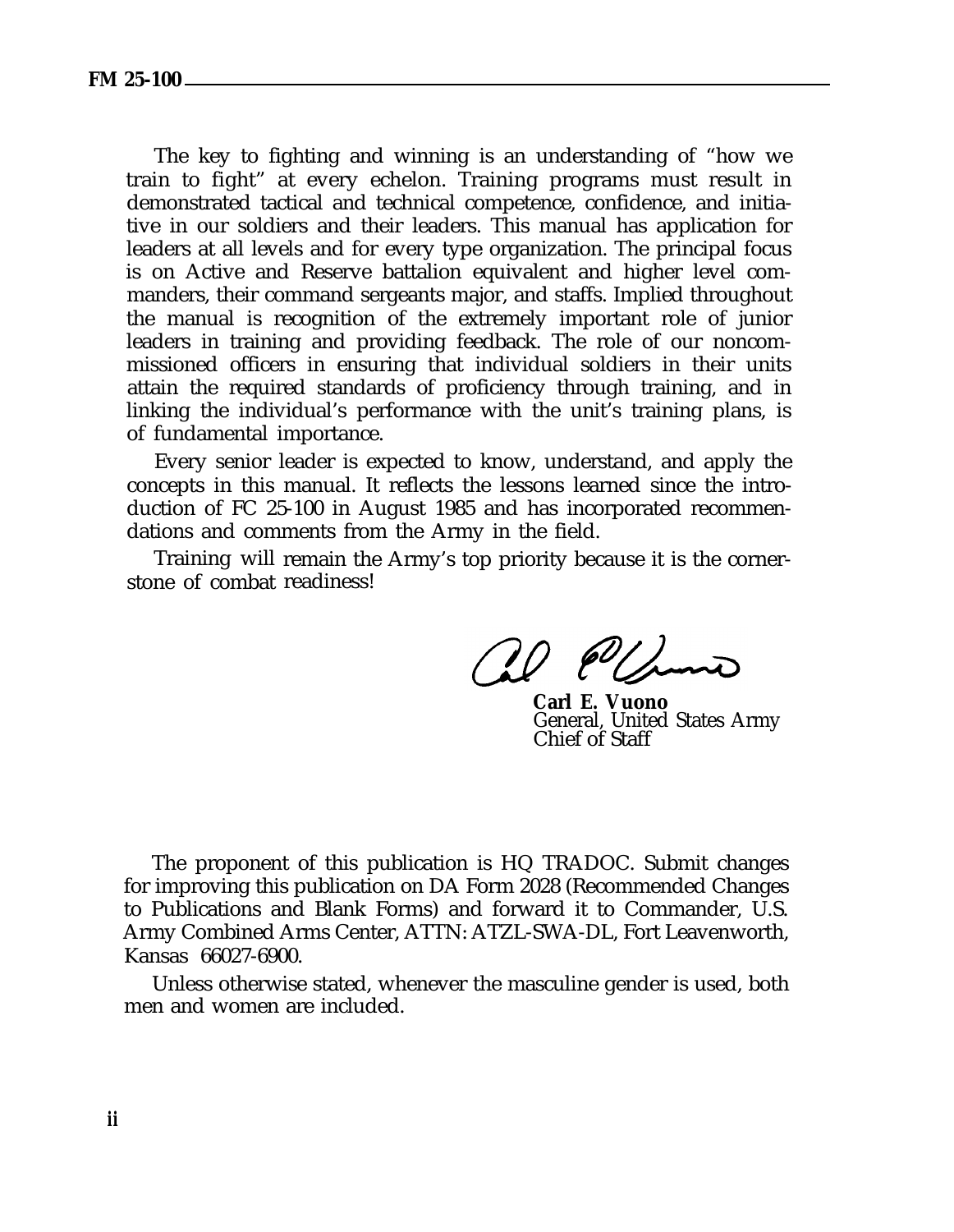# Contents

 $\left| \frac{1}{2} \right|$ 

|            | <b>Chapter 1. Training Overview</b><br>Active and Reserve Component Training  1-2<br>Active Component (AC) CONUS Units  1-2<br>AC OCONUS Units  1-2<br>Reserve Component (RC) Units  1-2<br>Train as Combined Arms and Services Team  1-3<br>Use Appropriate Doctrine  1-4<br>Use Performance-Oriented Training  1-4<br>Train to Sustain Proficiency  1-4<br>Train Using Multiechelon Techniques  1-4<br>Make Commanders the Primary Trainers  1-5<br>Senior Leaders and Training  1-5 |  |
|------------|----------------------------------------------------------------------------------------------------------------------------------------------------------------------------------------------------------------------------------------------------------------------------------------------------------------------------------------------------------------------------------------------------------------------------------------------------------------------------------------|--|
| Chapter 2. | <b>Mission Essential Task List (METL)</b><br><b>Development</b><br>METL Development Process  2-1<br>Inputs to METL Development  2-1<br>Commander's Analysis  2-3<br>Mission Essential Task List  2-4<br>RC and TDA METL Development  2-5<br>RC METL Development  2-5<br>TDA METL Development  2-6                                                                                                                                                                                      |  |
| Chapter 3. | <b>Planning</b><br>Long-Range Planning  3-5<br>Short-Range Planning  3-12<br>Near-Term Planning  3-18                                                                                                                                                                                                                                                                                                                                                                                  |  |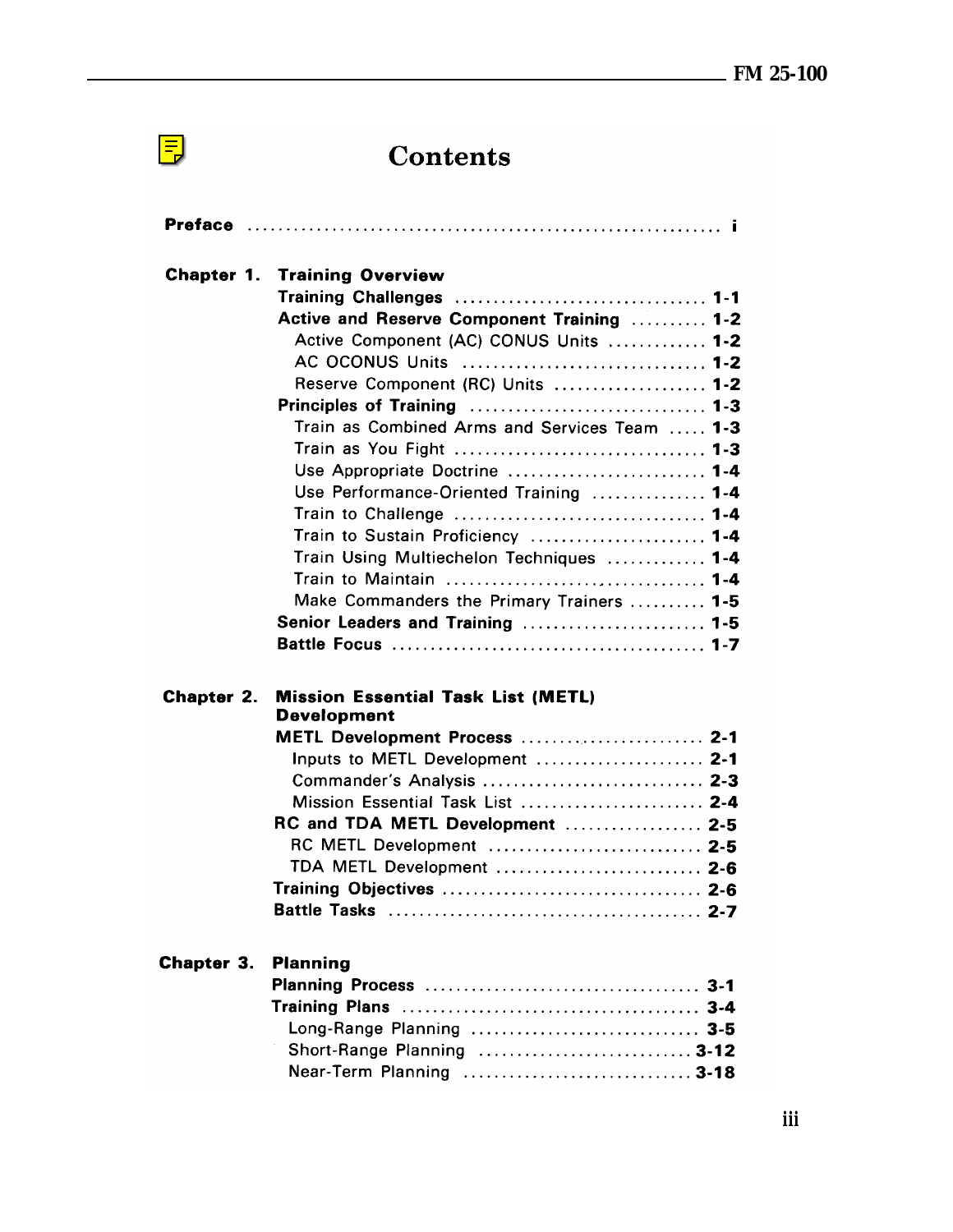|          | <b>Chapter 4. Execution</b>              |
|----------|------------------------------------------|
|          | Senior Leaders' Role  4-1                |
|          | Requirements for Training Execution  4-1 |
|          | Preparation for Training  4-2            |
|          | Presentation and Practice  4-2           |
|          | <b>Chapter 5. Assessment</b>             |
|          |                                          |
|          |                                          |
|          | After-Action Review  5-1                 |
|          |                                          |
|          | Senior Leaders' Role  5-3                |
|          |                                          |
|          | Organizational Assessment  5-3           |
| Glossary |                                          |
|          |                                          |
|          | Definitions  Glossary-3                  |
|          |                                          |
|          | Acronyms and Abbreviations  Glossary-1   |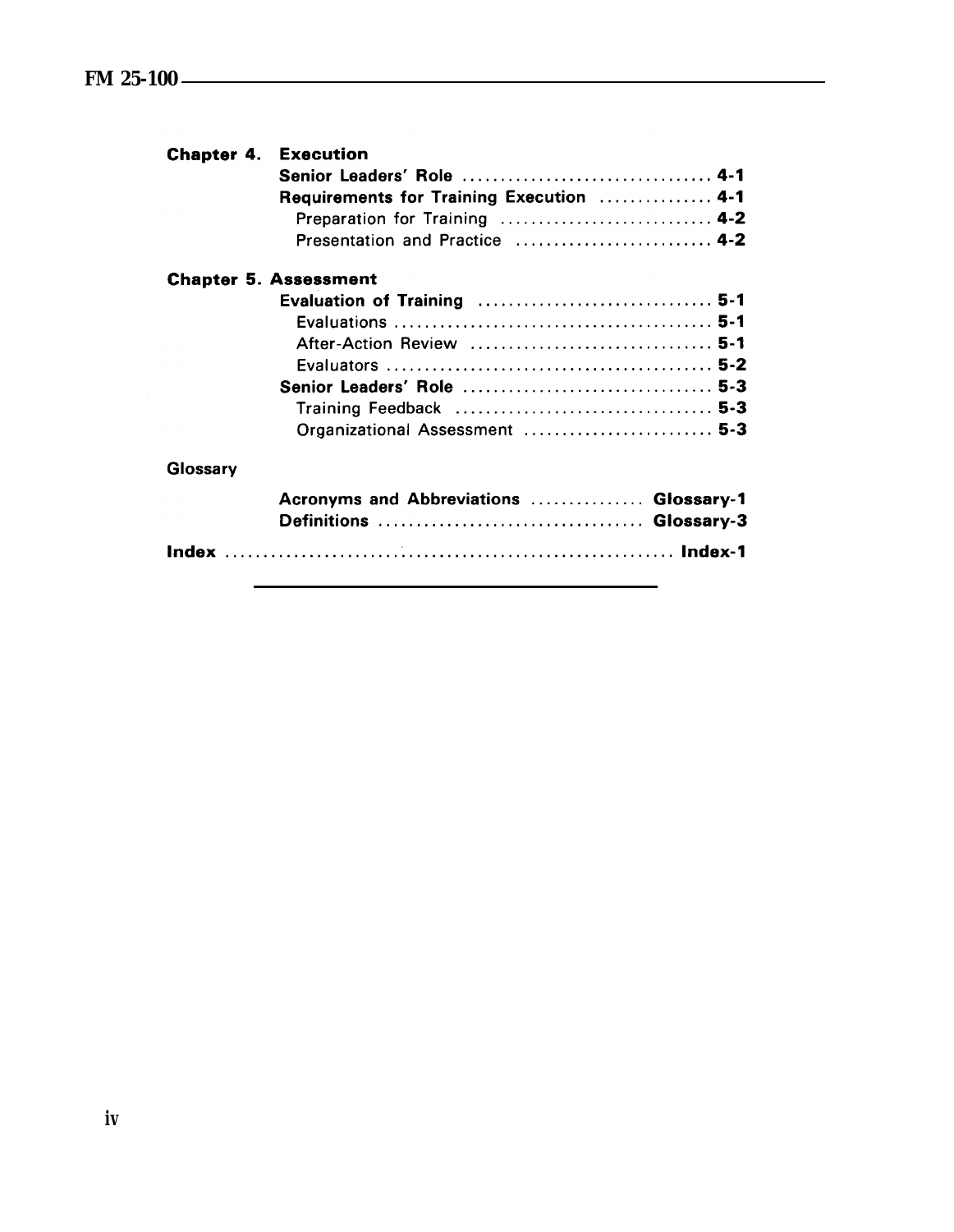#### **CHAPTER 1**

# **Training Overview**

*The Army training mission is to prepare soldiers, leaders, and units to deploy, fight, and win in combat at any intensity level, anywhere, anytime.*

- *The training focus is on our wartime missions.*
- *Our top priority is training.*
- *Maintenance is a vital part of our training program.*
- *Realistic, sustained multiechelon totally integrated combined arms training must be continuously stressed at all levels.*
- *Every soldier, leader, and unit training program must be carefully planned, aggressively executed, and thoroughly assessed.*

*General Carl E. Vuono*

## **Training Challenges**

The Army exists to deter war or, if deterrence fails, to reestablish peace through victory in combat wherever US interests are challenged. To accomplish this, the Army's forces must be able to accomplish their assigned strategic roles. Moreover, for deterrence to be effective, potential enemies must perceive that the Army has the capability to mobilize, deploy, fight, and sustain combat operations in unified action with our sister services and allies. Training, therefore, is the process that melds human and material resources into these required capabilities.

We train the way we intend to fight because our historical experiences amply show the direct correlation between realistic training and success on the battlefield. The Army has an obligation to the American people to ensure its sons and daughters go into battle with the best chance of success and survival. This is an obligation that only outstanding and realistic training conducted to the most exacting standards can fulfill. The highest quality training is, therefore, essential at all levels.

We can trace the connection between training and success in battle to one of the Army's earliest leaders and trainers, General Winfield Scott, in the War of 1812. For nearly two years, American soldiers had suffered loss after loss against British forces along the Canadian border. To end the defeats, President James Madison appointed new military leaders, one of whom was Scott. On March 24, 1814, he took charge of a small, poorly prepared force at Buffalo and set out to make these men the professional equals of the British soldier. His training, based on the current British handbook, was hard and realistic, and his discipline was strict. He drilled his men ten hours a day in infantry tactics, the use of the musket and bayonet, and close order drill. The first test of Scott's training came on July 3, 1814, during the battle of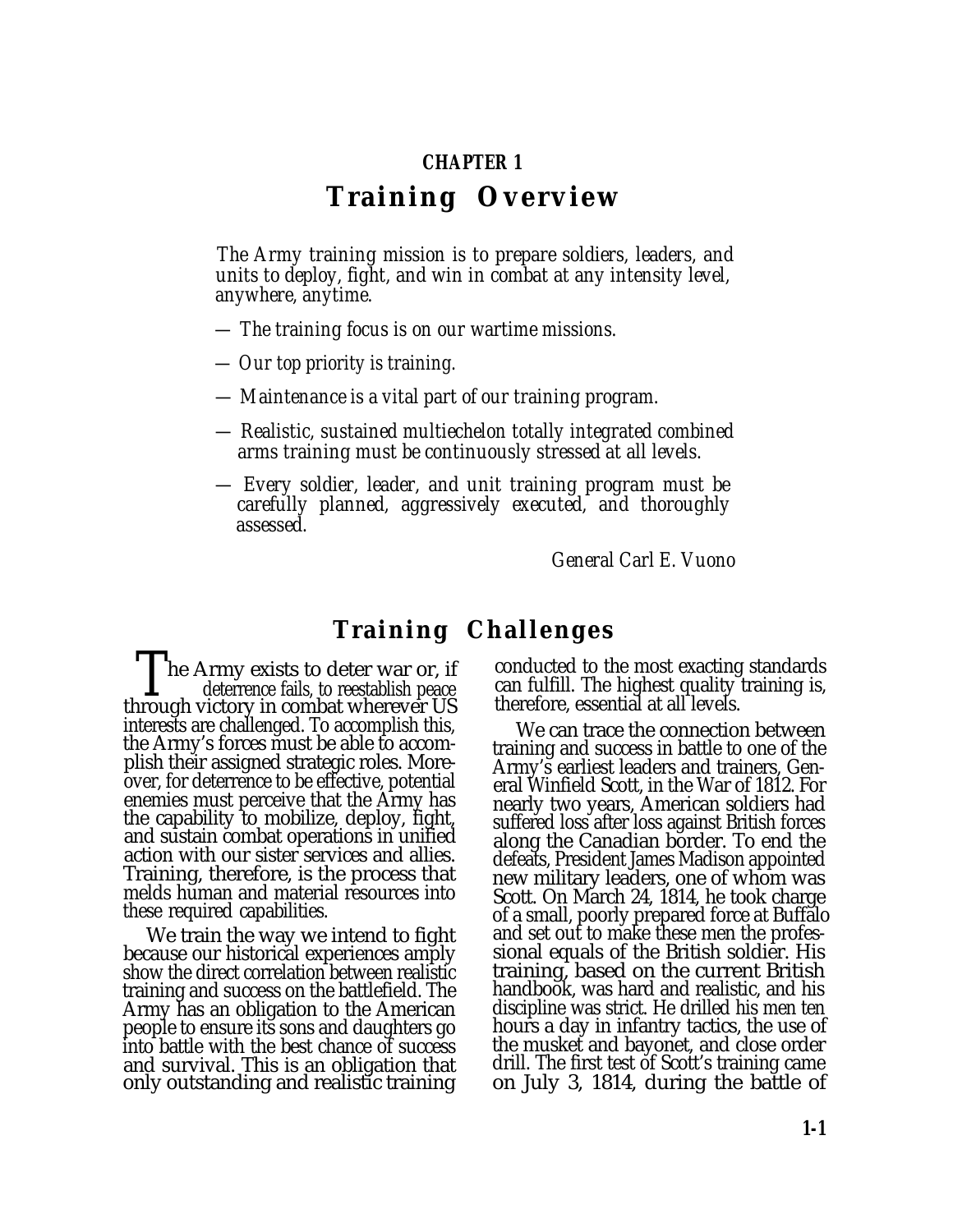Chippewa. For the first time in the war, American soldiers stood up to their foe and drove them from the field. Scott's training had paid off. He had trained and he had won. Today's leaders must learn the lessons of history and find ways to use this wisdom to meet contemporary training challenges.

The future battlefield will be characterized by high volumes of fire and lack of a distinct FEBA or FLOT trace; in many cases, small units and task forces may find themselves either bypassed or encircled. Units will frequently be cross attached in order to react to the flow of the battle or to reconstitute units. The key to winning in that battlefield environment will be the understanding of "how we fight" at every level and the demonstrated confidence, competence, and initiative of our soldiers

# **Active and Reserve Component Training**

The differences between Active and Reserve training opportunities are important to the Army's senior leaders and theater commanders in chief. They must be prepared to provide or receive units from the National Guard, Army Reserve, and Active Component in wartime or in peacetime exercises.

### **ACTIVE COMPONENT (AC) CONUS UNITS**

AC CONUS units are generally located at installations that have nearby modern ranges and training areas available for unit training; classrooms, simulators, and learning centers available for individual training; and academies, libraries, and other professional development resources available for leader training. These units normally enjoy relatively high levels of personnel and equipment fill. Combat training centers (CTCs) also provide unique training opportunities. The relative geographical concentration and ease of access to all these training facilities provide a good overall training environment.

### **AC OCONUS UNITS**

Active duty units that are stationed overseas normally experience more and their leaders. Training is the means to achieve the tactical and technical proficiency that soldiers, leaders, and units must have to enable them to accomplish their missions. Therefore, training must—

- Practice the techniques and procedures of integrated command and control.
- Enable units to apply joint and combined doctrine and tactics.
- Exercise all support systems required to sustain combat operations.

Responsibility for the Army's success on the future battlefield rests on the shoulders of today's Active, National Guard, Reserve, and civilian leaders at all levels. These senior leaders must concentrate training on warfighting skills.

geographic dispersion than CONUS AC units. However, these units often enjoy higher fills of MOS-qualified soldiers and equipment than their AC CONUS counterparts. The OCONUS units usually have the unique motivation and training opportunities afforded by being assigned "real world," wartime-oriented missions. OCONUS major training facilities are normally smaller and farther from garrison than those that serve CONUS-based AC units. While local training areas (LTAs) are available, their small size and environmental restrictions tend to constrain their use. In some parts of the world, maneuver rights areas (MRAs) allow large-unit combined arms and services exercises on the host nation countryside; however, these are normally subject to maneuver restrictions.

# **RESERVE COMPONENT (RC) UNITS**

The training environment of the RC, the Army National Guard and Army Reserve, is generally more challenging than that of the AC. The training year for the average soldier in an RC unit consists of 24 days of inactive duty training (IDT) and 15 days of annual training (AT)—39 days per year.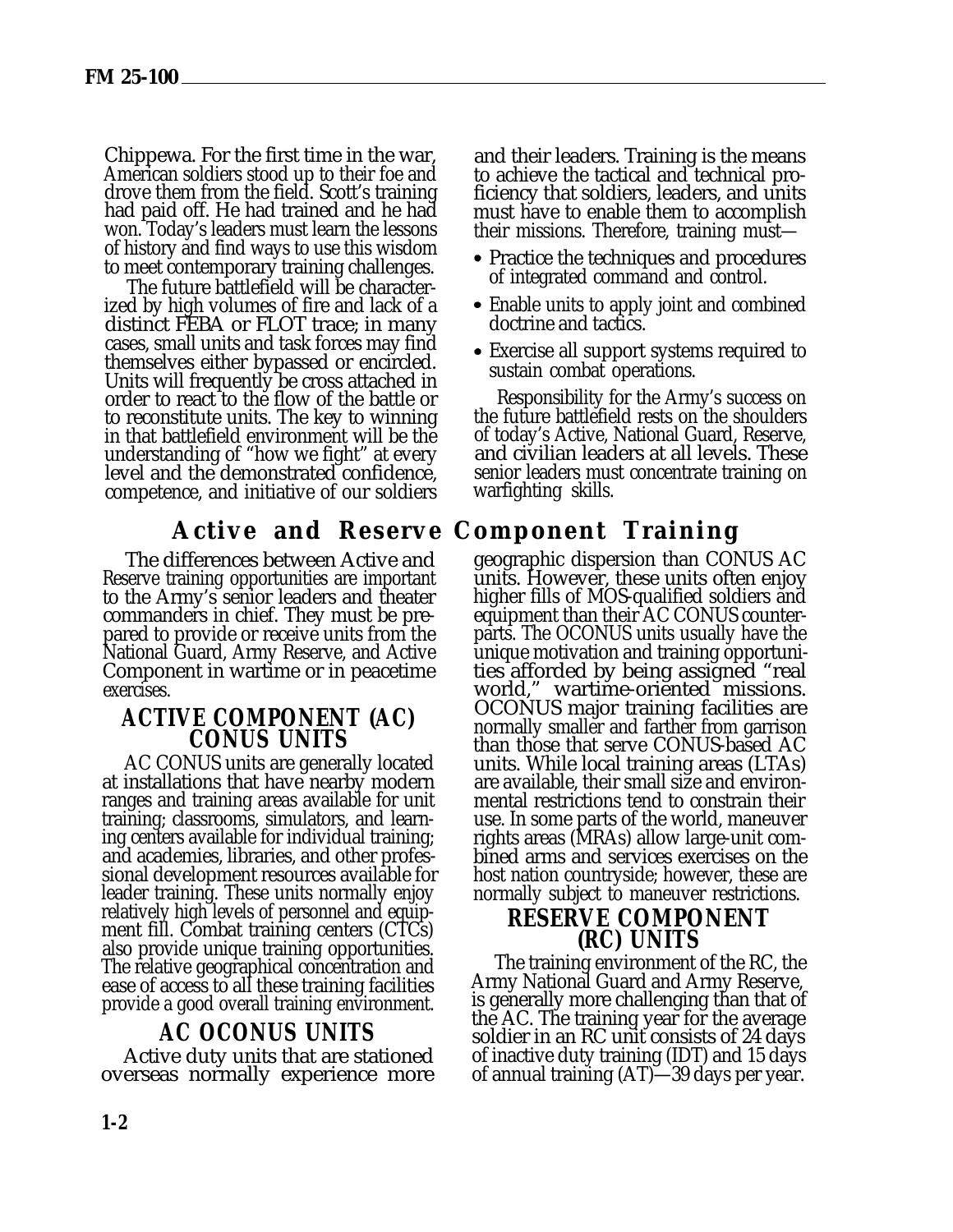The soldiers and leaders in the RC have military service and separate civilian careers competing for their attention and time. These units face considerable geographic dispersion. For example, the average RC battalion is dispersed over a 150- to 300 mile radius; soldiers travel an average of 40 miles to reach the nearest LTA; and units must move an average of 150 miles to the nearest major training area (MTA).

# **TRAIN AS COMBINED ARMS AND SERVICES TEAM**

Today's Army doctrine requires combined arms and services teamwork. When committed to battle, each unit must be prepared to execute combined arms and services operations without additional training or lengthy adjustment periods. Combined arms proficiency develops when teams train together. Leaders must regularly practice cross attachment of the full wartime spectrum of combat, combat support, and combat service support units. Peacetime relationships must mirror wartime task organization to the greatest extent possible. The full integration of the combined arms team is attained through the "slice" approach to training management. This approach acknowledges that the maneuver commander controls and orchestrates the basic combat, combat support, and combat service support systems. It states that in order to fight with these systems, he must train them often enough to sustain combatlevel proficiency. In short, the maneuver commander, with the assistance of higherlevel leaders, must forge the combined arms team. An example of a "brigade slice" is at Figure 1-1.

Using this same approach, to assist division-level training, the corps commander requires all corps units that would be supporting the division in wartime to participate in division training exercises. The divisional and nondivisional units that habitually train with the division are termed the "division slice."

RC units have to recruit many of their own soldiers. Since these new recruits may be assigned to the RC unit prior to completion of initial entry training, the RC may have fewer MOS-qualified personnel assigned than their AC counterparts. Notwithstanding these challenges, the Reserve Components offer the nation a large measure of deterrence and warfighting power per dollar invested.

# **Principles of Training**

# **TRAIN AS YOU FIGHT**

The goal of combat-level training is to achieve combat-level standards. Every effort must be made to attain this difficult goal. Within the confines of safety and common sense, leaders must be willing to accept less than perfect results initially and demand realism in training. They must integrate such realistic conditions as smoke, noise, simulated NBC, battlefield debris, loss of key leaders, and cold weather. They must seize every opportunity to move soldiers out of the classroom into the field, fire weapons, maneuver as a combined arms

#### **EXAMPLE BRIGADE SLICE**

**Maneuver Battalions Field Artillery Battalion Engineer Company** Air Defense Artillery Battery **Aviation Section** Military Police Platoon **Chemical Platoon** Signal Platoon Military Intelligence Team **Forward Support Battalion Brigade Headquarters and Headquarters Company** Other organizations associated with the brigade's wartime organization

Figure 1-1.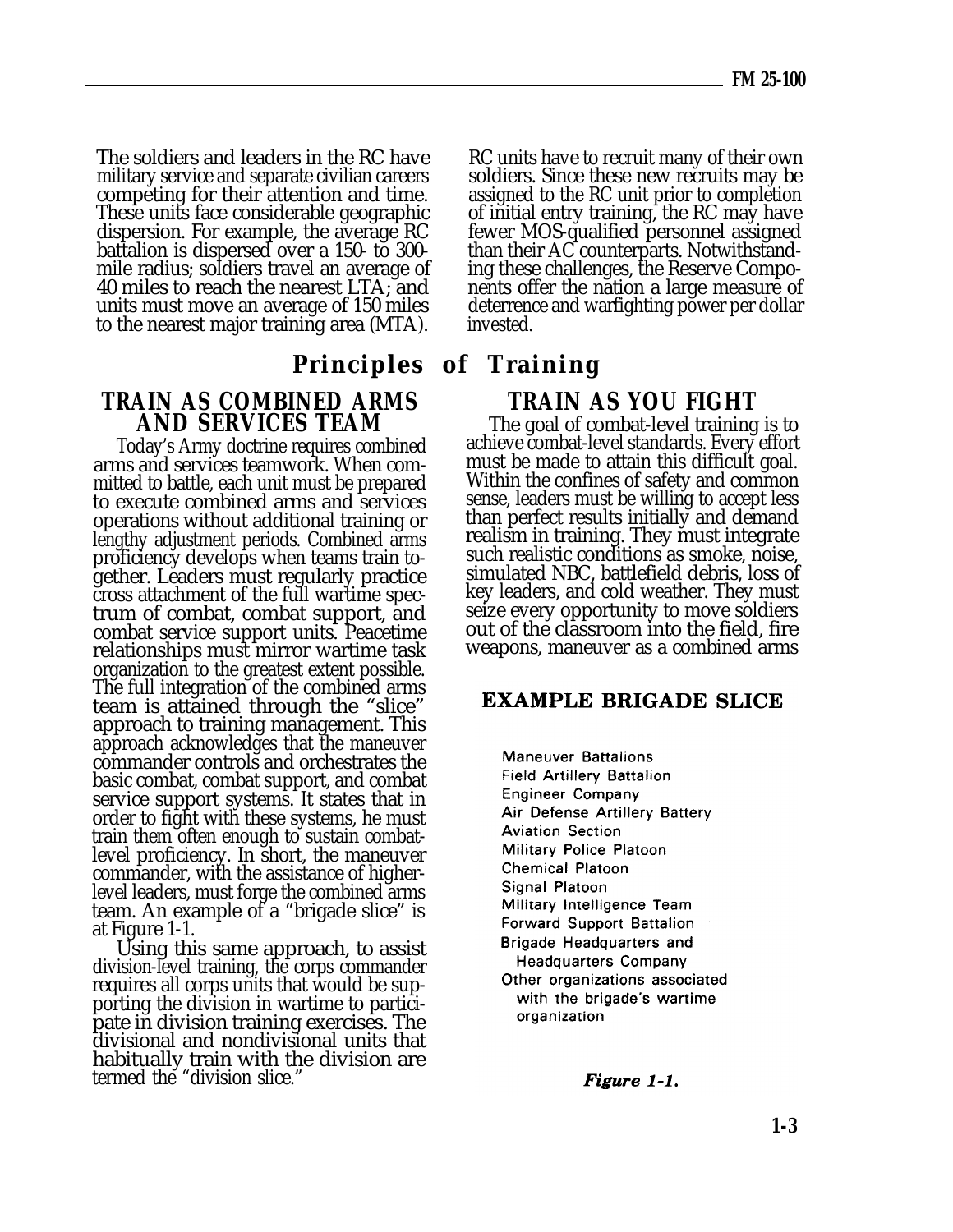team, incorporate protective measures against enemy actions, and include joint and combined operations.

#### **USE APPROPRIATE DOCTRINE**

Training must conform to Army doctrine. FM 100-5, Operations, and supporting doctrinal manuals describe common procedures and uniform operational methods that permit commanders and organizations to adjust rapidly to changing situations. At higher echelons, standardized doctrinal principles provide a basis for a common vocabulary and for military literacy across the force. In units, new soldiers will have little time to learn nonstandard procedures. Therefore, units must train on peacetime training tasks to the Army standards contained in mission training plans (MTPs), battle drill books, soldier's manuals, regulations, and other training and doctrinal publications.

#### **USE PERFORMANCE-ORIENTED TRAINING**

Units become proficient in the performance of critical tasks and missions by practicing the tasks and missions. Soldiers learn best by doing, using a hands-on approach. Leaders are responsible to plan training that will provide these opportunities. All training assets and resources, to include simulators, simulations, and training devices, must be included in the strategy.

### **TRAIN TO CHALLENGE**

Tough, realistic, and intellectually and physically challenging training both excites and motivates soldiers and leaders. It builds competence and confidence by developing and honing skills. Challenging training inspires excellence by fostering initiative, enthusiasm, and eagerness to learn. Successful completion of each training phase increases the capacity and motivation of individuals and units for more sophisticated and challenging achievement.

### **TRAIN TO SUSTAIN PROFICIENCY**

Once individuals and units have trained to a required level of proficiency, leaders must structure collective and individual training plans to repeat critical task training at the minimum frequency necessary for sustainment. Mission training plans and the Individual Training Evaluation Program (ITEP) are tools to help achieve and sustain collective and individual proficiency. Sustainment training is often misunderstood, although it is a reasonable, commonsense approach to training. Put simply, sustainment training must sustain skills to high standards often enough to prevent skill decay and to train new people. Army units must be prepared to accomplish their wartime missions by frequent sustainment training on critical tasks; they cannot rely on infrequent "peaking" to the appropriate level of wartime proficiency. As depicted in [Figure 1-2](#page-8-0), sustainment training enables units to operate in a "band of excellence" by appropriate repetitions of critical task training during prime training periods.

### **TRAIN USING MULTIECHELON TECHNIQUES**

To use available time and resources most effectively, commanders must simultaneously train individuals, leaders, and units at each echelon in the organization during training events. Multiechelon training is the most efficient way of training and sustaining a diverse number of mission essential tasks within limited periods of training time.

### **TRAIN TO MAINTAIN**

Maintenance is a vital part of every training program. Maintenance training designed to keep equipment in the fight is of equal importance to soldiers being expert in its use. Soldiers and leaders are responsible for maintaining all assigned equipment in a high state of readiness in support of training or combat employment.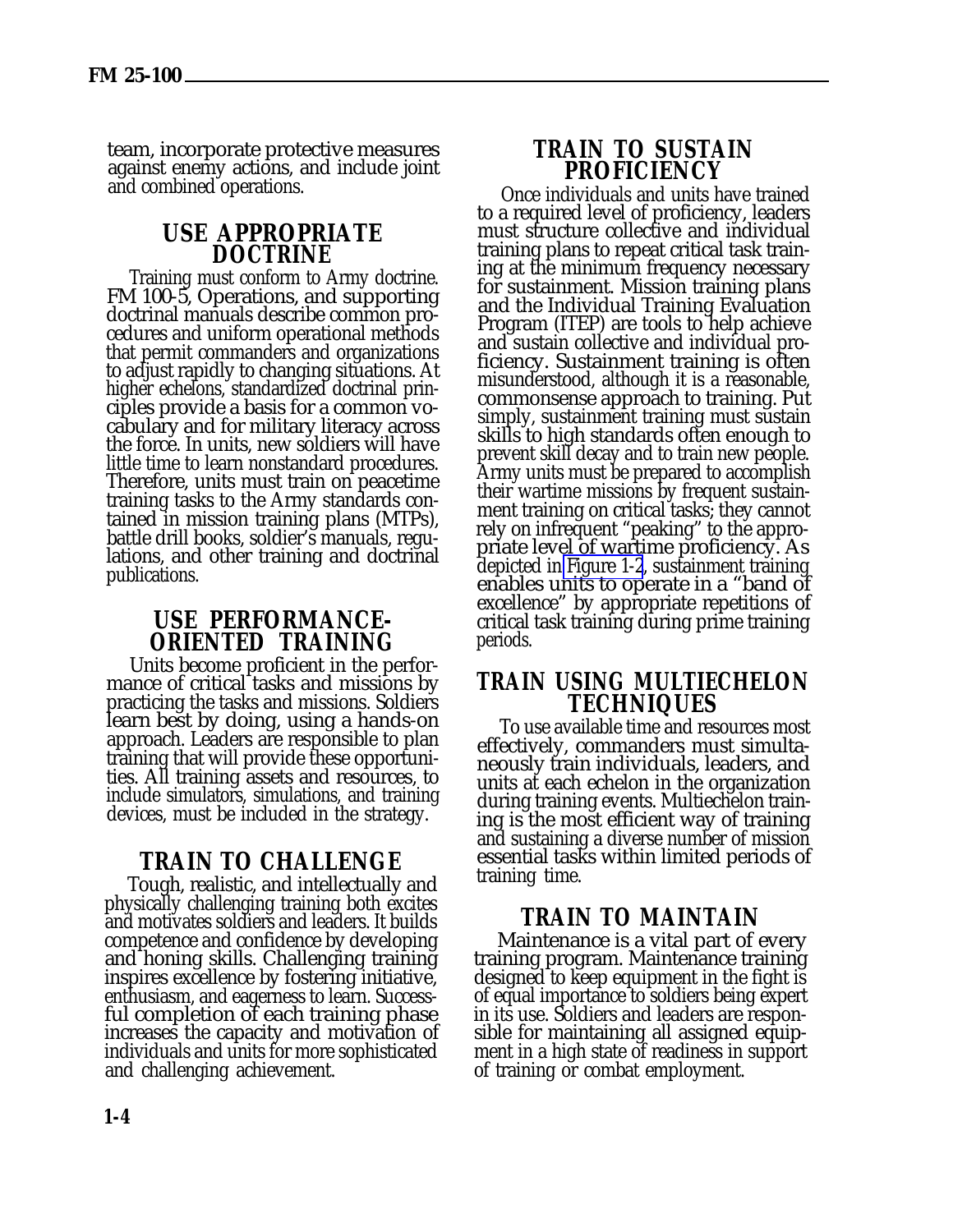<span id="page-8-0"></span>

#### THE BAND OF EXCELLENCE

Figure 1-2.

ments.

and units.'

# **MAKE COMMANDERS THE PRIMARY TRAINERS**

The leaders in the chain of command are responsible for the training and performance of their soldiers and units. They are the primary training managers and trainers for their organizations. To accomplish their training responsibility, commanders must-

# **Senior Leaders and Training**

Effective training is the number one priority of senior leaders in peacetime. In wartime, training continues with a priority second only to combat or to the support of combat operations. Senior leaders must extract the greatest training value from every opportunity in every activity. Effective training requires their continuous personal time and energy as they accomplish the following:

*Develop and communicate a clear vision.* The senior leader's training vision provides the direction, purpose, and motivation necessary to prepare individuals and organizations to win in war.

It is based on a comprehensive understanding of the following:

• Base training on wartime mission require

• Develop and execute training plans that result in proficient individuals, leaders,

• Identify applicable Army standards. Assess current levels of proficiency.

• Provide the required resources.

- Mission, doctrine, and history.
- Enemy capabilities.
- Organizational strengths and weaknesses.
- Training environment.
- *Require their subordinates to understand and perform their roles in training.* Since good training results from leader involvement, one of the commander's principal roles in training is to teach subordinate trainers how to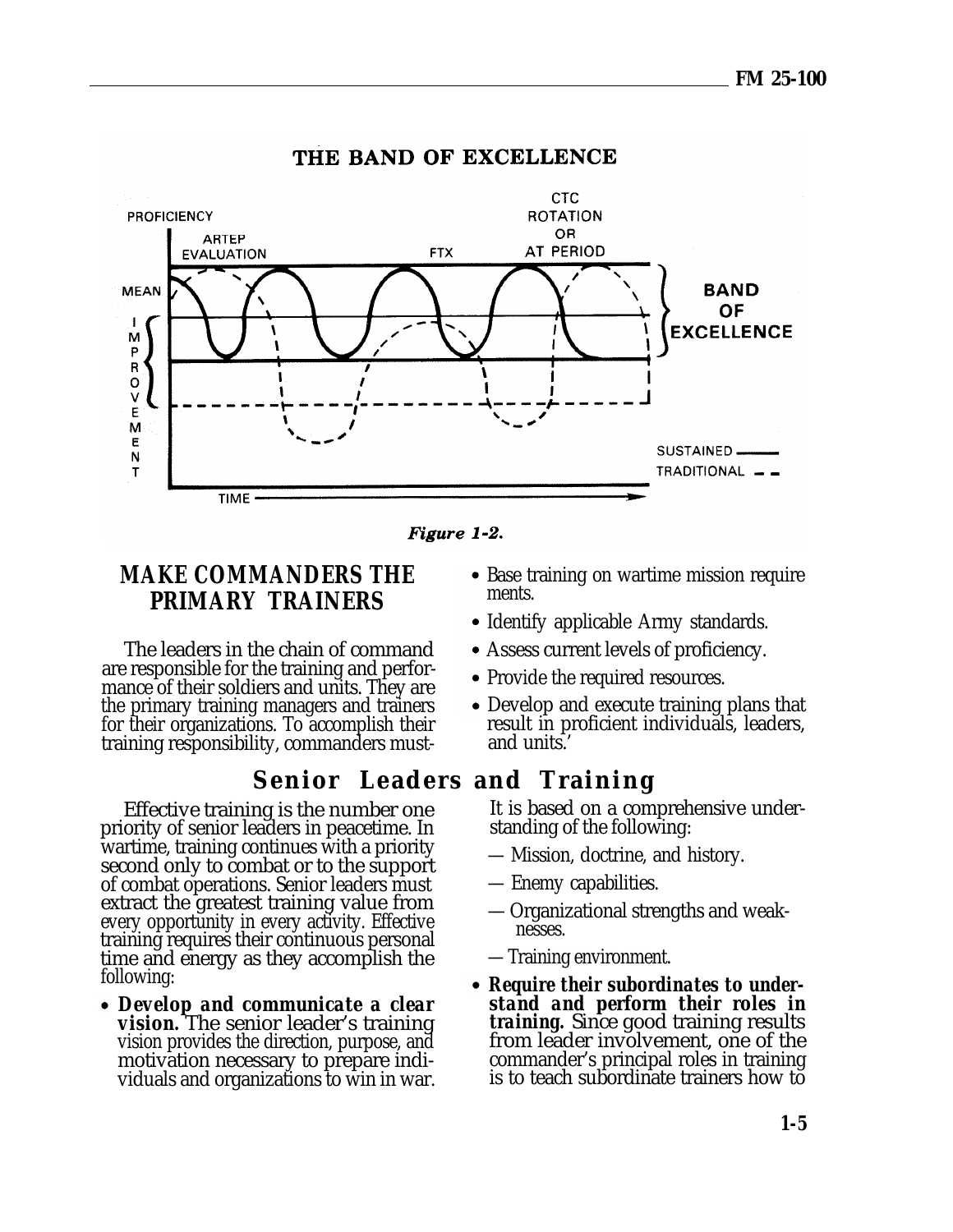

### **OVERLAPPING TRAINING RESPONSIBILITIES**

Figure 1-3.

train and how to fight. He provides the continuing leadership that focuses training on the organization's wartime mission. The commander assigns officers primary responsibility for collective training and noncommissioned officers primary responsibility for individual training. The commander is the integrator who melds leader and individual training requirements into collective training events using multiechelon techniques (Figure 1-3).

- *Train all elements to be proficient on their mission essential tasks.* They must integrate and train to Army standard all elements in and supporting their command—combat, combat support, and combat service support-on their selected mission essential tasks. An important requirement is for all leaders to project training plans far enough into the future to coordinate resources with long lead times.
- *Centralize training planning and decentralize training-execution.* Senior leaders centralize planning to provide a

consistent training focus on wartime missions from the top to the bottom of the organization. However, they decentralize execution to ensure that the conduct of mission-related training sustains strengths and overcomes the weaknesses unique to each unit.

- *Establish effective communications between command echelons.* Guidance based on wartime missions and priorities flows from the highest echelons downward. Specific information about individual and collective training proficiency and needs flows from the lowest organizational levels upwards. Leaders at all levels use effective two-way communications to exchange feedback concerning the planning, execution, and assessment of training.
- *Develop their subordinates.* Competent and confident leaders build cohesive organizations with a strong chain of command, high morale, and good discipline. Therefore, senior leaders create leader development programs that develop a warfighter's professionalism-knowledge,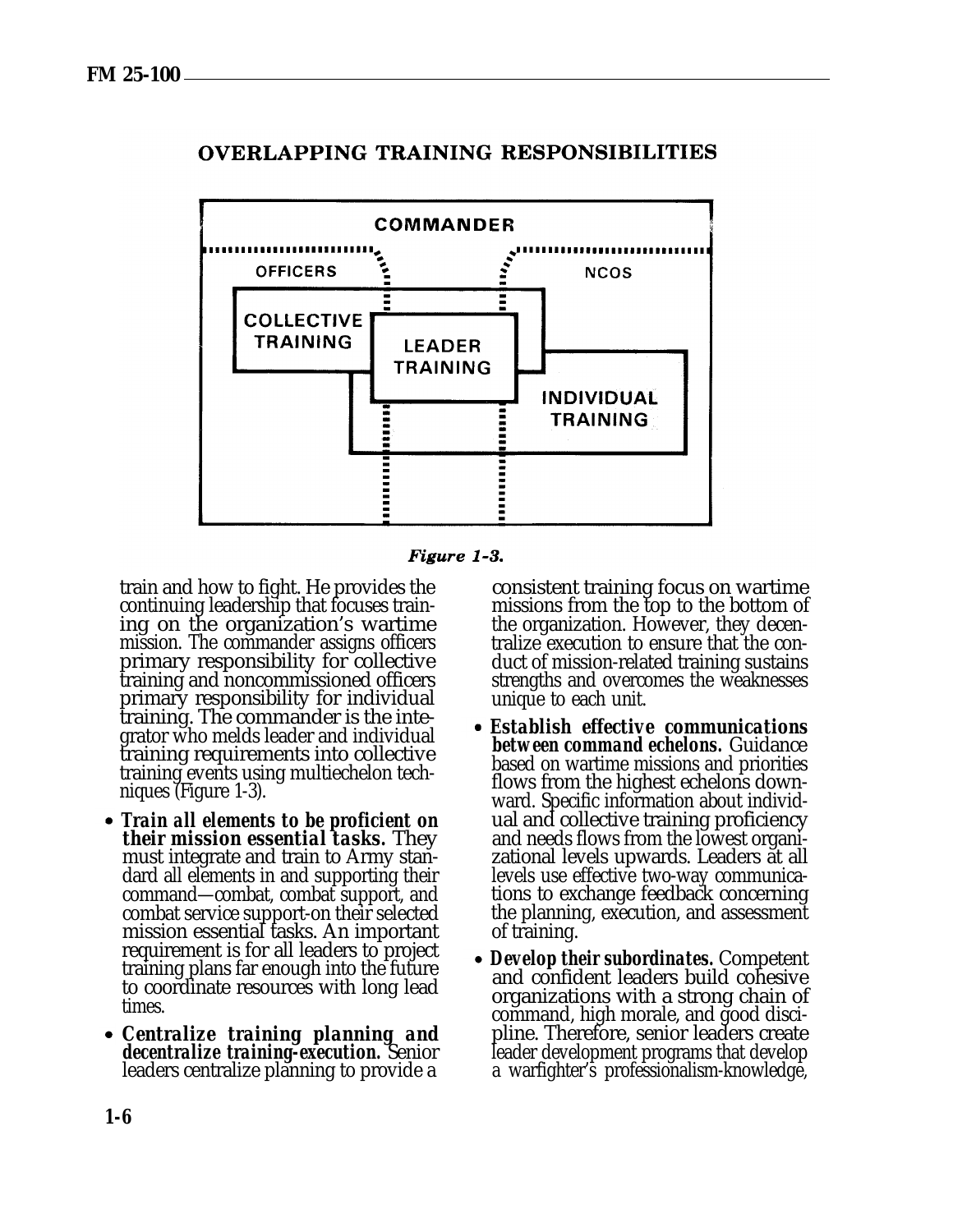attitudes, and skills. They mentor, guide, listen to, and "think with" subordinates to challenge their depth of knowledge and understanding. Senior leaders share experienced insights that encourage subordinates to study their profession and develop themselves. They train leaders to plan training carefully, execute aggressively, and assess short-term achievement in terms of desired long-term results. Effective leader development programs will continuously influence the Army as younger leaders progress to higher levels of responsibility.

- *Involve themselves personally in planning, executing, and assessing training.* They are actively involved in planning for future training. They create a sense of stability throughout the organization by protecting approved training plans from training distracters. Senior leaders are present during the conduct of training and provide experienced feedback to all participants.
- *Demand training standards are* achieved. Leaders anticipate that all tasks will not be performed to standard. Therefore, they design time into training events to allow additional training on tasks not performed to standard. It is

more important, however, that they achieve the established standard on a limited number of tasks during a training event than to attempt many and fail to achieve the standards on any, rationalizing that they will take corrective action at some later training period. Soldiers will remember the enforced standard, not the one that was discussed.

- *Foster a command climate that is conducive to good training.* Senior leaders create a command climate that rewards subordinates who are bold and innovative trainers. They challenge the organization and each individual to train to full potential.
- *Eliminate training distractions.* The commander who–has planned and resourced a training event is responsible to ensure that the maximum number of soldiers participate. The administrative support burdens cannot be ignored, but they can be managed using an effective time management system. Senior leaders must support their commanders' efforts to train effectively by eliminating training distracters and reinforcing the require ment for all assigned personnel to be present during prime training time.

# **Battle Focus**

Battle focus is a concept used to derive peacetime training requirements from wartime missions. Battle focus guides the planning, execution, and assessment of each organization's training program to ensure its members train as they are going to fight. Battle focus is critical throughout the entire training process and is used by commanders to allocate resources for training based on wartime mission requirements. Its implementation enables commanders at all levels and their staffs to structure a training program which copes with nonmission-related requirements while

focusing on mission essential training activities. Battle focus is a recognition that a unit cannot attain proficiency to standard on every task whether due to time or other resource constraints. However, commanders can achieve a successful training program by consciously narrowing the focus to a reduced number of vital tasks that are essential to mission accomplishment.

A critical aspect of the battle focus concept is to understand the responsibility for and the linkage between the collective mission essential tasks and the individual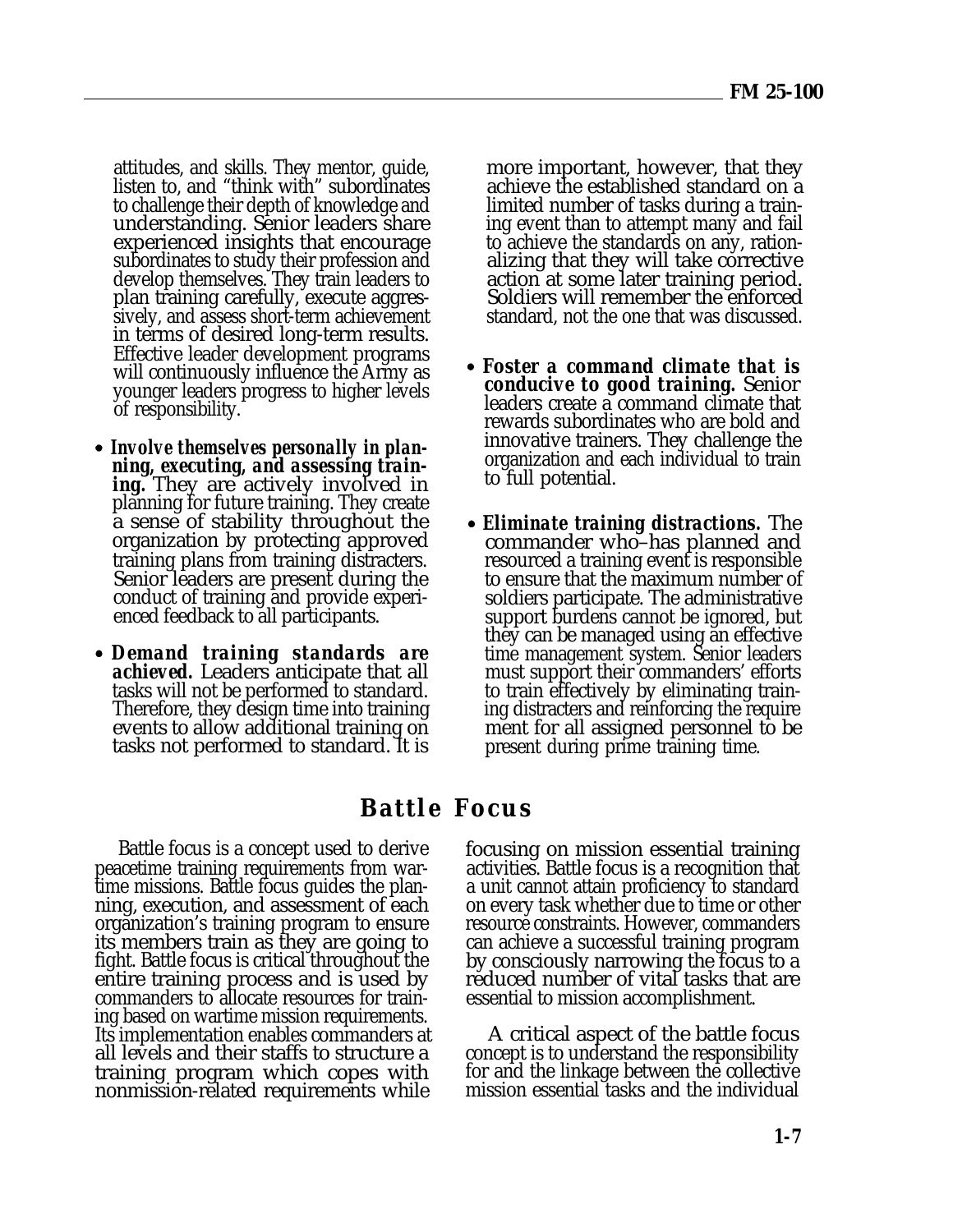tasks which support them. The diagram at all proper sequence to derive optimum training Figure 1-4 depicts the relationships and the benefit from each training opportunity.



**INTEGRATION OF COLLECTIVE AND**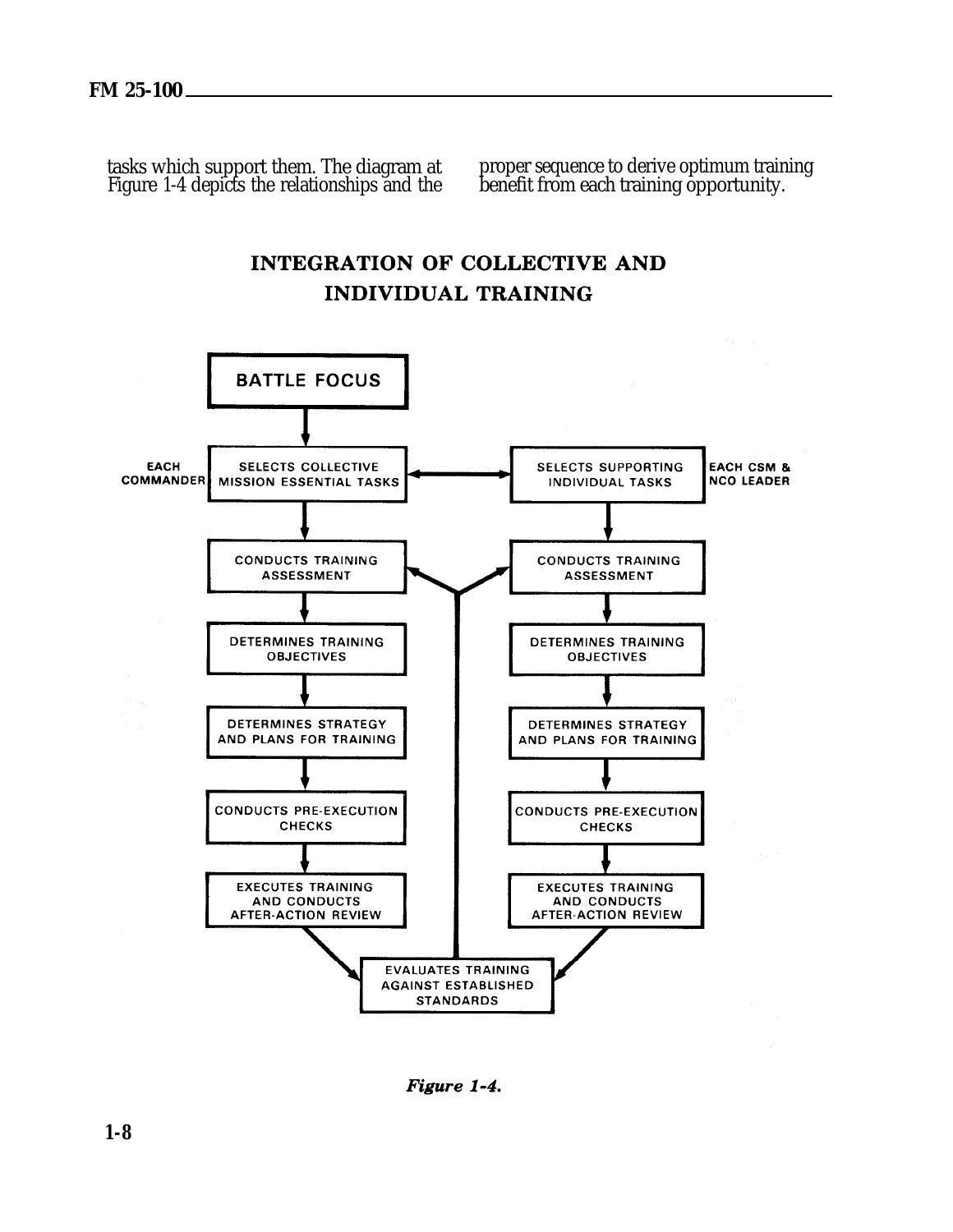The commander and the command sergeant major (CSM) must jointly coordinate the collective mission essential tasks and individual training tasks on which the unit will concentrate its efforts during a given period. The CSM and NCO leaders must select the specific individual tasks, which support each collective task, to be trained during this same period. NCOs have the primary role in training and developing individual soldier skills. Officers at every level remain responsible for training to established standards during both individual and collective training.

The training management approach to implement the battle focus is depicted in

Figure 1-5. [Chapter 2](#page-0-0) explains the mission essential task list development process training must relate to the organization's wartime mission. [Chapter 3](#page-0-0) describes the long-range, short-range, and near-term training plans that leaders use to manage training over various periods of time. [Chapter 4](#page-0-0) discusses the execution of training and the role of senior leaders. [Chapter 5](#page-0-0) explains the procedures for evaluating training and conducting organizational assessments. Training evaluations and organizational assessments are feedback mechanisms that leaders use to keep the system dynamic and capable of continual improvement and fine tuning.

TRAINING MANAGEMENT CYCLE



Figure 1-5.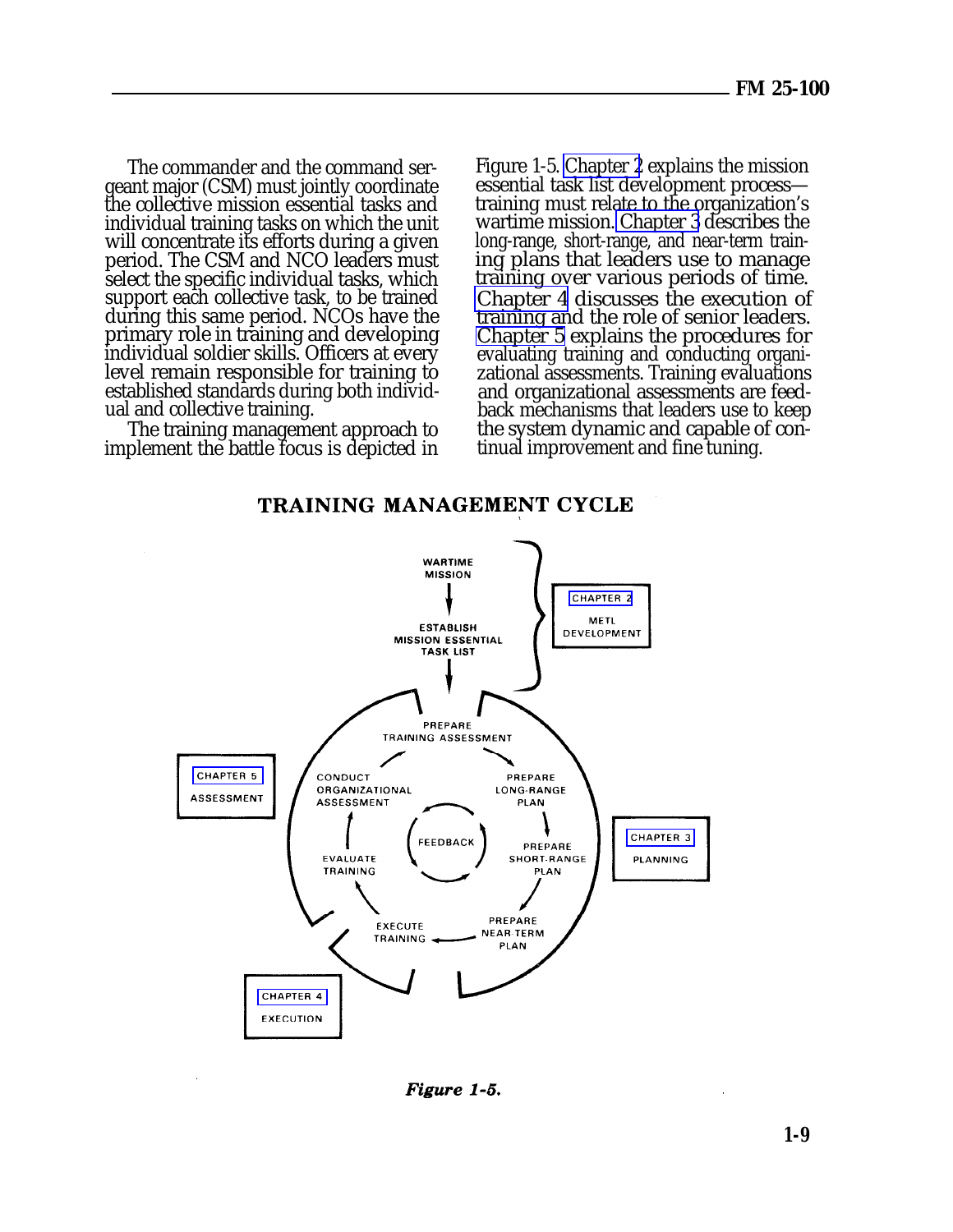#### **CHAPTER 2**

# **Mission Essential Task List (METL) Development**

*Do essential things first. There is not enough time for the commander to do everything. Each commander will have to determine wisely what is essential, and assign responsibilities for accomplishment. He should spend the remaining time on near essentials. This is especially true of training. Nonessentials should not take up time required for essentials.*

*General Bruce C. Clarke*

# **METL Development Process**

**B**attle-focused training programs are identify the tasks that are essential to accombised on wartime requirements. Army plishing the organization's wartime mission.<br>Training the organization's wartime mission. proficiency on every possible training task. use to identify and selectively and selectively and selectively a<br>Therefore, comma-riders must selectively and tasks. Therefore, comma-riders must selectively

plishing the organization's wartime mission. Figure 2-1 depicts the process that leaders<br>use to identify and select mission essential

#### METL DEVELOPMENT PROCESS





There are two primary inputs to METL that relate to an organization<br>volonment: war plans and external imission. Some examples are development: war plans and external directives.

*War Plans.* The most critical inputs to METL development are the organization's wartime operations and contingency plans. The missions and related information provided in these plans are key to determining essential training tasks.

**INPUTS TO METL** *External Directives.* External direc-<br>DEVELOPMENT tives are additional sources of training tasks tives are additional sources of training tasks<br>that relate to an organization's wartime

- Mission training plans.
- Mobilization plans.
- Installation wartime transition and deployment plans.
- Force integration plans.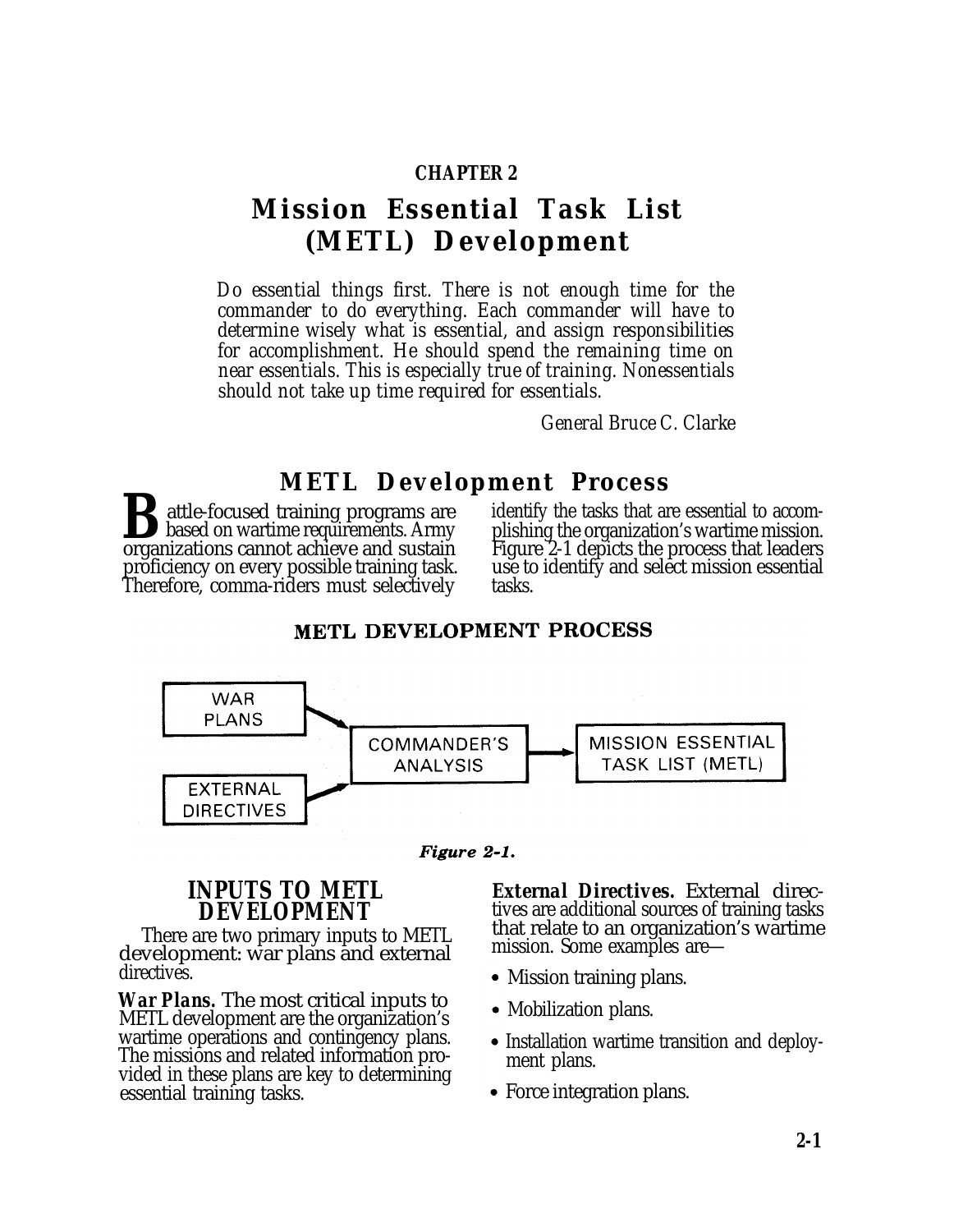In some cases, these directives identify the wartime mission (for example, mobili-<br>component tasks which make up the war-<br>zation plans). Figure 2-2 is an example of component tasks which make up the war- zation plans). Figure 2-2 is an example of time mission (for example, MTPs). In others, division tasks derived from applicable they specify additional tasks that relate to external directives.

#### **EXAMPLE OF DIVISION TASKS DERIVED FROM EXTERNAL DIRECTIVES**

#### **Deploy the Division**

- Draw and upload basic/operational loads
- Conduct administrative/logistic preparation for overseas movement
- Deploy advance parties or LNOs
- . Move by road or rail to APOE or SPOE
- Upload equipment at APOE or SPOE
- Move from APOD or SPOD to POMCUS site
- Draw POMCUS equipment and supplies
- Move to assembly area and assemble the force
- Establish theater or corps C<sup>3</sup>l and support relationships

### **Conduct Combat Operations**

- Conduct movement to contact
- Conduct hasty attack
- Conduct deliberate attack
- Conduct exploitation
- Conduct pursuit
- Conduct river crossing operations
- Conduct area defense
- Conduct mobile defense
- Conduct covering force operations
- Conduct relief in place
- Conduct passage of lines
- Conduct delay
- Conduct withdrawal
- Conduct retirement
- Integrate USAF and Army aviation into ground maneuver scheme
- Protect the rear area
- Conduct deep operations
- Conduct reconnaissance, counterreconnaissance, and security operations
- Acquire targets throughout the depth of the battlefield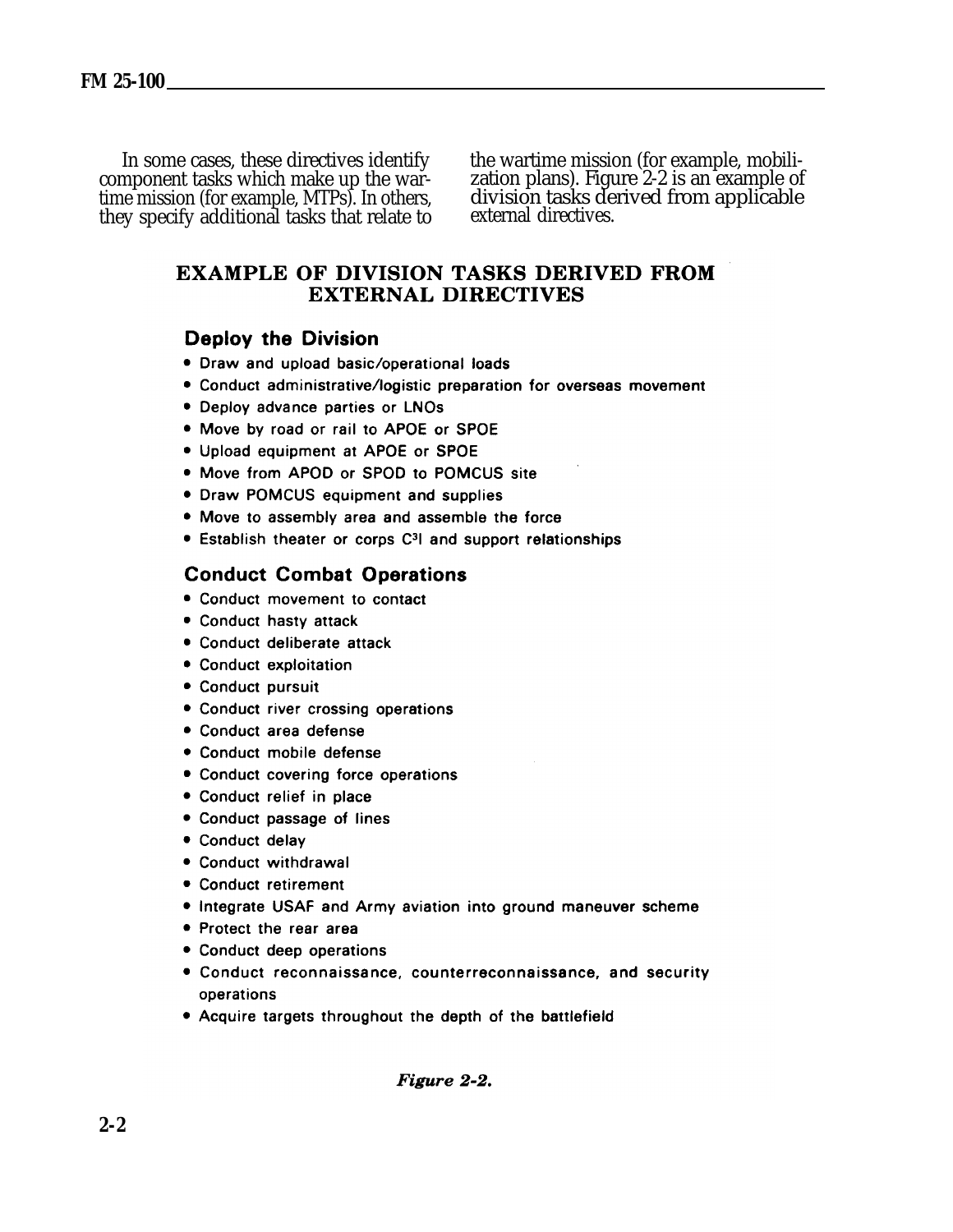#### **Sustain Combat Operations**

- Rearm and fix forward, and refuel while on the move
- **Exploit host nation support**
- Conduct replacement operations
- Medically conserve the fighting strength
- Provide air/surface transportation support
- Manage real estate
- Recover and evacuate damaged equipment
- Conduct limited reconstitution operations
- Regulate air and surface movement
- Conduct graves registration operation

Figure  $2-2$  (cont).

#### **COMMANDER'S ANALYSIS**

Commanders analyze the applicable tasks contained in external directives and select for training only those tasks essential to accomplish their organization's wartime mission. This selection process reduces the number of tasks the organization must train. The compilation of tasks critical for wartime mission accomplishment is the organization's METL.

To illustrate the METL development process, the following division wartime mission statement forms the start point for determining the most important training tasks:

At C-day, H-hour, Division deploys by air and sea, occupies assigned assembly areas and organizes for combat; on order, conducts counterattacks, prepares to establish blocking positions, or prepares to assume the sector of another division in the assigned Corps area.

To provide battle focus on the most important wartime requirements, the commander identifies specified and implied mission essential tasks from the larger number of possible training tasks contained in appropriate external directives. This process will concentrate the organization's peacetime training efforts on the most important collective training tasks required to accomplish the wartime mission. An example division METL is at Figure 2-3.

### **EXAMPLE DIVISION MISSION** ESSENTIAL TASK LIST (METL)

- . Move by road/rail to APOE/SPOE
- Draw POMCUS equipment and supplies
- Move to assembly area and assemble the force
- Deploy to combat area of operations
- Conduct hasty attack
- Conduct mobile defense
- Conduct river crossing operations
- Protect the rear area
- Rearm and fix forward, and refuel while on the move

#### Figure 2-3.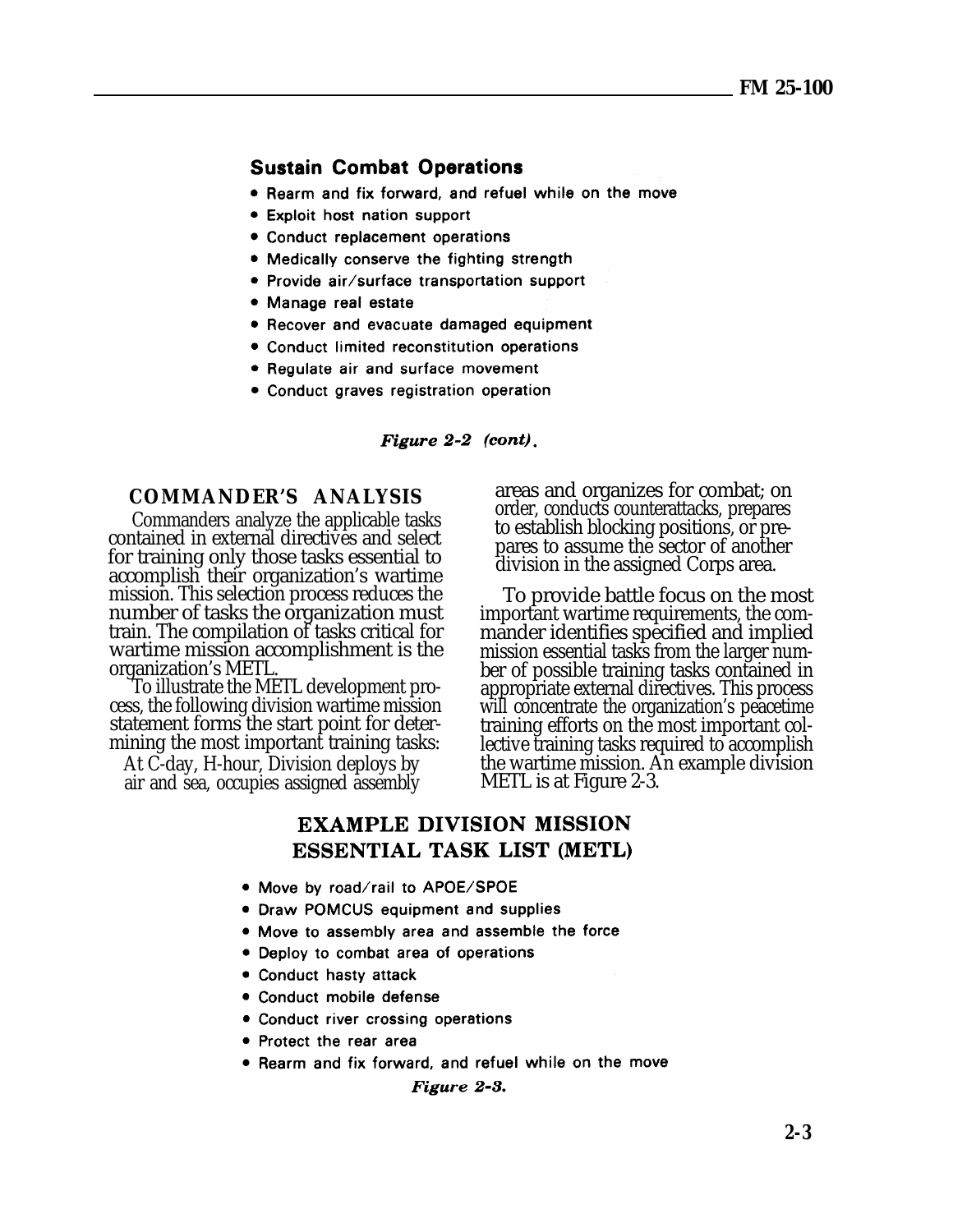#### **MISSION ESSENTIAL TASK LIST**

The following fundamentals apply to METL development:

- The METL is derived from the organization's wartime missions and related tasks in external directives.
- Mission essential tasks must apply to the entire organization. METL does not include tasks assigned solely to subordinate organizations.
- Each organization's METL must support and complement higher headquarters' METL.
- The availability of resources does not affect METL development. The METL is an unconstrained statement of the tasks required to accomplish wartime missions.
- The seven battlefield operating systems (BOS) are used to systematically ensure that all elements of the organization's combat power are directed toward accomplishing the overall mission. BOS are the major functions which occur on the battlefield and must be performed by the force to successfully execute operations. The systems are as follows:
	- Maneuver.
	- Fire support.
	- Command and control.
	- Intelligence.
	- Mobility/survivability.
	- Combat service support.
	- Air defense.

In similar type organizations, mission essential tasks may vary significantly because of different wartime missions or geographical locations. For example, a CONUS-based division may identify strategic deployment requirements as critical deployment tasks; a forward-deployed division may identify tactical deployment requirements such as rapid assembly and tactical road marches as critical deployment tasks. Geography may also influence the selection of different mission essential tasks for units with wartime missions in tropical, cold, or desert environments.

For organizations with very specific wartime missions (for example, forward deployed units), battle books can also assist in the identification of mission essential tasks. Battle books contain detailed information concerning war plans, such as tactical routes to wartime areas of operation, ammunition upload procedures, execution of schemes of maneuver, and other support requirements. Preparation of battle books is particularly important at battalion level and below to develop the precise tasks required for mission accomplishment.

All AC and RC MTOE and TDA organizations from corps to company level prepare METLs. Command groups and staff ele-ments at each level [\(Figure 2-4](#page-17-0)) develop METLs to address mission essential tasks in their areas of responsibility. Each organization's METL is approved by the next higher commander in the wartime chain of command. Command group METLs are approved by the commander. Staff METLs are approved by the organization's commander or chief of staff.

Organizations that conduct daily support functions also prepare a METL. The METL for these support organizations must address the differences between peacetime and wartime operating conditions. For example, a combat service support unit may operate during peacetime from permanent facilities, with some major supplies provided via contract transportation and automation systems operated using commercial telephone systems. A wartime environment, however, requires support missions to be accomplished under austere conditions on an active battlefield. Support organizations' METLs must identify these wartime requirements and include them in subsequent training plans.

The METLs for associated combat, combat support, and combat service support organizations must be coordinated during the development process. This requirement supports the concept that combined arms and services teams will conduct training and warfighting. A key component of the senior commander's METL approval process is determining if subordinate organizations have properly coordinated their METLs.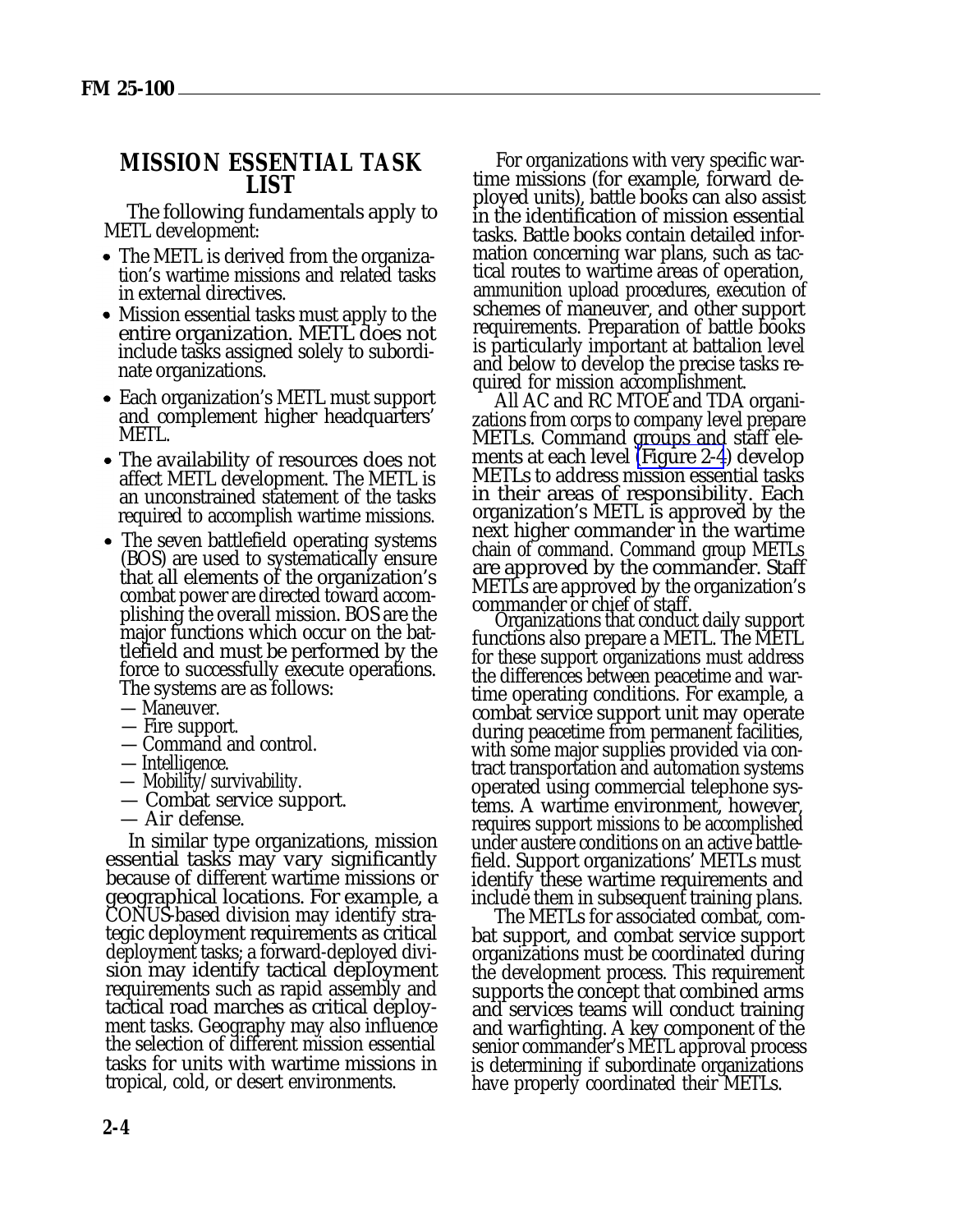#### <span id="page-17-0"></span>**EXAMPLE DIVISION G3 CURRENT OPERATIONS** AND PLANS STAFF METL

| ELEMENT/CELL/SECTION        | STAFF MISSION ESSENTIAL TASK                                  |
|-----------------------------|---------------------------------------------------------------|
| G3/Current Operations       | <b>Synchronize Tactical Operations</b>                        |
| G3/Current Operations       | Review Plans/Orders of Subordinate Units                      |
| G3/Current Operations       | Organize and Displace the Tactical Command Post               |
| G3/Current Operations       | Incorporate Reconstitution Operations in Tactical<br>Concepts |
| G3/Current Operations       | Prepare/Maintain Command SOP                                  |
| G3/Current Operations       | Displace the Command Post                                     |
| G3/Current Operations/Plans | Incorporate Rear Operations and Planning                      |
| G3/Plans                    | Forecast Probable Requirements                                |
| G3/Plans                    | <b>Conduct Mission Analysis</b>                               |
| G3/Plans                    | Prepare the Operations Estimate                               |
| G3/Plans                    | Implement Commander's Decision                                |
| G3/Plans                    | Develop the Division Operation Order/Plan (OPORD/<br>OPLAN)   |
| G3/Plans                    | Plan For Future or Follow-on Operations                       |
| G3/Plans                    | Prepare Fragmentary Orders (FRAGOs)                           |

#### Figure 2-4.

Since the METL forms the basis for the organization's training plans, it is stabilized when approved. The METL is normally modified only if changes occur in wartime missions. Because war plans are the most critical input to the METL development process, senior commanders make every effort to stabilize wartime missions. A significant revision of a unit's mission can result in major changes to its METL and require subsequent major modifications to training plans.

The commander has the responsibility for developing a training strategy that will maintain unit proficiency for all tasks that have been designated as mission essential. There should be no attempt to prioritize tasks within the METL. By definition all tasks that have been placed on the METL are equally essential to ensure mission accomplishment.

Commanders involve subordinate commanders and their CSMs in METL develop-

## **RC and TDA METL Development**

same for Active and Reserve Component

ment to create a team approach to battlefocused training. Subordinate participation develops a common understanding of the organization's critical wartime requirements so that METLs throughout the organization are mutually supporting. Subordinate commanders can subsequently apply insights gained during preparation of the next higher headquarters' METL to the development of their own METL. The CSM and other key NCOs must understand the organization's collective METL so that they can integrate individual tasks into each collective mission essential task during METL-based training.

After the commander designates the collective mission essential tasks required to accomplish his organization's wartime mission, the CSM and senior NCOs develop a supporting individual task list for each mission essential task. Soldier training publications and mission training plans are major source documents for selecting appropriate individual tasks.

**RC METL DEVELOPMENT** organizations. All training (less necessary The METL development process is the state-required training for the Army Nastate-required training for the Army National Guard) must be directed at wartime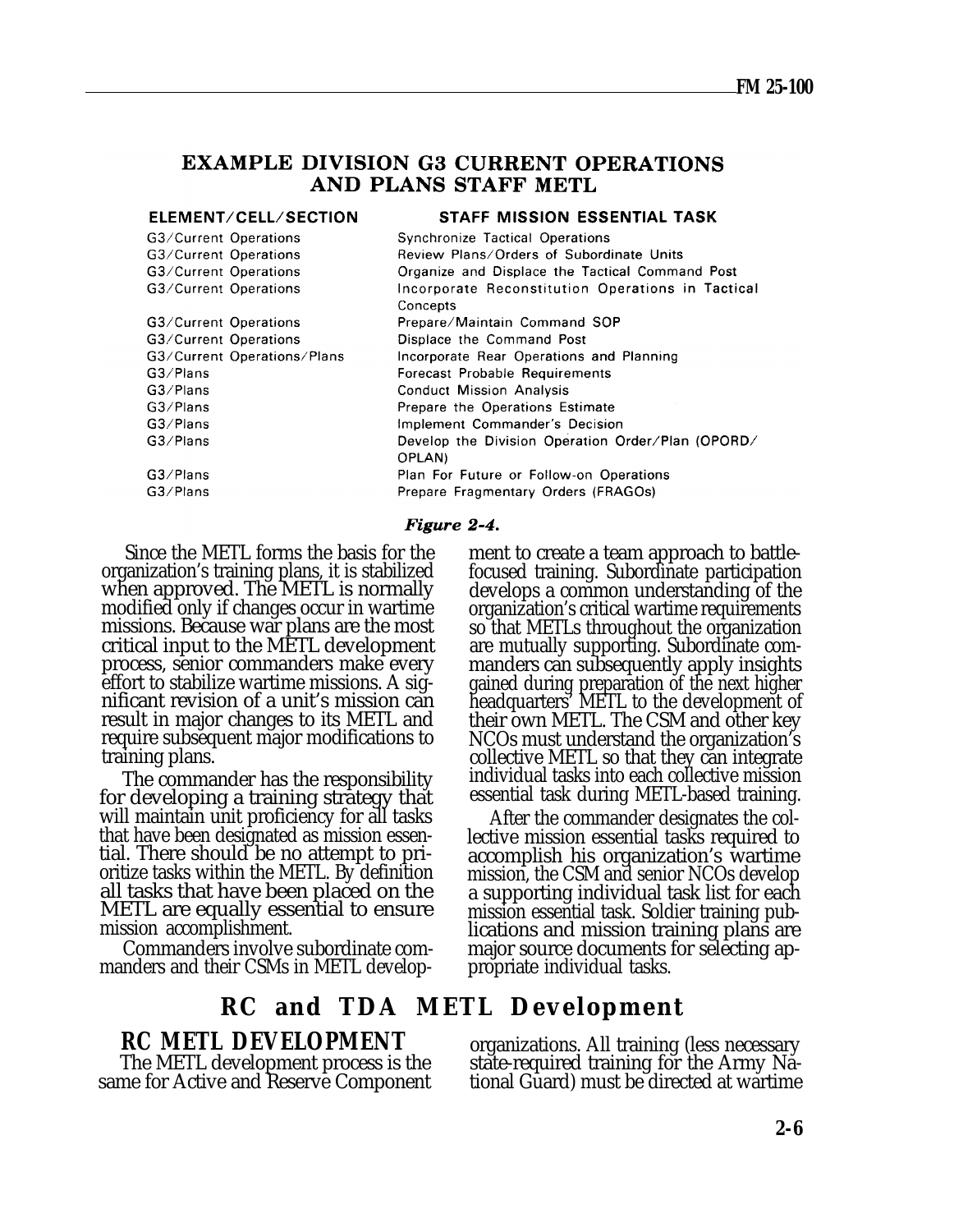mission readiness. RC units have less than 20 percent of the training time available to their AC counterparts. Therefore, battle focus is essential so that RC commanders concentrate their limited time on the most critical wartime training requirements.

RC units often operate under two chains of command—wartime and peacetime. The wartime chain of command provides wartime mission guidance through the CAPSTONE alignment program and approves RC unit METL. Recognizing the limited training time available to RC units during peacetime, wartime commanders assign missions that are as specific as possible. Mission specificity limits the range of possible RC mission essential tasks and allows the RC to achieve Army standards on each training task. The peacetime chain of command also reviews and coordinates

RC METLs. Peacetime commanders provide the training resources and ensure that training for mission essential tasks is planned, executed, and evaluated. The two chains of command work together and remain coordinated by focusing on the METL.

### **TDA METL DEVELOPMENT**

The concept of battle focus is equally applicable to the diverse environment of TDA organizations. Senior leaders in TDA organizations derive mission essential task lists from critical peacetime or wartime missions. Mission essential tasks may be either critical training tasks or operational activities required to accomplish the TDA organization's ongoing mission. An example of a TDA organization METL is at Figure 2-5.

#### **EXAMPLE OF TDA ORGANIZATIONAL METL-**TRADOC SCHOOL MISSION ESSENTIAL TASK LIST

- . Develop and issue branch doctrine for the force
- . Educate and train soldiers and leaders to understand and fight using Army doctrine, tactics, and techniques
- . Train soldiers and leaders how to train to fight using Army doctrine, tactics, and techniques
- Develop the proponent force

#### Figure 2-5.

# **Training Objectives**

After mission essential tasks have been identified, commanders establish supporting standards and conditions for each task. The resulting training objective—a set of conditions and standards that relate to a task provides a clear statement of expected training performance. The conditions and standards for many major collective training tasks are identified in applicable MTPs. An example of a division-level training objective is at [Figure 2-6.](#page-19-0)

The following are documents that will assist commanders and staffs in developing collective and individual training objectives:

- Mission training plans.
- Soldier's manuals.
- DA Pam 350-38, Standards in Weapons Training.
- Deployment or mobilization plans.
- General defense plans.
- Army, major Army command (MACOM), and local regulations.
- Local standing operating procedures (SOPs).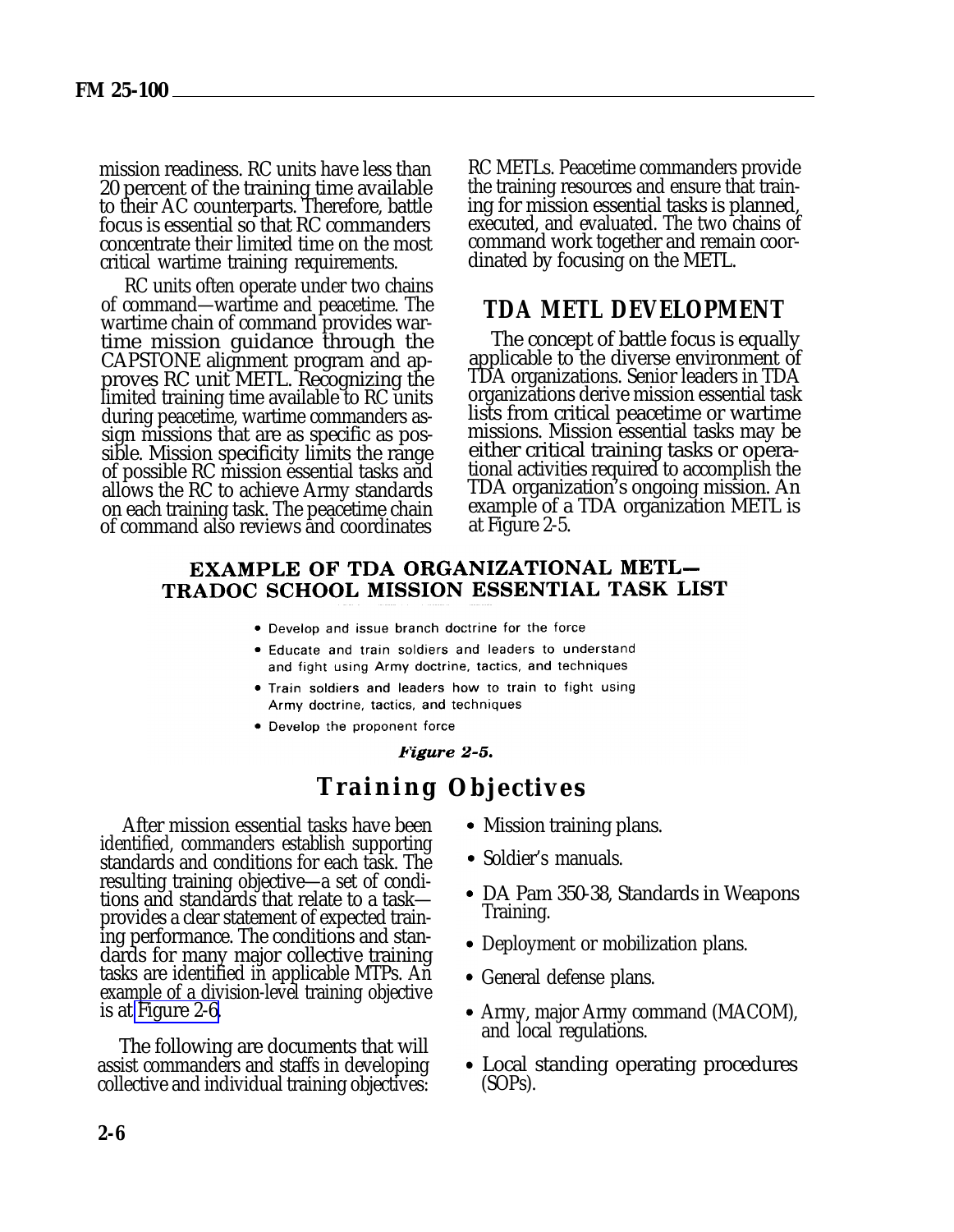#### <span id="page-19-0"></span>**EXAMPLE TRAINING OBJECTIVE FOR A MISSION ESSENTIAL TASK**

| <b>MISSION ESSENTIAL</b><br>TASK: | Move to Assembly Area (AA) and assemble the force.                                                                                                                                                                                     |
|-----------------------------------|----------------------------------------------------------------------------------------------------------------------------------------------------------------------------------------------------------------------------------------|
| <b>CONDITION:</b>                 | Divisional units have conducted the POMCUS draw (72 hours)<br>and prepare to move forward (road/rail) to AA. Equipment<br>shipped has arrived in SPOE and must be moved to AAs.<br>Personnel traveling by air have arrived in theater. |
| <b>STANDARDS:</b>                 | 1. Division units prepare and submit to MACG movement<br>representative all required movement documents.                                                                                                                               |
|                                   | Divisional units prepare all equipment for road/rail move-<br>2.<br>ment in accordance with established procedures.                                                                                                                    |
|                                   |                                                                                                                                                                                                                                        |

3. Rail-loaded equipment is completely uploaded according to established procedures and time tables.

4. All convoys are organized and marked according to established procedures.

5. All divisional units move forward to AA according to established movement directives, meet Start Point and Release Point times, travel on designated routes only, and assemble as directed.

6. All convoy commanders maintain control of their convoys and maintain capability to divert convoys to alternate routes while in transit.

7. 100 percent of required reports must be submitted to higher headquarters.

8. 100 percent of the Division's personnel and equipment are moved to assigned AA/SA and assembled under Division or higher headquarters control IAW assigned theater time schedules.

#### Figure 2-6.

# **Battle Tasks**

organizations' METL's, the senior leader selects battle tasks. A battle task is a command group, staff, or subordinate organization mission essential task that is so critical that its accomplishment will determine the success of the next higher organization's mission essential task. Battle tasks are selected for each mission essential task on the METL. Battle tasks allow the senior

After review and approval of subordinate commander to define the training tasks<br>ganizations' METLs, the senior leader that—

- Integrate the battlefield operating systems.
- Receive the highest priority for resources such as ammunition, training areas and facilities, materiel, and funds.
- Receive emphasis during evaluations directed by the senior headquarters.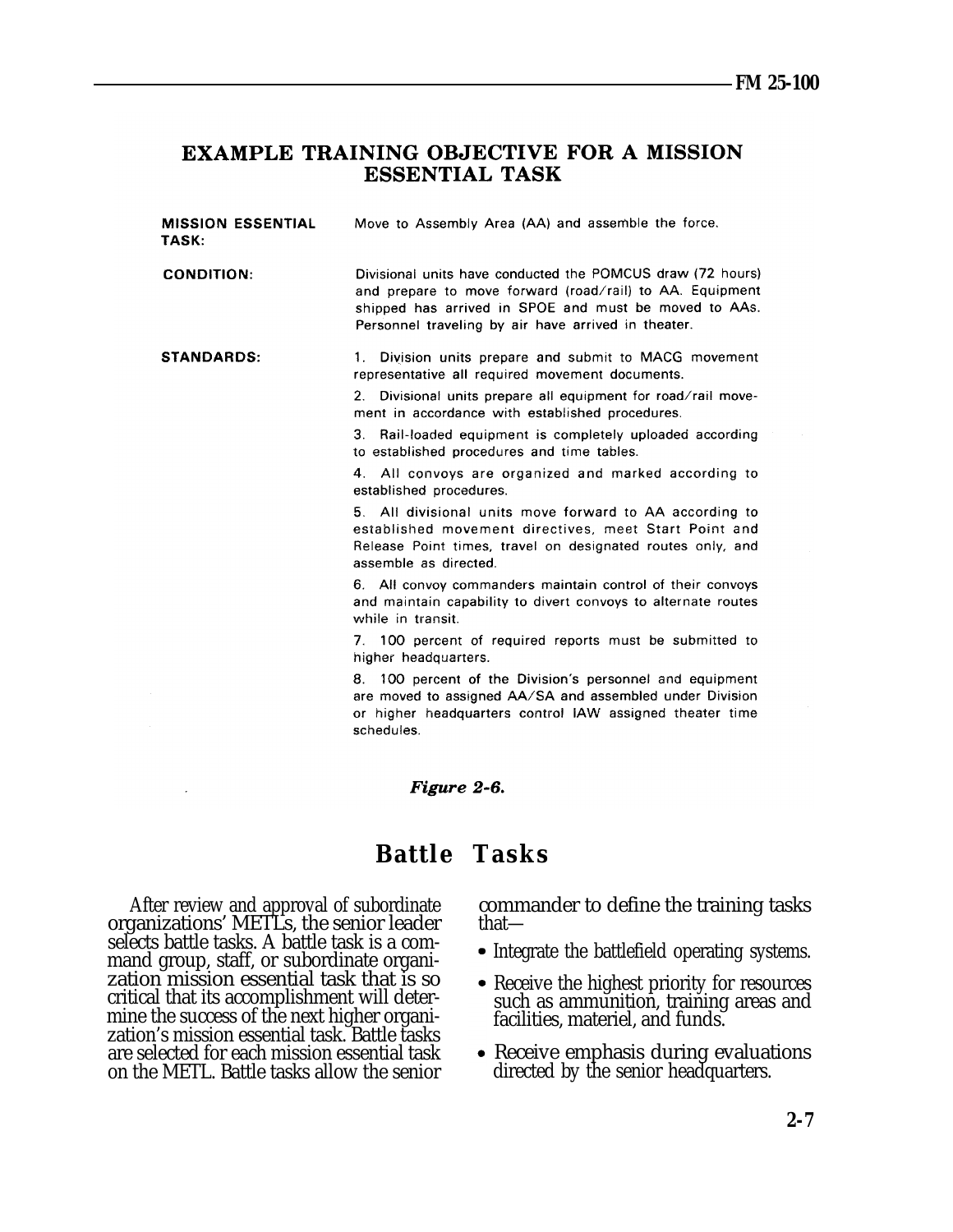list of battle tasks that support the division

An example of a division commander's mission essential task "conduct a hasty tof battle tasks that support the division attack" is at Figure 2-7.

### **EXAMPLE LIST OF DIVISION BATTLE TASKS THAT** SUPPORT A MISSION ESSENTIAL TASK

Corps Mission Essential Task: Conduct deep operations Division Mission Essential Task: Conduct a hasty attack

| <b>BATTLE TASK</b>                                                    | UNIT FROM WHICH<br><b>TASK WAS SELECTED</b> | <b>BATTLEFIELD</b><br><b>OPERATING</b><br><b>SYSTEM</b> |
|-----------------------------------------------------------------------|---------------------------------------------|---------------------------------------------------------|
| Conduct a hasty attack                                                | 1st. 2d. 3d Brigade                         | Maneuver                                                |
| Conduct combat aviation operations                                    | Avn Bde                                     | Maneuver                                                |
| Plan, coordinate, and integrate indirect fire<br>support              | <b>DIVARTY</b>                              | <b>Fire Support</b>                                     |
| Conduct reconnaissance and security operations                        | CAV Sadn                                    | Intelligence                                            |
| Conduct deep reconnaissance and electronic<br>warfare operations      | CEWI Bn                                     | Intelligence                                            |
| Provide air defense to the division                                   | ADA Bn                                      | Air Defense                                             |
| Conduct engineer mobility operations                                  | Engr Bn                                     | Mobility/Survivability                                  |
| Command and control division operations                               | Cmd Gp                                      | <b>Command and Control</b>                              |
| Establish the division command, control, and<br>communications system | Sig Bn                                      | <b>Command and Control</b>                              |
| Synchronize tactical operations                                       | G <sub>3</sub>                              | <b>Command and Control</b>                              |
| Provide combat service support to sustain the<br>division             | <b>DISCOM</b>                               | <b>CSS</b>                                              |

Figure 2-7.

Using a corps as an example, Figure 2-8 battle focus provides a depicts the relationships between wartime for the entire organization issions, mission essential task list, and battle tasks. This diagram illustrates how rel

Using a corps as an example, [Figure 2-8](#page-21-0) battle focus provides a common direction depicts the relationships between wartime for the entire organization and the foundamissions, mission essential task list, and tion for the subsequent development of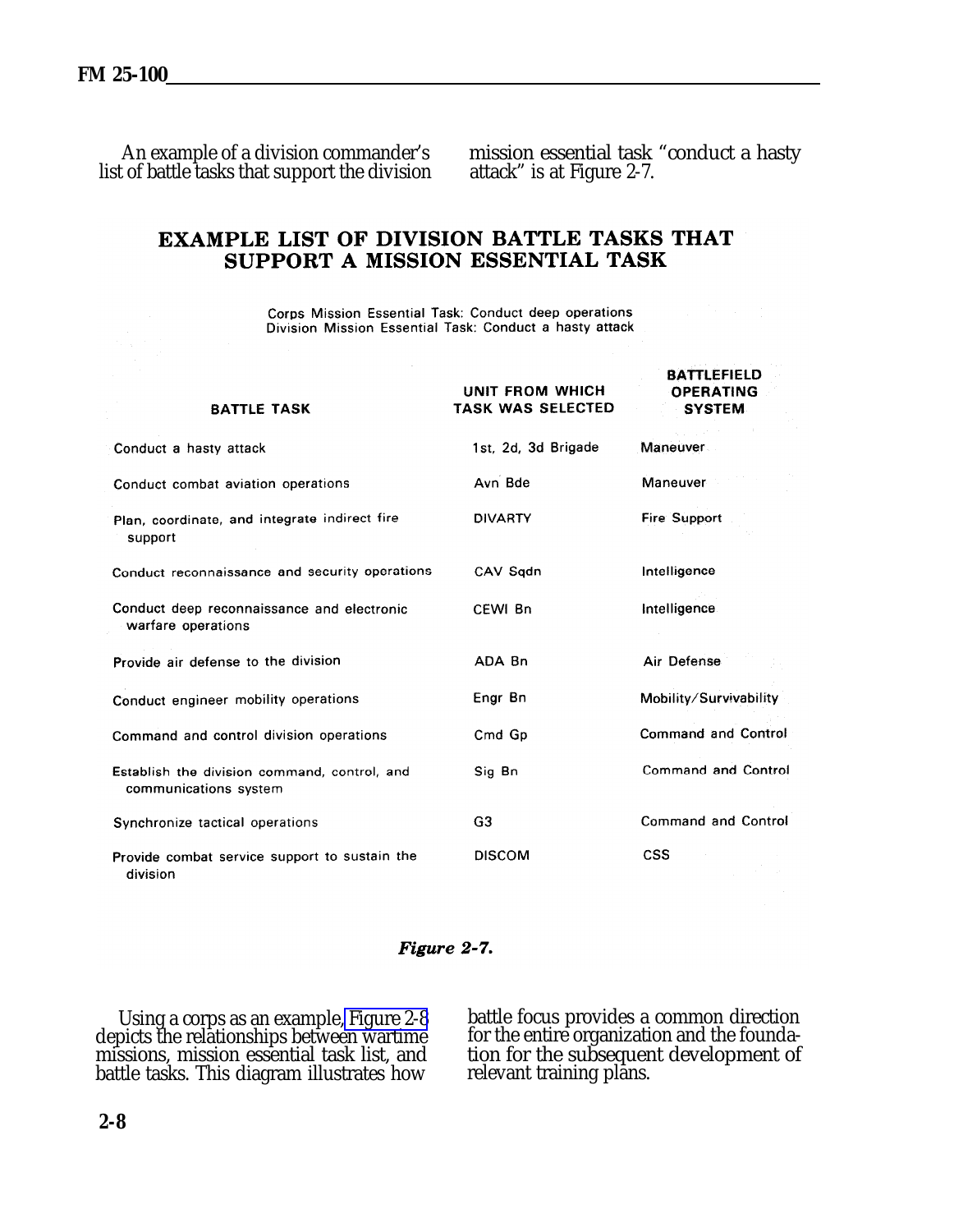<span id="page-21-0"></span>

#### RELATIONSHIPS BETWEEN MISSIONS, METL, **AND BATTLE TASKS**

Figure 2-8

 $\bar{\mathcal{A}}$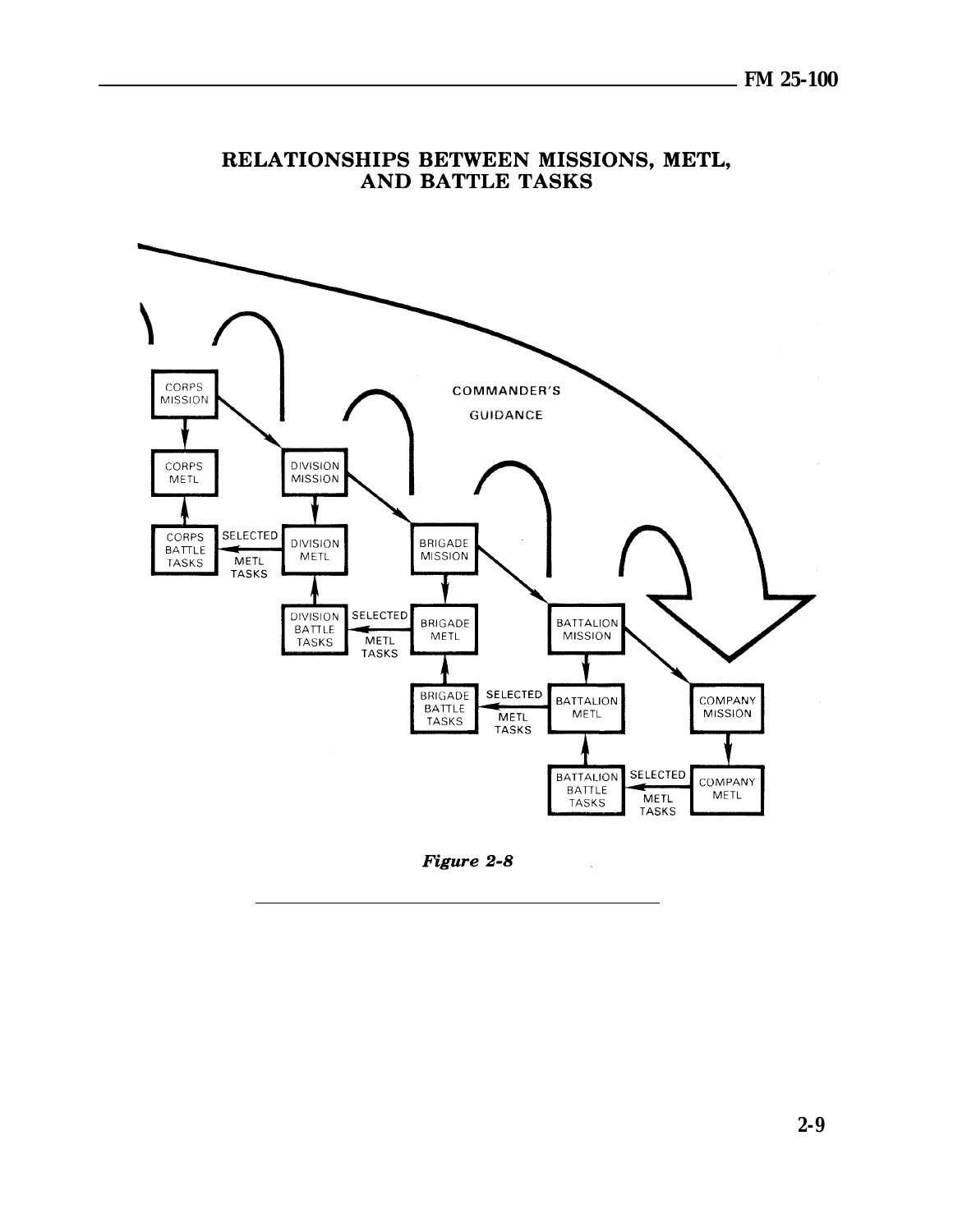#### **CHAPTER 3**

# **Planning**

*We cannot train without planning and we cannot teach without preparation.*

*General George C. Marshall*

# **Planning Process**

*Planning is an extension of the* battle focus concept that links organizational METL with the subsequent execution and evaluation of training. A relatively centralized process, planning develops mutually supporting METL-based training at all levels within an organization. Figure 3-1 depicts the planning process used to develop battle-focused training programs.

The commander provides two principal inputs at the start of the planning process: the METL (discussed in [Chapter 2](#page-0-0)) and the training assessment. The training assessment compares the organization's current level of training proficiency with the desired level of warfighting proficiency. This desired level is defined in MTPs and in such

publications as how to fight manuals and other doctrinal literature.

Leaders determine current training proficiency levels by analyzing all available training evaluations. However, each evaluation applies only to a portion of the total proficiency of an organization at a specific time. Therefore, leaders must use all available evaluation data to develop an assessment of the organization's overall capability to accomplish each mission essential task. In addition to past training evaluations, other information about future events influence the assessment. For example, the projected personnel turnover rates or the fielding of new equipment could significantly affect the commander's assessment

# **TRAINING PLANNING PROCESS**



Figure 3-1.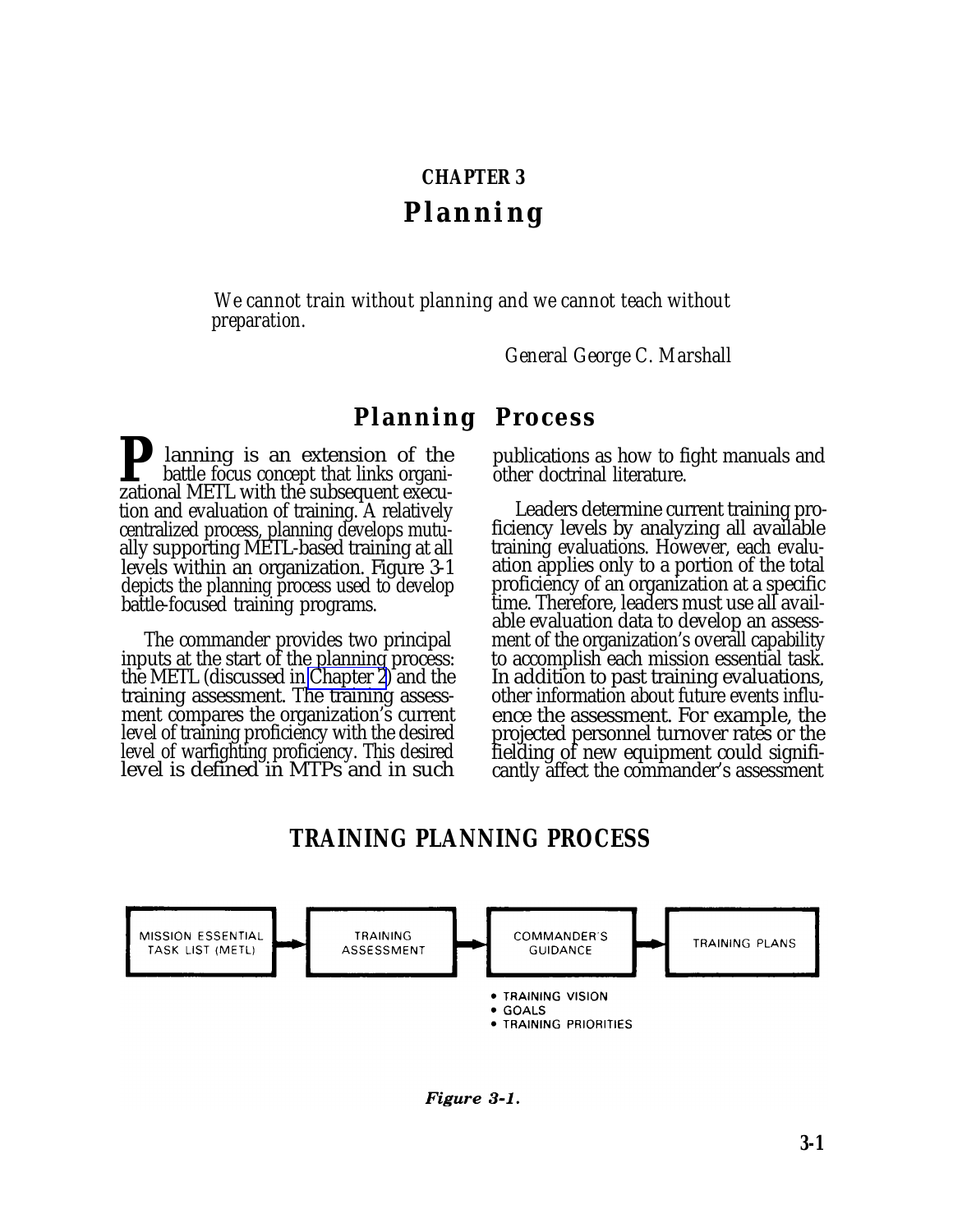of training proficiency status during the upcoming training period. Leaders update the training assessment at the beginning of each long-range and short-range planning cycle and after a major training event (for example, a CTC rotation).

The commander uses the broad experience and knowledge of key subordinates to help determine the organization's current proficiency. A division commander may direct that the assistant division commanders, key staff members, and subordinate commanders assess the current training proficiency of the division's ability to execute mission essential tasks and supporting battle tasks. The division CSM and subordinate CSMs assess proficiency on individual tasks that support collective tasks. The participants review available collective and individual evaluation information, relying heavily on personal observations. They then compare the organization's current task proficiency with the Army standard. The commander uses subordinate input to make his final determination of the organization's current proficiency on each task [\(Figure 3-2](#page-24-0)). Current task proficiency is indicated by rating the task as "T" (trained), "P" (needs practice), "U" (untrained), or "?" (unknown). The training requirement is the training necessary to achieve and sustain desired levels of training proficiency for each mission essential task.

The commander, assisted by the staff, develops a strategy to accomplish each training requirement. This includes improving proficiency on some tasks and sustaining performance on others. Through the training strategy, the commander establishes training priorities by determining the minimum frequency each mission essential task will be performed during the upcoming planning period. The strategy also includes broad guidance that links the METL with upcoming major training events. The initial training assessment includes the commander's guidance that starts the detailed planning process.

The training assessment of each separate mission essential task enables the commander to develop his training vision. This is his broad concept for training the organization to achieve and sustain wartime proficiency. The key elements which shape a commander's training vision are a thorough understanding of training and operations doctrine, his assessment of METL proficiency levels, and knowledge of potential enemy capabilities.

The commander's training vision is supported by organizational goals that provide a common direction for all of the commander's programs and systems. Senior leaders involve their staff and their subordinate commanders in goal development to ensure common understanding and to create an organizational team approach. Following are examples of organizational goals:

- Establish and support a command climate conducive to developing a high level of individual, leader, and collective warfighting proficiency (all types of organizations).
- Conduct force integration while continuously maintaining the short-term readiness of the organization (MTOE and TDA organizations).
- Develop and integrate the doctrine required to field combined arms and joint service teams that can fight and win on the battlefield (AC and RC schools).
- Recruit and retain high-quality soldiers and leaders (RC organizations).

Through the training planning process, the commander's guidance (training vision, goals, and priorities) is melded together with the METL and the training assessment into manageable training plans.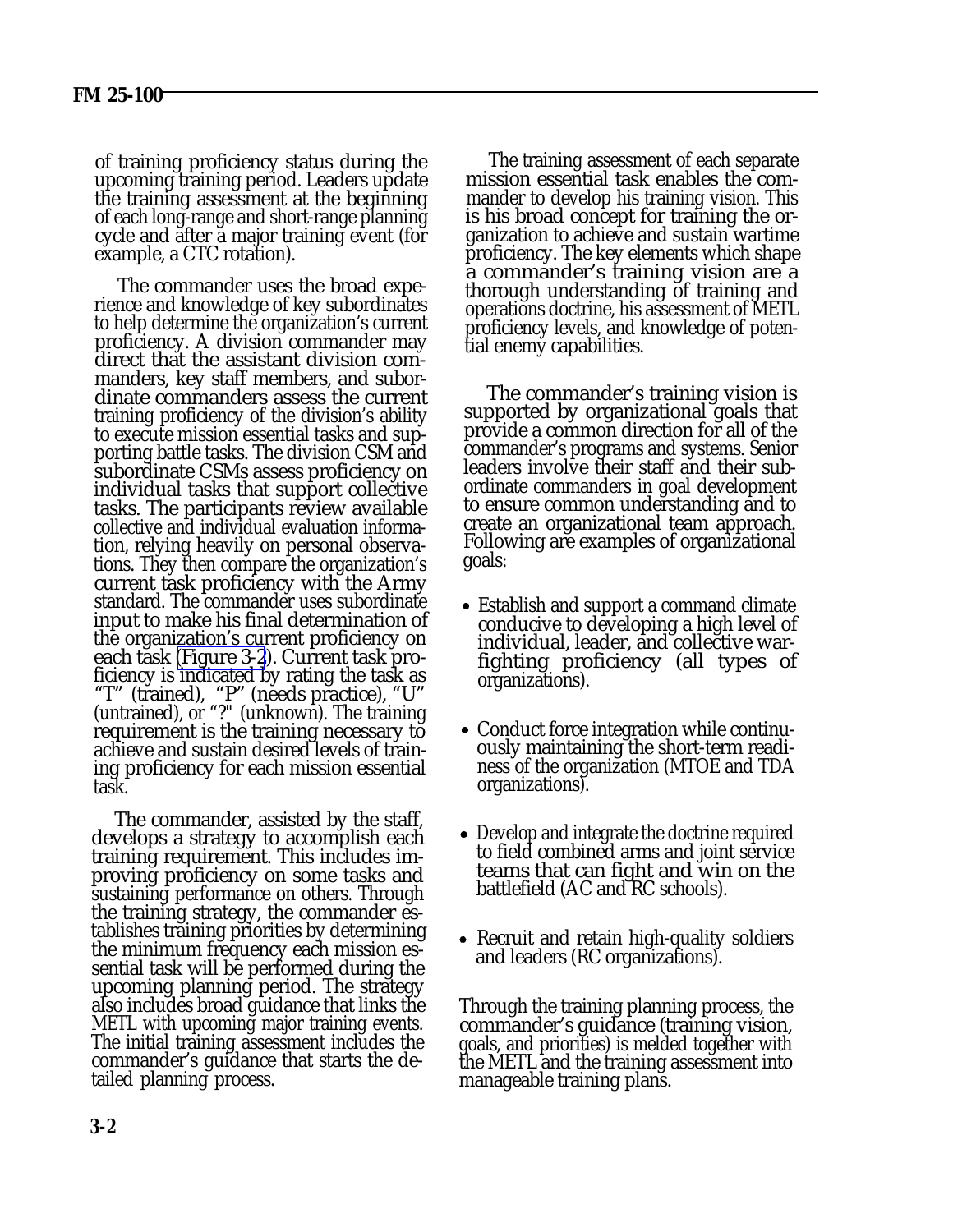L.

# <span id="page-24-0"></span>**EXTRACT FROM COMMANDER'S TRAINING ASSESSMENT**

|                                           |                                         |             | <b>CURRENT TRAINING STATUS</b> |                        |              |                        |              |                     |                | STRATEGY TO IMPROVE OR                                                                                                                                                                                                                                                       |  |
|-------------------------------------------|-----------------------------------------|-------------|--------------------------------|------------------------|--------------|------------------------|--------------|---------------------|----------------|------------------------------------------------------------------------------------------------------------------------------------------------------------------------------------------------------------------------------------------------------------------------------|--|
|                                           | <b>MISSION</b><br><b>ESSENTIAL TASK</b> | М<br>A<br>N | F.<br>S.                       | Ł<br>N<br>$\mathbf{r}$ | A<br>D       | М<br>$\mathbf{o}$<br>R | C.<br>S<br>s | c<br>$\overline{2}$ | <b>OVERALL</b> | <b>SUSTAIN TRAINING PROFICIENCY</b><br>TO DESIRED WARFIGHTING<br><b>LEVELS</b>                                                                                                                                                                                               |  |
|                                           | <b>CONDUCT</b><br><b>HASTY ATTACK</b>   | T           | T                              | <b>P</b>               | $\mathbf{T}$ | $\mathbf{T}$           | P.           | P                   | P              | . TRAIN QUARTERLY DURING DIV<br>CPX OR MAPEX<br>• REQUEST CORPS RESPONSE<br>CELL FOR EACH DIV EXERCISE<br>TO IMPROVE C2<br>. TRAIN ANNUALLY DURING DIV<br><b>CFX</b><br>• MORE EMPHASIS ON<br>INTELLIGENCE AND CSS                                                           |  |
|                                           | <b>CONDUCT</b><br><b>RIVER CROSSING</b> | P.          | T                              | P                      | P.           | $\mathbf{U}$           | P            | P                   | P              | • CONDUCT DIV RIVER CROSSING<br><b>ANNUALLY</b><br>. INCLUDE IN DIV CPX SCENARIO<br><b>SEMI-ANNUALLY</b><br>• INCLUDE RIVER CROSSING<br><b>EXERCISE IN ALL BN</b><br><b>EXTERNAL EVALUATIONS</b><br>• LEADER TRAINING REQUIRED<br>AT ALL ECHELONS-ADC-M<br><b>COORDINATE</b> |  |
| <b>LEGEND</b><br>U Untrained<br>T Trained |                                         |             |                                |                        |              |                        |              |                     |                |                                                                                                                                                                                                                                                                              |  |
| P Needs Practice ? Status Unknown         |                                         |             |                                |                        |              |                        |              |                     |                |                                                                                                                                                                                                                                                                              |  |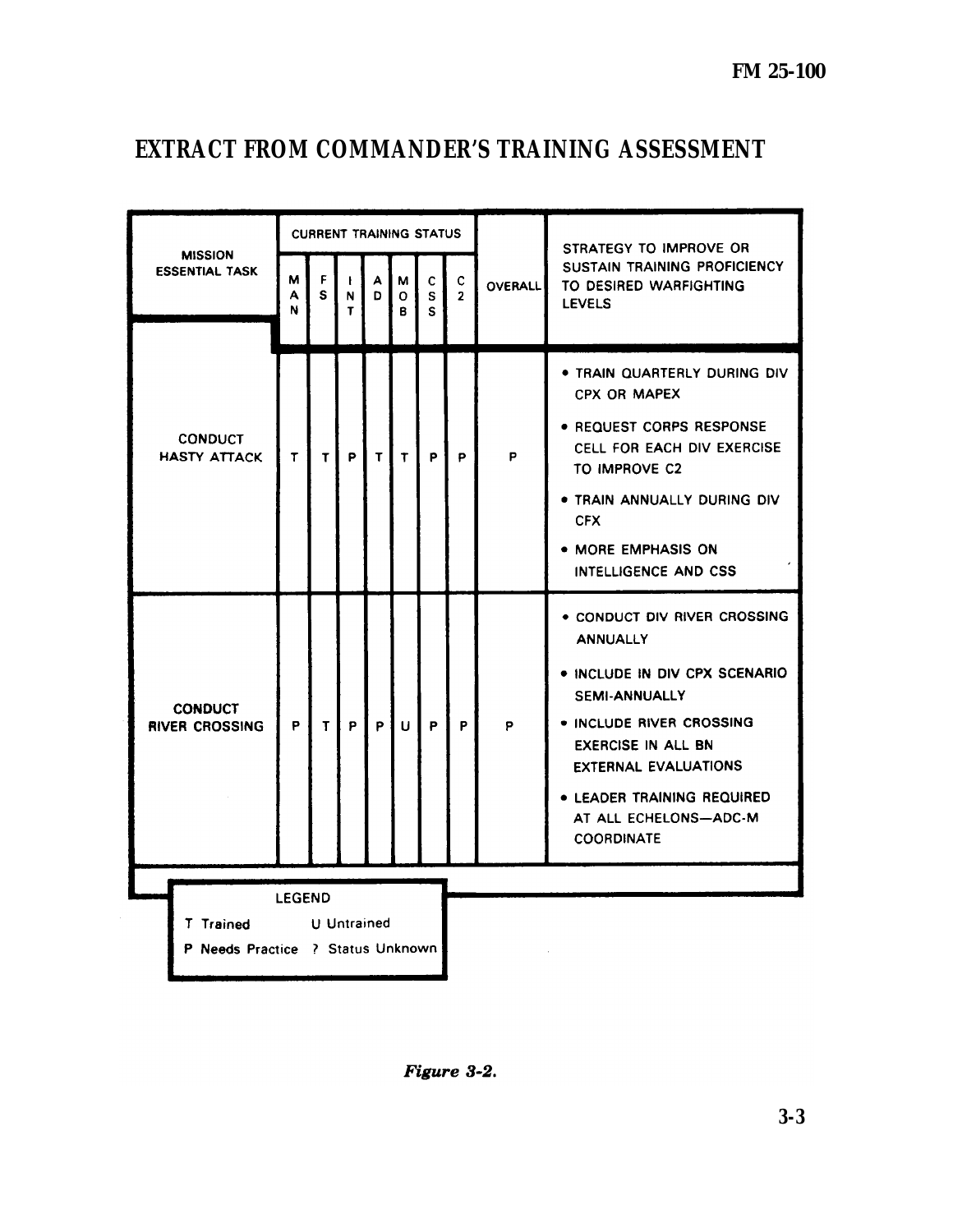# **Training Plans**

There are three types of training plans: long-range, short-range, and near-term. A general comparison of long-range, shortrange, and near-term plans is at Figure 3-3.

Properly developed training plans will—

*Maintain a consistent battle focus.* Each headquarters in the organization involves its subordinate headquarters in the development of training plans. Based on the higher headquarter's plan, subordinate commanders prepare plans which

have a battle focus that is congruous throughout the organization.

*Be coordinated between associated combat, combat support, and combat service support organizations.* Brigade and battalion task force (TF) commanders plan for coordinated combined arms and services training of their wartime task organizations. "Slice" commanders actively participate in this process and develop complementary training plans. Corps and division commanders require integrated

### **COMPARISON OF LONG-RANGE, SHORT-RANGE, AND NEAR-TERM TRAINING PLANS**

#### **Long-Range Training Plans**

- · Disseminate METL and battle tasks
- Establish training objective for each mission essential task
- Schedule projected major training events
- . Identify long lead time resources and allocate major resources such as major training area rotations
- Coordinate long-range calendars with all supporting agencies to eliminate training detractors
- · Publish long-range guidance and planning calendar
- Provide basis for command operating budget input
- Provide long-range training input to higher headquarters

#### **Short-Range Training Plans**

- Refine and expand upon appropriate portions of long-range plan
- · Cross-reference each training event with specific training objectives
- · Identify and allocate short lead time resources such as local training facilities
- Coordinate short-range calendar with all support agencies
- · Publish short-range guidance and planning calendar
- Provide input to unit training meetings

#### **Near-Term Training Plans**

- Refine and expand upon short-range plan through conduct of training meetings
- Determine best sequence for training
- Provide specific guidance for trainers
- · Allocate training devices, simulators, simulations, and similar resources to specific trainers
- Publish detailed training schedules
- · Provide basis for executing and evaluating training

Figure 3-3.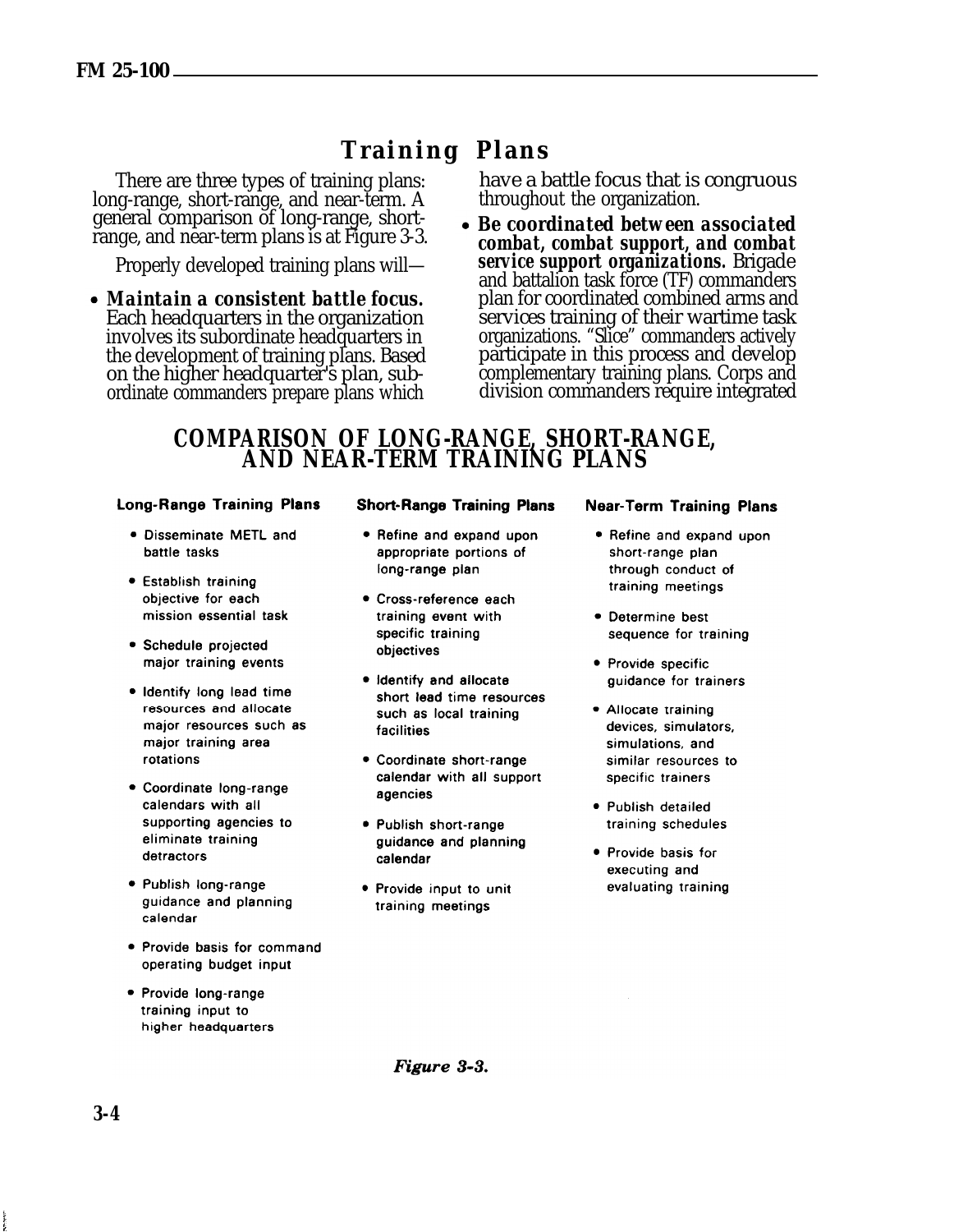training plans and monitor coordination efforts during the planning process.

- *Focus on the correct time horizon.* Long-range training plans in the AC extend out at least one year. The RC long-range plans consider a minimum of two years. Short-range training plans in the AC normally focus on an upcoming quarter (three months) while RC shortrange training plans typically use a oneyear planning horizon. Near-term planning for the AC starts approximately eight weeks prior to the execution of training; for the RC, approximately four months prior.
- *Be concerned with future proficiency.* Training plans must focus on raising or sustaining the proficiency level of mission essential tasks to the Army standard.
- *Cause organizational stability.* Changes disrupt training and frustrate subordinate leaders and soldiers. Planning allows organizations to anticipate and incorporate change in a coordinated and predictable manner.
- *Make the most efficient use of resources.* The planning process allocates limited time and other resources for training that contributes most to achieving and sustaining wartime proficiency levels.

# **LONG-RANGE PLANNING**

Major Army command (MACOM) and corps commanders publish their single training guidance document sufficiently in advance to provide adequate planning time for both their troop-listed wartime units and supporting peacetime organizations. Guidance at these senior levels is critical to the development and integration of a large number of subordinate AC and RC longrange training plans. Therefore, long lead times are the norm. MACOM and corps commanders normally follow the long-range planning cycle shown at Figure 3-4.

*Command Training Guidanc e (CTG).* The CTG is published at division and brigade (or equivalent) levels to document the organization's long-range training plan. It is the training analogue of the organization's operational war plan. It must be read and understood by all commanders, staff officers, and senior noncommissioned officers. The CTG will be used as a ready reference for the planning, execution, and assessment of training throughout the longrange planning period. Examples of topics normally addressed in the CTG are—

- Commander's training philosophy.
- Mission essential task list and associated battle tasks.
- Combined arms training.
- Major training events and exercises.
- Leader training.
- Individual training.
- Mandatory training.

### **THEATER/MACOM AND CORPS LONG-RANGE PLANNING CYCLE**

| <b>ACTION</b>                                                  | LATEST PUBLICATION<br>DATE                            | <b>FUTURE PLANNING</b><br><b>HORIZON</b> |
|----------------------------------------------------------------|-------------------------------------------------------|------------------------------------------|
| MACOM publishes training guidance<br>and major event calendar  | 18 mo prior to start of<br>a 2-yr period <sup>1</sup> | Up to 10 years or more                   |
| Corps publishes training guidance<br>and major event calendar  | 12 mo prior to start of<br>a 2-yr period <sup>1</sup> | 5 to 7 years                             |
| NOTE: (1) Updated annually at the discretion of the commander. |                                                       |                                          |

Figure 3-4.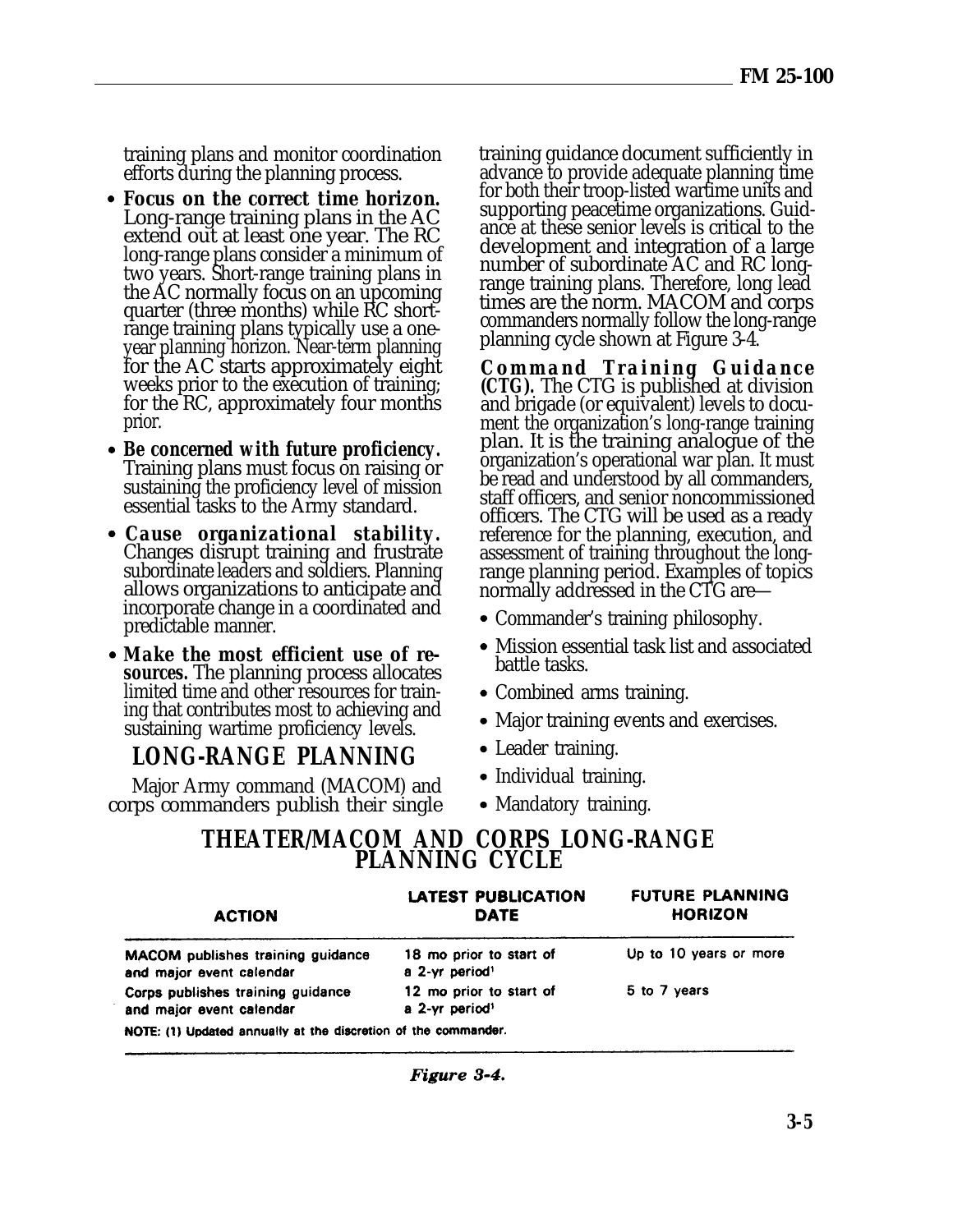- Standardization.
- Training evaluation and feedback.
- New equipment training and other force integration considerations.
- Resource allocation.
- Training management.

The long-range planning cycles for AC and RC divisions and subordinate headquarters are at Figures 3-5 and [3-6.](#page-28-0)

*Long-Range Planning Calendar.* All echelons from division to battalion publish the long-range planning calendar concurrently with the CTG. The calendar graphically depicts the schedule of events described in the CTG. The long-range planning calendar in an AC division or equivalent headquarters will normally extend at

least two years into the future. In addition, any known major training events scheduled beyond the normal planning window should appear on the long-range planning calendar. To provide extended planning guidance for RC organizations, AC and RC planners routinely forecast major events that require RC participation for up to four years into the future. They include these major events, such as annual training periods and overseas deployments for training (ODT), on their long-range calendars. Upon publication and approval by higher headquarters, longrange planning calendars are "locked in" to provide planning stability to subordinate organizations.

Commanders coordinate long-range planning calendars with subordinate commanders, support agencies (such as medical commands), and any other organizations

# **ACTIVE COMPONENT (AC) LONG-RANGE PLANNING CYCLE**

| <b>ACTION'</b>                                                                                     | <b>LATEST PUBLICATION</b><br>DATE <sup>2</sup> | <b>FUTURE PLANNING</b><br><b>HORIZON</b>               |
|----------------------------------------------------------------------------------------------------|------------------------------------------------|--------------------------------------------------------|
| AC Div/Sep Bde/Regt/Sep Gp publish<br>command training guidance (CTG) and<br>long-range calendar 3 | 8 mo prior to FY start                         | CTG at least 1 year.<br>Calendar at least 2 years      |
| Installation/Community publish long-<br>range calendar                                             | 7 mo prior to FY start                         | At least 1 year                                        |
| AC Bde/Gp publish CTG and long-<br>range calendar                                                  | 6 mo prior to FY start                         | CTG at least 1 year.<br>Calendar at least 18<br>months |
| AC Bn/Sqdn/Sep Co publish long-<br>range calendar                                                  | 4 mo prior to FY start                         | At least 1 year                                        |

- NOTES: (1) These actions also apply to similar command level TDA organizations or activities. For example, a TRADOC school normally commanded by a MG follows the same planning cycle as a division commander.
	- (2) Each headquarters follows this time line to allow subordinates adequate time to prepare their plans. (3) AC commanders at the Div/Sep Bde/Regt/Sep Gp level normally brief to and receive approval of the next higher headquarters on their long-range training plans no later than 8 months prior to FY start.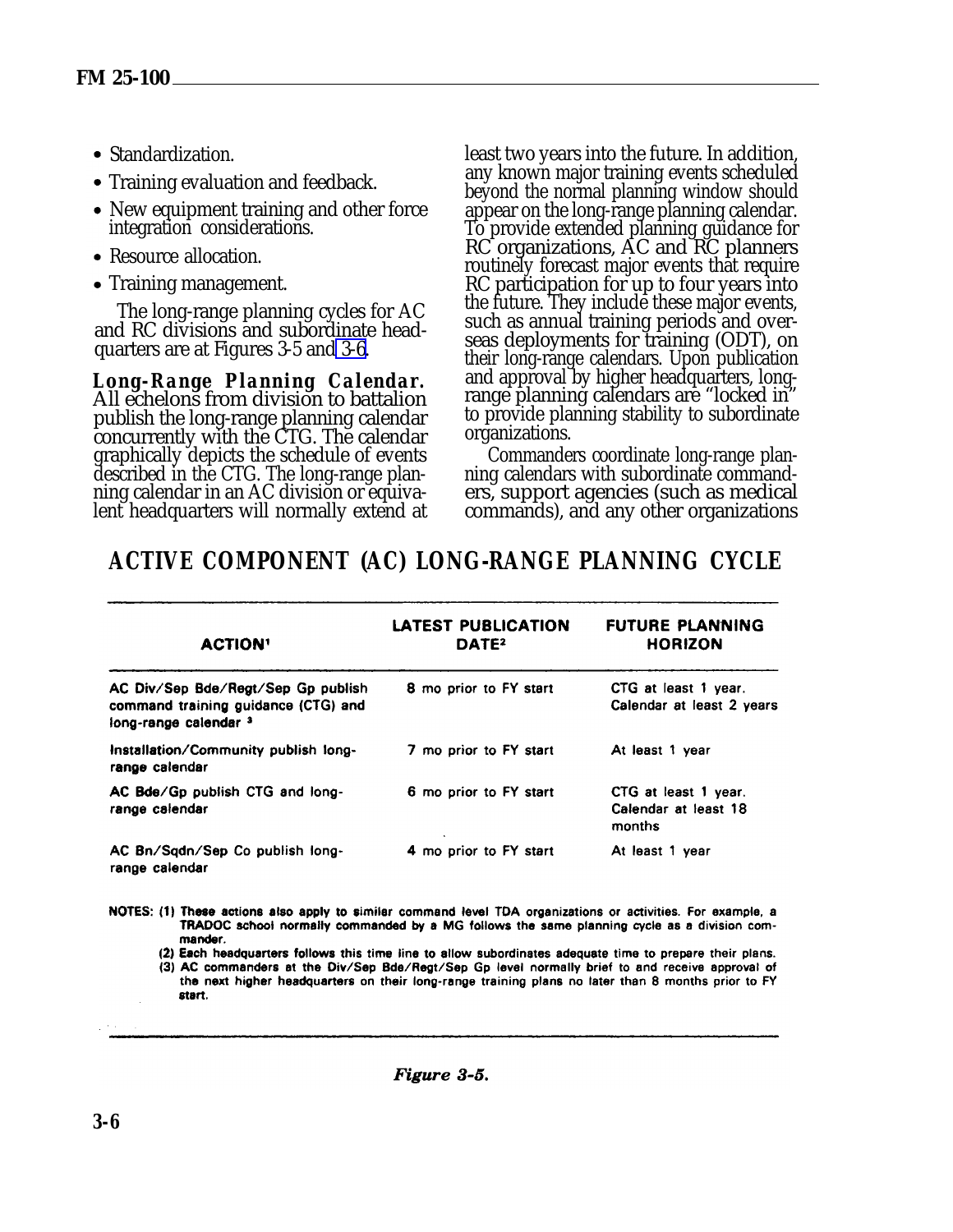<span id="page-28-0"></span>that might generate training detractors if not fully integrated into the training organization's long-range plan.

Senior leaders at all levels eliminate nonessential activities that detract from METL-based training. In peacetime, however, certain activities occur that do not directly relate to an organization's wartime mission but are important to other Army priorities. An example for the AC is support of ROTC summer training; for the RC, state-directed requirements for Army National Guard units. These peacetime activities are limited by senior leaders to the maximum extent possible. Those which are absolutely essential are included in longrange planning documents. When assigned these activities, commanders continually seek to extract mission-related training opportunities at all times.

*Time Management.* During long-range planning, commanders organize training time to support mission essential training and concentrate training distracters in support periods. In addition to individual requirements such as leave and medical appointments, units may have temporary duty details and other support functions at the installation level. Failure to consider these requirements early in the planning process can cause disruption to planned mission essential training.

# **RESERVE COMPONENT (RC) LONG-RANGE PLANNING CYCLE**

| <b>ACTION' 2</b>                                                                                                       | <b>LATEST PUBLICATION</b><br>DATE <sup>3</sup> | <b>FUTURE PLANNING</b><br><b>HORIZON</b>           |
|------------------------------------------------------------------------------------------------------------------------|------------------------------------------------|----------------------------------------------------|
| RC Div/Sep Bde/Regt/Sep Gp<br>level publish command training<br>guidance (CTG) and long-range<br>calendar <sup>4</sup> | 12 mo prior to FY start                        | CTG at least 2 years. Calendar<br>at least 5 years |
| RC Bde/Sep Bn publish CTG and<br>long-range calendar                                                                   | 10 mo prior to FY start                        | At least 5 years                                   |
| RC Bn/Sqdn/Sep Co publish<br>long-range calendar                                                                       | 6 mo prior to FY start                         | At least 3 years                                   |

- NOTES: (1) These actions also apply to similar command level TDA organizations or activities. For example, an ARCOM, commanded by a MG, follows the same planning cycle as a division commander.
	- (2) Intermediate RC headquarters, such as CONUSAs, STRACs, MUSARCs, and GOCOMs provide training guidance and scheduling information in sufficient time to allow subordinate units to meet required publication dates.
	- (3) Each headquarters follows this time line to allow subordinates adequate time to prepare their plans.
	- (4) RC commanders of Div/Sep Bde/Regt/Sep Gp normally brief to and receive approval of the next higher headquarters in the peacetime chain of command no later than 8 to 10 months prior to FY start.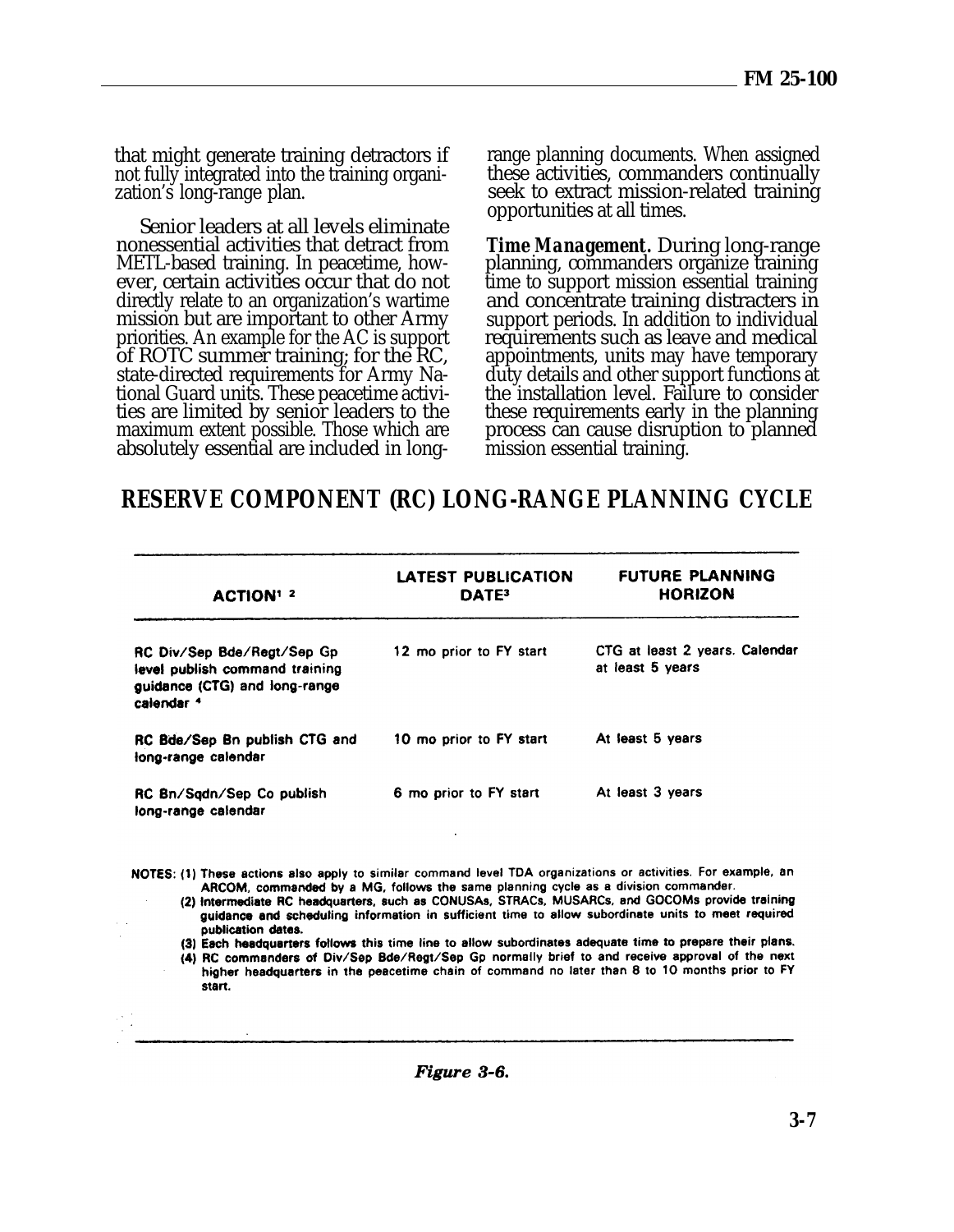# **GREEN-AMBER-RED TIME MANAGEMENT SYSTEM**

#### <span id="page-29-0"></span>· Green Period:

- Training focus primarily on collective tasks with individual and leader tasks integrated during multiechelon unit training.
- -- Maximum soldier attendance at primetime, mission essential training.
- Coincides with availability of major resources, such as major training areas (MTAs), local training areas (LTAs), and key training facilities or devices.
- Administrative and support requirements that keep personnel from participating in training eliminated to the maximum extent possible.
- Leaves and passes limited to the minimum essential.

#### • Amber Period:

- Small unit, crew, and individual training emphasized.
- Provides time for soldier attendance at education and training courses.
- Some suborganizations may be able to schedule collective training.
- Scheduling of periodic maintenance services.
- Selected personnel diverted to support requirements when all available personnel in organizations in the red period are completely committed to support requirements.
- Red Period:
	- Diverts the minimum essential number of personnel to perform administrative and support requirements.
	- Suborganizations take advantage of all training opportunities to conduct individual, leader, and crew training.
	- Support missions/details accomplished with unit integrity to exercise the chain of command and provide individual training opportunities for first line supervisors as time permits. Unit taskings can be used to reduce the number of permanent special duty personnel within installations and communities.
	- Leaves and passes maximized. When appropriate, block leave may be scheduled.
	- -- Routine medical, dental, and administrative appointments coordinated and scheduled with installation support facilities.

Figure 3-7.

# **TYPES OF TRAINING EVENTS**

Joint Training Exercise (JTX) **Combined Training Exercise (CTX)** Field Training Exercise (FTX) **Combined Arms Live Fire Exercise** (CALFEX) Live Fire Exercise (LFX) Fire Coordination Exercise (FCX) **Command Field Exercise (CFX)** 

Deployment Exercise (DEPEX) **Tactical Exercise Without Troops (TEWT)** Command Post Exercise (CPX) **Situational Training Exercise (STX)** 

Map Exercise (MAPEX) Logistics Exercise (LOGEX)

Figure 3-8.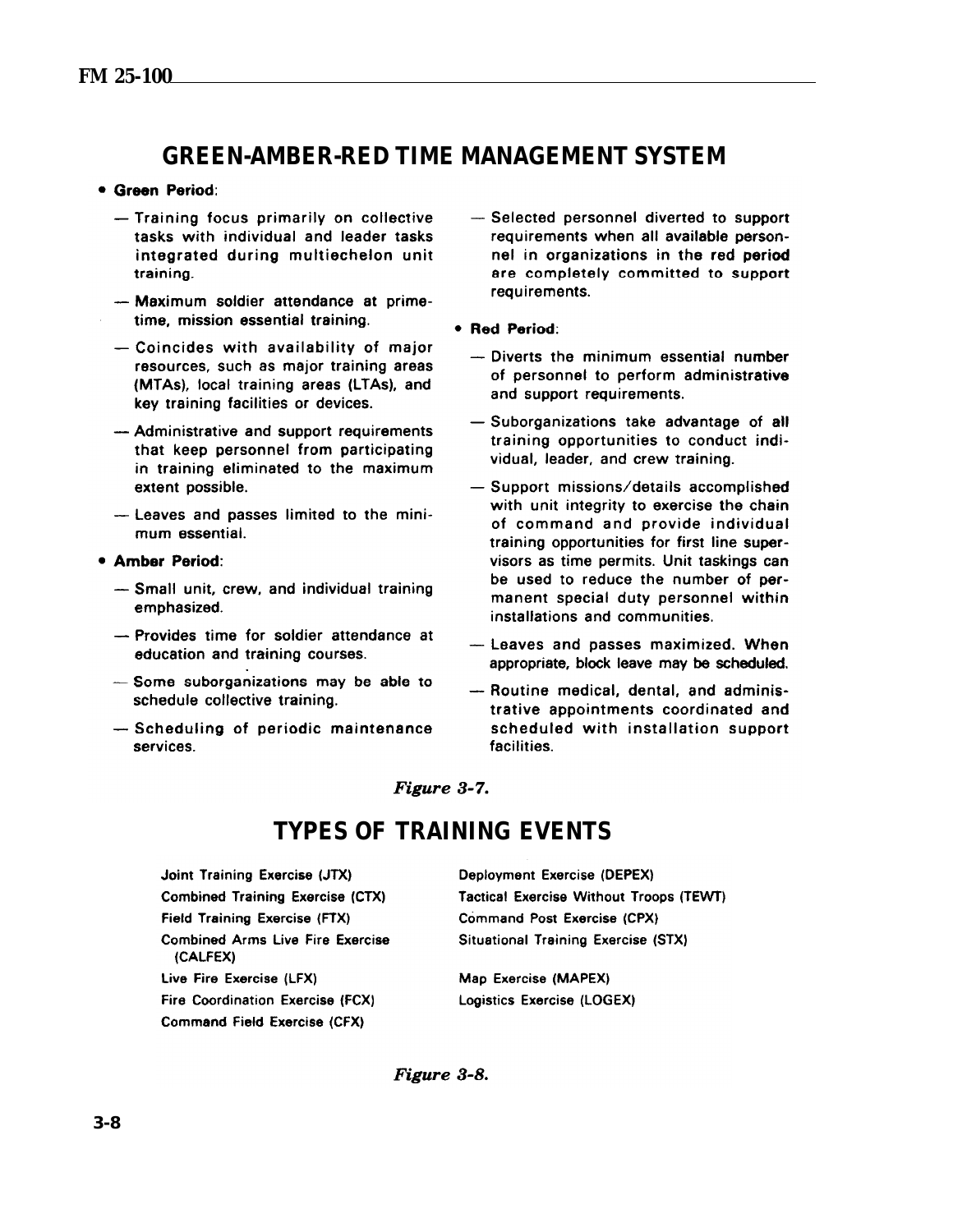Time management systems create prime time training periods for subordinate organizations to concentrate on mission essential training. [Figure 3-7](#page-29-0) describes one such system, a Green-Amber-Red Time Management System. Organizations in Green periods conduct planned training without distraction and external taskings. Units in Red periods execute details and other administrative requirements and allow the maximum number of soldiers to take leaves. Block leave is a technique which permits an entire unit to take leave for a designated period of time. Organizations in Amber periods are assigned support taskings beyond the capability of those units in the Red period, but commanders strive for minimal disruption to Amber organizations' training programs.

[Figure 3-7](#page-29-0) lists some of the training and support concepts that generally characterize time management periods. Specific activities will vary between installations according to the local situation and requirements. Time management periods are depicted on applicable long-range planning calendars.

*Training Events.* Senior commanders link training strategies to executable training plans by designing and scheduling training events. During long-range planning, commanders and their staffs make a broad assessment of the number, type, and duration of training events required to accomplish METL training. In the subsequent development of short-range training plans, they fully define training events in terms of METL-based training objectives, scenarios, resources, and coordinating instructions. Through training events, senior commanders—

- Develop wartime mission-related scenarios.
- Focus the entire organization on several METL tasks.
- Integrate all battlefield operating systems (BOS) into coordinated combined arms and services training.

Major training events are the common building blocks that support an integrated set of METL-related training requirements. Included in long-range training plans, major training events form the framework for resource allocation and provide early planning guidance to subordinate commanders and staffs.

By developing and coordinating training events, the organization is able to bring together, at one time, the training areas and facilities, opposing forces (OPFOR), controllers, evaluators, and other resources that create the most realistic and battlefocused training. Typical training events are shown in [Figure 3-8](#page-29-0).

During planning, senior commanders allocate maximum training time to subordinates. Some large-scale training events, however, must be planned so that senior commanders can exercise and integrate all battlefield operating systems within their wartime organizations. The training value of these large-scale exercises to the entire command is increased when subordinate headquarters participate in developing multiechelon training objectives and scenarios.

In recent years, the Army has increasingly emphasized externally supported training events in which a headquarters senior to the unit being trained provides assistance in the form of detailed planning, additional resources, and evaluation. Support provided by the higher headquarters usually includes a METL-derived scenario with associated training and evaluation outlines (T&EOs), an OPFOR, observer-controllers, and evaluation support. The Army's combat training centers are prime examples of organizations which provide combined arms and services battle-focused training that is externally supported. CTCs provide training events that are based on each participating organization's METL and conducted under realistic combat conditions. Externally supported training events can also be conducted in local and major training areas to enable the units being trained to focus exclusively on the execution of training.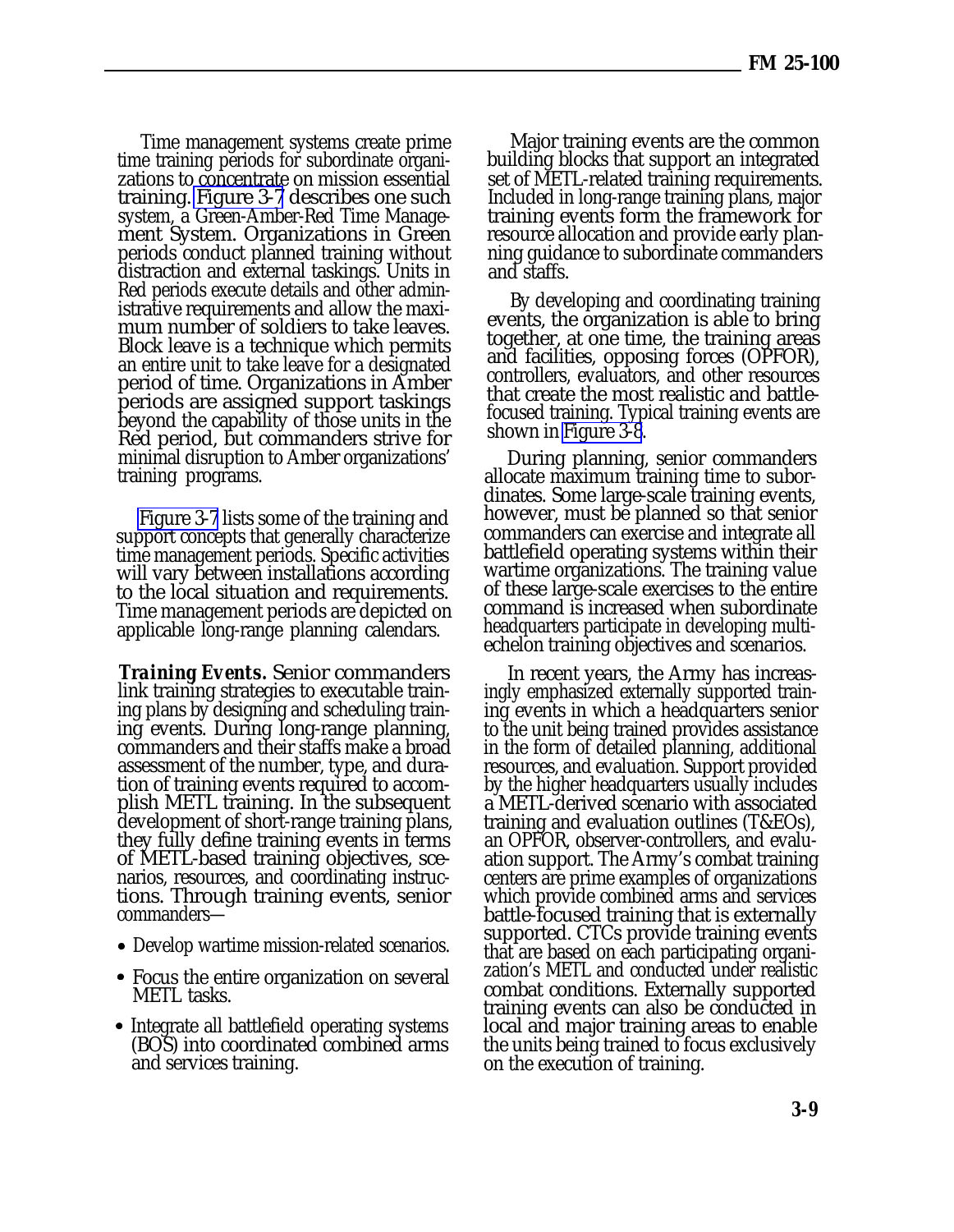Organizations can only obtain the full training benefits of externally supported events through carefully planned preparatory training. Therefore, a priority during longrange planning is to develop METL-based training programs that thoroughly prepare individuals and units for CTC rotations and similar events. This approach will obtain the highest levels of wartime proficiency from resource-intensive externally supported events.

*Training Resources.* The commander uses his assessment of METL and battle tasks to determine the resource priorities for training requirements. During both longand short-range planning, constrained resources may require deletion of low-priority training requirements, substitution of less costly training alternatives, or requests to higher headquarters for additional resources. To the extent possible, commanders "lock in" resources before publishing training

plans. Common sources for resource information include—

- Command operating budget.
- Flying Hour Program.
- Ammunition authorizations.
- Fuel allocations.
- Force integration documents.
- Higher headquarters training plans.
- Local directives on training areas and facilities.

A METL-based events approach to resource planning is used for the allocation of time, facilities, ammunition, funds, fuel products, and other resources. For example, a reasonably close approximation of the future POL (Class III) and repair parts (Class IX) resource requirements (the most significant operations and maintenance costs in a tank battalion) can be calculated for a training event, as shown in Figure 3-9.

| <b>SYSTEM</b>               | <b>NUMBER</b><br><b>USED</b> | <b>MILES</b><br><b>TRAVELED</b> |   | <b>COST FACTORS</b><br>CL IX | CL III              | <b>SYSTEM</b><br><b>COST</b> |
|-----------------------------|------------------------------|---------------------------------|---|------------------------------|---------------------|------------------------------|
| TANK, M1                    | 58                           | 70<br>×                         | × | $1842.00 +$                  | \$6.40)<br>$\equiv$ | \$196,500                    |
| CFV, M3                     | 6                            | 85                              |   | 9.25                         | 1.05                | 5.250                        |
| <b>CARRIER, MORTAR M106</b> | 6                            | 60                              |   | 2.30                         | .40                 | 970                          |
| <b>CARRIER, CP M577</b>     | 8                            | 50                              |   | 2.70                         | .40                 | 1.240                        |
| <b>CARRIER, M113</b>        | 13                           | 75                              |   | 2.30                         | .40                 | 2,630                        |
| RECY VEH, MED M88           | 7                            | 75                              |   | 10.00                        | 1.10                | 5.825                        |
| <b>HEMMT</b>                | 23                           | 150                             |   | .40                          | .30                 | 2.420                        |
| <b>TRUCK, 2 1/2 TON</b>     | 25                           | 175                             |   | 1.10                         | .15                 | 5.470                        |
| TRUCK, 5 TON                | 7                            | 125                             |   | .50                          | .15                 | 570                          |
| <b>HMMWV</b>                | 24                           | 175                             |   | .25                          | .10                 | 1,470                        |
|                             |                              |                                 |   | <b>EVENT COST</b>            |                     | \$222,345                    |

# **EXAMPLE PROJECTION OF COSTS FOR AN AC TANK BATTALION FTX**

Figure 3-9.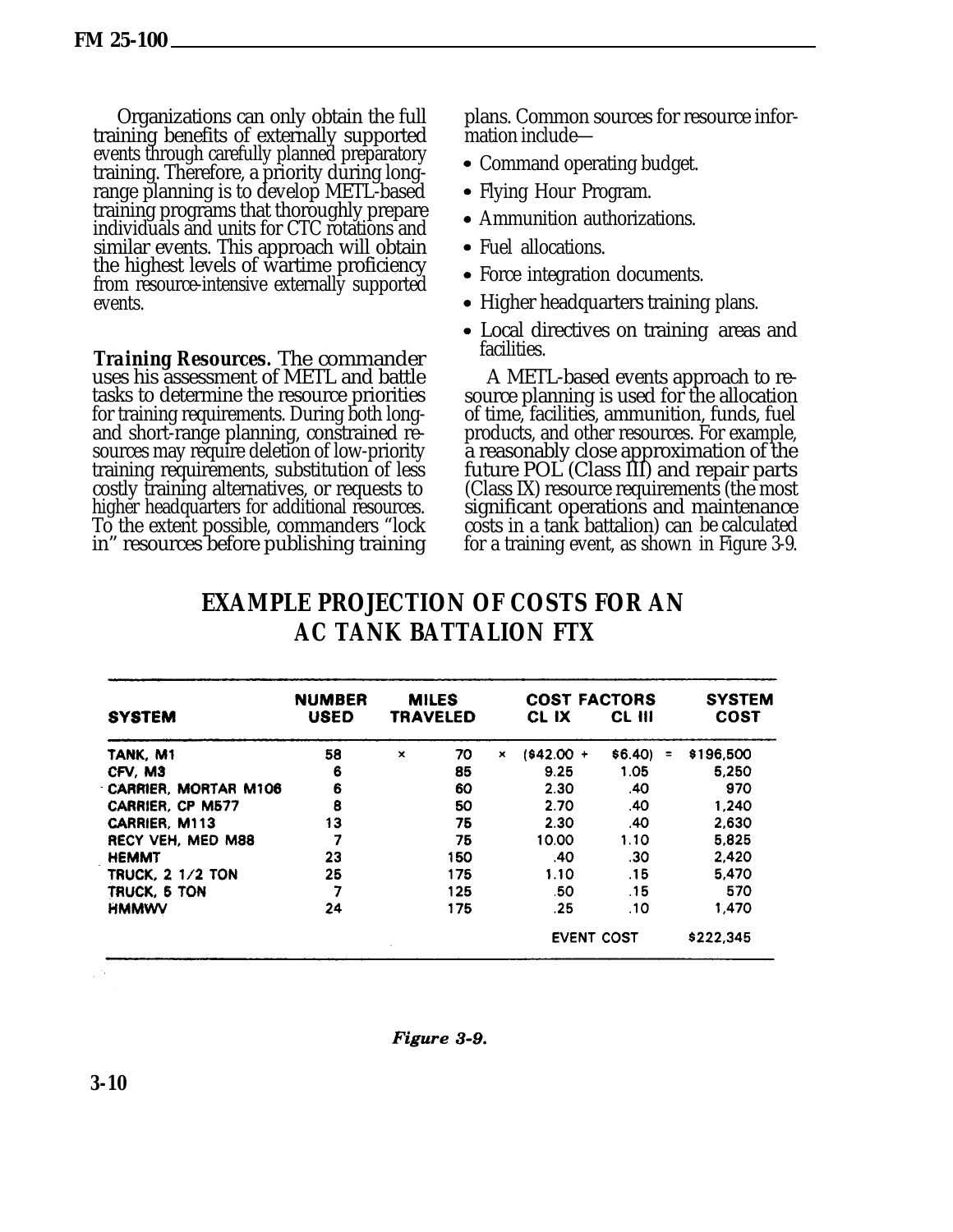event and totalled into an aggregate train-<br>ing cost for the year (Figure 3-10).

number of miles or hours that an item of which represents an OPTEMPO of 800 miles<br>equipment, such as a tank, is operated and per tank, is then compared with budget equipment, such as a tank, is operated and per tank, is then compared with budget<br>the dollars required to purchase the repair projections to determine if the desired trainthe dollars required to purchase the repair projections to determine if the desired train-<br>parts and POL for that piece of equipment. ing is affordable. If the battalion is not parts and POL for that piece of equipment. ing is affordable. If the battalion is not<br>Funding authority to purchase the projected projected to receive sufficient resources to Funding authority to purchase the projected projected to receive sufficient resources to repair parts, fuel products, and other items finance the projected list of events, the list repair parts, fuel products, and other items<br>necessary to support the training mission necessary to support the training mission of events may have to be revised by the is allocated to units based on operating commander, as illustrated in Figure 3-11.

<span id="page-32-0"></span>The same procedure is followed to deter-<br>mine the costs for each projected training organization is the average annual miles organization is the average annual miles<br>or hours of operation for its major equipment systems. The total annual training cost of the desired list of training events, There is a relationship between the as shown in the example at Figure 3-10, mber of miles or hours that an item of which represents an OPTEMPO of 800 miles commander, as illustrated in Figure 3-11.

### **EXAMPLE ANNUAL TRAINING COSTS FOR AN AC TANK BATTALION**

|                             | <b>NUMBER</b> | <b>MILES</b><br><b>TRAVELED</b> |       |   | <b>COST FACTORS</b>            |                     |         |
|-----------------------------|---------------|---------------------------------|-------|---|--------------------------------|---------------------|---------|
| <b>SYSTEM</b>               | <b>USED</b>   |                                 |       |   | CL IX                          | <b>CL III</b>       | (8000)  |
| TANK, M1                    | 58            | $\mathbf x$                     | 800   | × | $(442.00 +$                    | \$6.40)<br>$\equiv$ | \$2,245 |
| CFV. M3                     | 6             |                                 | 1.130 |   | 9.25                           | 1.05                | 70      |
| <b>CARRIER, MORTAR M106</b> | 6             |                                 | 480   |   | 2.30                           | .40                 | 8       |
| <b>CARRIER, CP M577</b>     | 8             |                                 | 375   |   | 2.70                           | .40                 | 9       |
| CARRIER, M113               | 13            |                                 | 545   |   | 2.30                           | .40                 | 19      |
| <b>RECY VEH. MED M88</b>    |               |                                 | 675   |   | 10.00                          | 1.10                | 52      |
| <b>HEMMT</b>                | 23            |                                 | 930   |   | .40                            | .30                 | 15      |
| <b>TRUCK, 2 1/2 TON</b>     | 25            |                                 | 1.625 |   | 1.10                           | .15                 | 51      |
| TRUCK, 5 TON                |               |                                 | 2.000 |   | .50                            | .15                 | 9       |
| <b>HMMWV</b>                | 24            |                                 | 2.250 |   | .25                            | .10                 | 19      |
|                             |               |                                 |       |   | Annual Training Cost (\$000s): |                     | \$2,497 |

#### Figure 3-10.

#### REVISING A LIST OF TRAINING EVENTS TO MEET FISCAL CONSTRAINTS

| <b>EVENT</b>            | <b>DAYS PER</b><br><b>EVENT</b> | <b>DESIRED NUMBER</b><br>OF EVENTS<br>(PER YEAR) | <b>REVISED NUMBER</b><br>OF EVENTS<br>(PER YEAR) |
|-------------------------|---------------------------------|--------------------------------------------------|--------------------------------------------------|
| <b>BN CPX/TEWT</b>      | з                               |                                                  | 5                                                |
| <b>BN CFX</b>           |                                 |                                                  |                                                  |
| <b>BN FTX</b>           | 5                               |                                                  |                                                  |
| CO CFX                  |                                 |                                                  | 3                                                |
| <b>CO FTX</b>           |                                 | 5                                                | 4                                                |
| CO LFX                  |                                 | 3                                                | 2                                                |
|                         |                                 |                                                  |                                                  |
|                         |                                 |                                                  |                                                  |
|                         |                                 |                                                  |                                                  |
| Estimated Cost (\$000s) |                                 | \$2,497                                          | \$2,150                                          |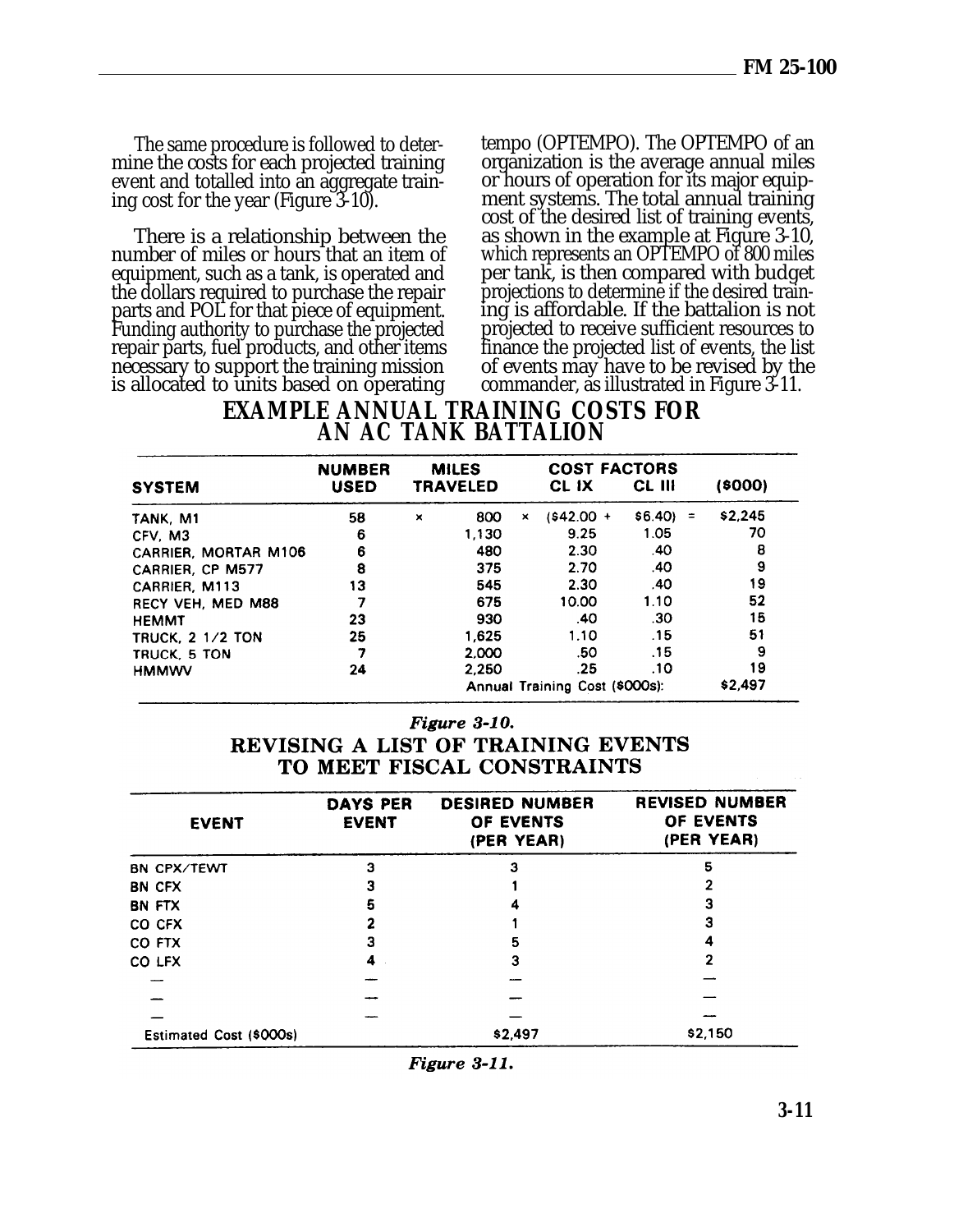A resource analysis allows leaders at all levels to make training trade-offs, within various budget and program levels, that best support the commander's training strategy. In [Figure 3-11](#page-32-0), the example shows that if the unit conducted fewer FTXs and LFXs (which require high densities of equipment and relatively high resource expenditures) and added less expensive CFXs and CPXs, resource constraints could be met. The commander determines the effect these substitutions will have on attaining desired levels of training proficiency. He then provides this information to the next higher commander who will either provide additional resources or approve the constrained resource plan.

By summing up fiscal resource projections of subordinate units, commanders at higher levels are able to estimate resource requirements necessary to support their training strategies. Similar analyses are conducted to estimate ammunition, facilities, and other resources. When the commander completes the trade-off analysis, he includes the resulting events and associated resources in the long-range training plan.

A significant resource consideration in Reserve Component planning is the allocation of available training time. Limited training time requires RC commanders to prioritize training requirements. They may have to train on fewer tasks so that Army standards can be attained. RC commanders compensate for lack of training time by carefully distributing training requirements over longer periods of time and identifying selected training tasks for execution during postmobilization training.

# **SHORT-RANGE PLANNING**

Short-range training plans define in greater detail the broad guidance on training events and other activities contained in the long-range training guidance and long-range calendar. They refine the allocation of resources to subordinate organizations and provide a common basis for preparing near-term training plans.

*Short-Range Training Guidance.* Each level from division through battalion publishes short-range training guidance that enables the commander and staff to prioritize and refine mission essential training guidance contained in the long-range CTG. Commanders must publish the short-range training guidance with sufficient lead time to ensure subordinate units have time to develop their own short-range training plans. As shown in [Figure 3-12](#page-34-0), the AC division provides quarterly training guidance to subordinate commands and installations at least 90 days prior to the start of each quarter. After receiving guidance from higher headquarters, subordinate units down to battalion sequentially publish their quarterly training guidance  $(QTG)$ . The RC process is conceptually the same as the AC process, but the guidance normally is published annually as yearly training guidance (YTG) [\(Figure 3-13\)](#page-34-0).

An important aspect of the QTG and YTG development process is the role of the NCO. Within the framework of the commander's guidance, the CSM and other key NCOs provide planning recommendations on the organization's individual training program. They identify the individual training tasks that must be integrated into collective mission essential tasks during the short-range planning period.

Examples of topics normally addressed in the QTG and YTG are—

- Commander's assessment of mission essential task list proficiency.
- Training priorities.
- Combined arms and services training.
- A cross-reference of training events and associated METL training objectives.
- Individual training.
- Leader development.
- Preparation of trainers and evaluators.
- Training evaluation and feedback.
- Force integration.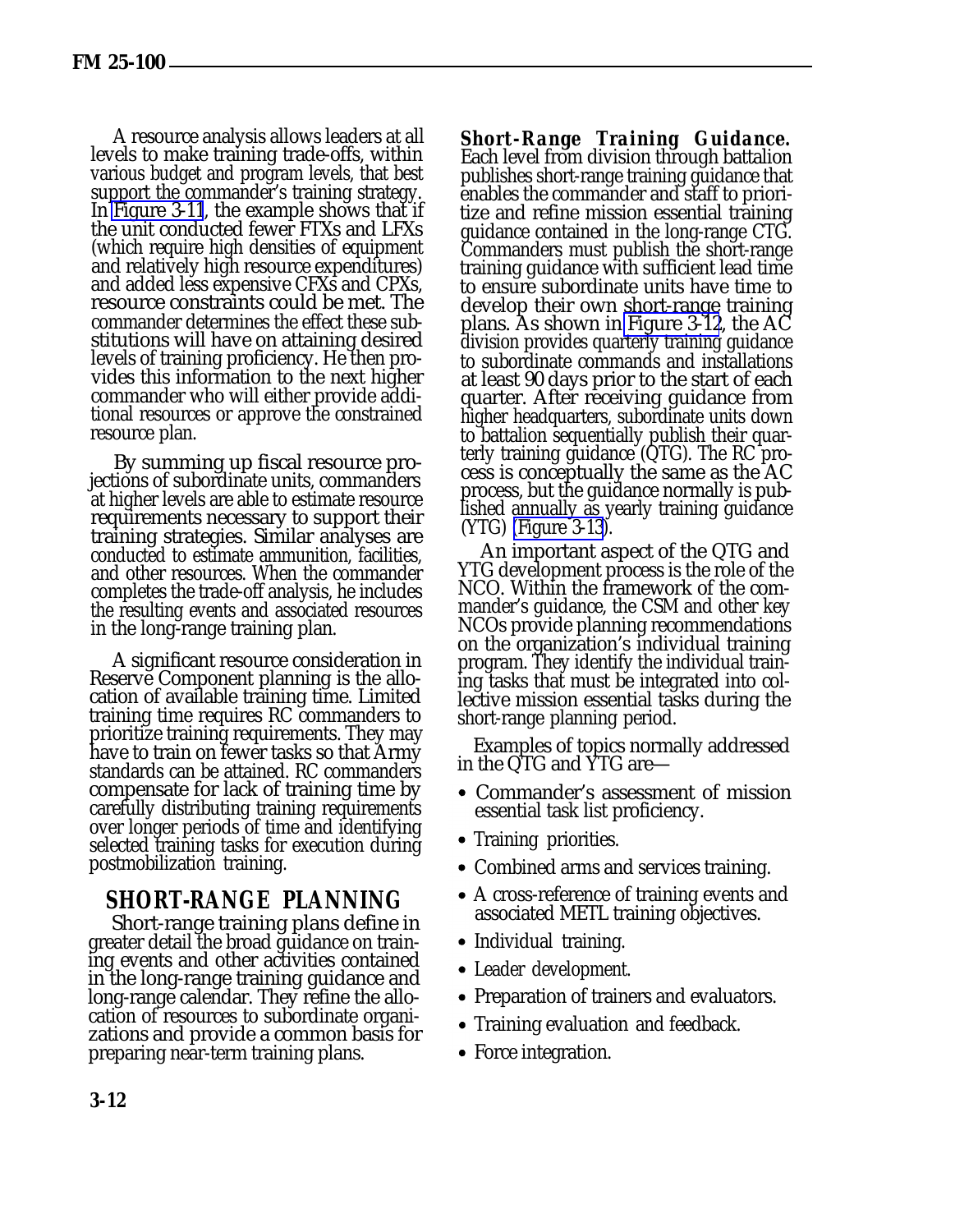- 
- 

an applicable portion of the long-range pies of these details include planning calendar. Sequential development **•** The principal daily activities of major of supporting calendars provides the time training events.

<span id="page-34-0"></span>• Resource guidance. lines necessary for small-unit leaders to prepare near-term training schedules.

Training management. In preparing a short-range planning calendar, details are added to further define *Short-Range Planning Calendar.* the major training events contained on the The short-range planning calendar refines long-range planning calendar. Some exam-

#### **ACTIVE COMPONENT (AC) SHORT-RANGE PLANNING CYCLE**

| <b>FREQUENCY</b> | <b>ACTION</b>                                                                                                   | LATEST PUBLICATION<br>DATE                      | <b>FUTURE</b><br><b>PLANNING HORIZON</b> |
|------------------|-----------------------------------------------------------------------------------------------------------------|-------------------------------------------------|------------------------------------------|
| Quarterly        | Div/Sep Bde/Sep<br>Gp/Regt or similar level<br>command publishes<br><b>Quarterly Training</b><br>Guidance (QTG) | 3 mo prior to start of<br>Quarter               | 3 months                                 |
|                  | Bde/Gp publish QTG                                                                                              | 2 mo prior to start of<br>Quarter               | 3 months                                 |
|                  | Bn/Sadn/Sep Co<br>publish QTG                                                                                   | 6 wks prior to start of<br>Quarter <sup>1</sup> | 3 months                                 |
|                  | <b>Quarterly Training</b><br>Briefing (QTB) conducted                                                           | Prior to start of<br>Quarter                    | $3+$ months                              |

NOTE: (1) To allow sufficient time for near-term planning at company level before the start of the quarter.

Figure 3-12.

### **RESERVE COMPONENT (RC) SHORT-RANGE PLANNING CYCLE**

| <b>FREQUENCY</b> | <b>ACTION</b>                                                                                                | <b>LATEST PUBLICATION</b><br>DATE | <b>FUTURE</b><br><b>PLANNING HORIZON</b> |
|------------------|--------------------------------------------------------------------------------------------------------------|-----------------------------------|------------------------------------------|
| <b>Annually</b>  | RC Div/Sep Bde/Regt/<br>Go or similar level<br>command publishes<br><b>Yearly Training Guidance</b><br>(YTG) | 6-8 mo prior to FY start          | 1 year                                   |
|                  | RC Bde/Sep Bn publish<br><b>YTG</b>                                                                          | 4-6 mo prior to FY start          | 1 year                                   |
|                  | RC Bn/Sqdn/Sep Co<br>publish YTG                                                                             | 3-4 mo prior to FY start          | 1 year                                   |
|                  | <b>RC Yearly Training</b><br>Briefing (YTB) conducted                                                        | Prior to FY start                 | $1+$ years                               |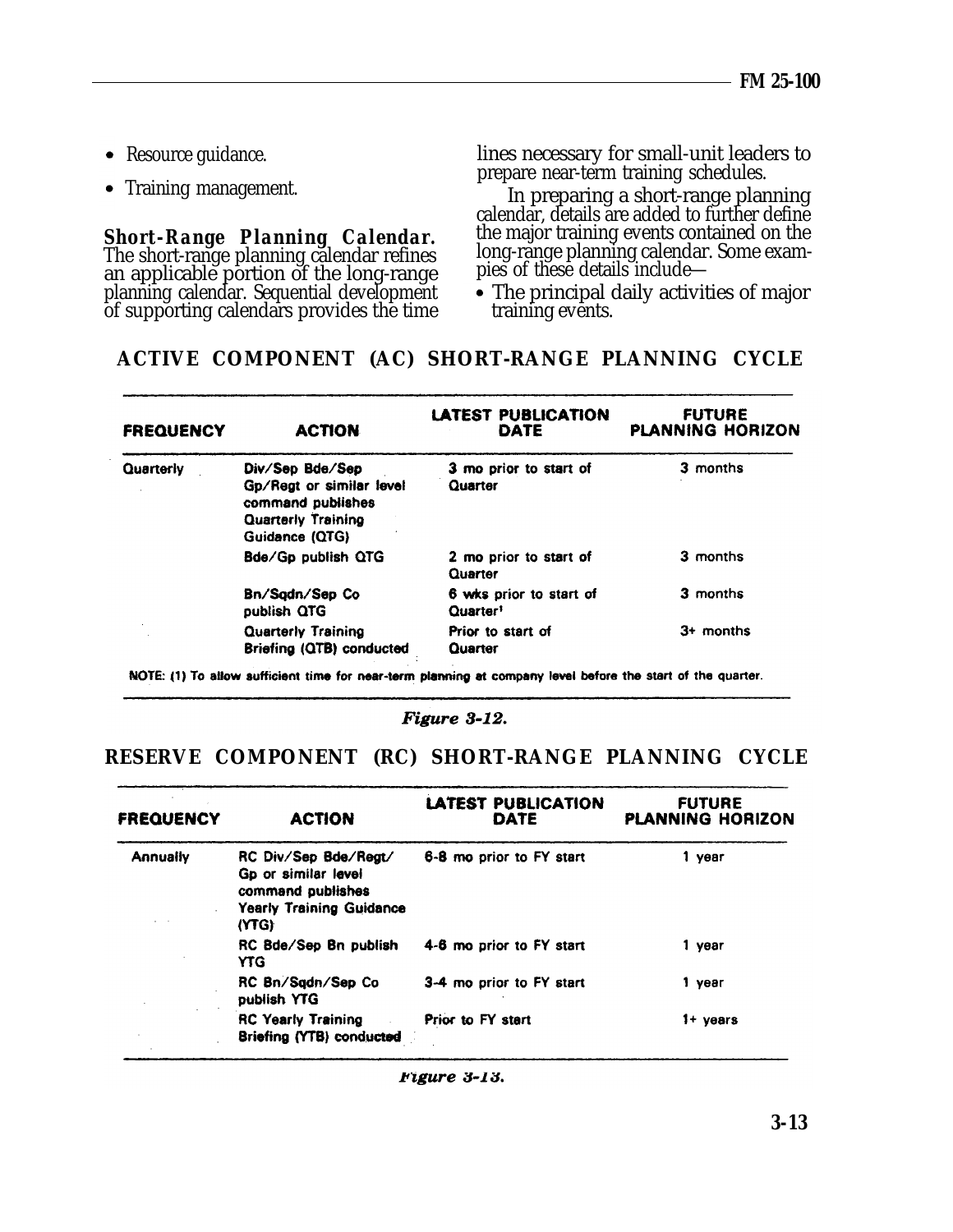- <span id="page-35-0"></span>• Local training area (LTA) or garrison training activities conducted in preparation for major training events and evaluations.
- Other mandatory training which has a direct bearing on METL and warfighting, such as Army Physical Fitness Test (APFT), weapons qualification, or water safety training.
- Significant nontraining events or activities that must be considered when scheduling training. Examples are national or local holidays and installation support missions.

The short-range training calendar is coordinated with appropriate installation support agencies to create a common training and support focus between supported and supporting organizations.

*Training Events.* Major training events are identified and scheduled during the long-range planning process. During shortrange planning, these events are refined in terms of wartime mission-related scenarios, collective and individual training objectives, resources, and coordinating instructions. A major aspect of short-range training event design is the preplanned scheduling of time for additional training prior to the end of the training to ensure that all training tasks are performed to standard. Detailed information on training events may appear in the organization's short-range training guidance or in separate documents such as exercise directives or letters of instruction.

*Multiechelon Training.* Limited time and other resources do not permit developing sequential training programs, in which each

| DAY                                     | <b>PHASE</b> | <b>MISSION ESSENTIAL</b><br>TRAINING TASKS*                                                                                                                                                   |              | BN TF CO                       | PLT/SQDN/CREW                                                        | <b>CONTROL</b><br><b>AND</b><br><b>EVALUATION**</b> |
|-----------------------------------------|--------------|-----------------------------------------------------------------------------------------------------------------------------------------------------------------------------------------------|--------------|--------------------------------|----------------------------------------------------------------------|-----------------------------------------------------|
| 1                                       |              | ALERT/UPLOAD<br><b>BASIC AND OPERATIONAL LOADS</b>                                                                                                                                            | $\mathbf{x}$ | $\mathbf x$                    | $\boldsymbol{x}$                                                     |                                                     |
| $\overline{2}$                          | A            | MOVE TO AN ASSEMBLY AREA AND<br><b>ASSEMBLE THE FORCE</b>                                                                                                                                     | x            | x                              | $\mathbf{x}$                                                         | <b>1ST BRIGADE</b>                                  |
|                                         |              | <b>CONDUCT A RIVER CROSSING</b>                                                                                                                                                               | $\mathbf{x}$ | x                              | $\mathbf x$                                                          |                                                     |
| 3                                       | в            | CONDUCT DELIBERATE DEFENSE (FTX)<br>(MILES)                                                                                                                                                   | $\mathbf{x}$ | $\mathbf x$                    | x                                                                    | <b>1ST BRIGADE</b>                                  |
| 5<br>6<br>$\overline{\phantom{a}}$<br>8 | C.           | <b>CONDUCT OFFENSIVE OPERATIONS</b><br>(BATTLE SIMULATION)<br>$-$ HASTY ATTACK<br>- DELIBERATE ATTACK<br>$-$ NIGHT ATTACK<br>CONDUCT HASTY ATTACK/DELIBERATE<br>DEFENSE (LIVE FIRE EXERCISES) | $\mathbf{x}$ | $\mathbf x$<br>(CO HQ<br>ONLY) | $\boldsymbol{x}$<br>(TANK, INFANTRY, TOW,<br><b>SCOUTS, MORTARS)</b> | <b>2D BRIGADE</b><br><b>1ST BRIGADE</b>             |
| 9                                       | Ð            | <b>MOUNTED NAVIGATION EXERCISE</b>                                                                                                                                                            |              |                                | ALL OFFICERS ________                                                |                                                     |
| 10                                      |              | CONDUCT TACTICAL MOVEMENT (REDEPLOY)<br>AND POST-OPERATIONS MAINTENANCE                                                                                                                       |              |                                | _________ NCO CONTROL ____                                           | <b>2D BRIGADE</b>                                   |

#### **EXAMPLE DIVISION-DIRECTED TRAINING EVENT**

\*SELECTED INDIVIDUAL TASKS WILL BE EVALUATED DURING EACH COLLECTIVE TRAINING ACTIVITY

\*\* DENOTES MAJOR CONTROL HEADQUARTERS. SPECIFIC UNITS WITHIN EACH BRIGADE WILL BE DESIGNATED TO PROVIDE CONTROLLERS AND EVALUATORS, OPFOR, AND RANGE SAFETY PERSONNEL.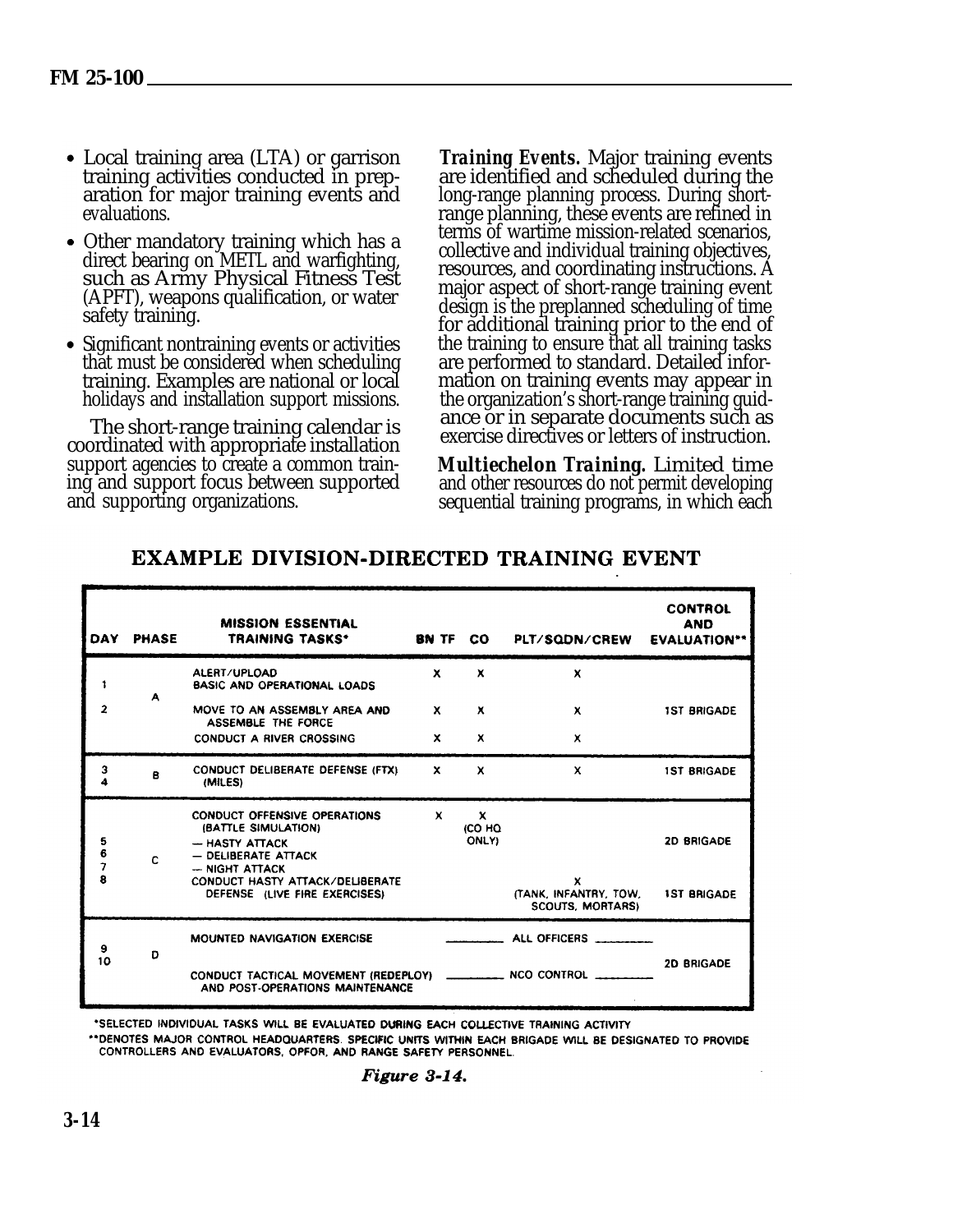echelon from lower to higher is successively trained to reach interim "peaks" in proficiency. Therefore, leaders use a multiechelon training approach to plan training events. Multiechelon training allows simultaneous training and evaluation on any combination of individual and collective tasks at more than one echelon. Multiechelon training is the most efficient and effective way of training and sustaining a diverse number of mission essential tasks within limited periods of training time.

[Figure 3-14](#page-35-0) is an example sequence for an AC division-directed, multiechelon training event conducted by two battalions—to allow for cross attachment. This example depicts mission essential training tasks for each echelon from battalion TF through crew. Various exercise techniques (MILES, battle simulation, live fire) are used to accomplish the specified training objectives.

The designation of control and evaluation organizations is an important aspect of externally supported training exercises. This allows the units performing training to focus on execution of training while other organizations provide the necessary control, evaluation, and administrative support. This example training event can be used to illustrate two approaches to multiechelon training:

- Multiechelon training occurs when an entire organization focuses on one major task. For example, a battalion task force performs a number of tasks simultaneously to ensure a successful river crossing (Figure 3-15).
- Multiechelon training also occurs when an organization is simultaneously conducting different major activities. An

#### SELECTED TASKS PLANNED TO BE EXECUTED DURING A MULTIECHELON TASK FORCE RIVER CROSSING

| <b>RESPONSIBILITY</b>       | <b>PARTICIPANTS</b>                    | <b>ACTIVITY</b> | TASK(S)                                                                                                                |
|-----------------------------|----------------------------------------|-----------------|------------------------------------------------------------------------------------------------------------------------|
| <b>Task Force Commander</b> | Entire battalion and slice<br>elements | <b>FTX</b>      | Conduct a TF hasty river<br>crossing                                                                                   |
| <b>Team Commander</b>       | All assigned or attached<br>personnel  | FTX             | Conduct team level security<br>operations and hasty river<br>crossing                                                  |
| <b>Platoon Leader</b>       | All assigned or attached<br>personnel  | <b>FTX</b>      | Conduct an assault river<br>crossing                                                                                   |
| Squad Leader                | Squad members                          | <b>FTX</b>      | Conduct training on<br>camouflage, dispersion,<br>movement techniques, and<br>preparing vehicles for river<br>crossing |

Figure 3-15.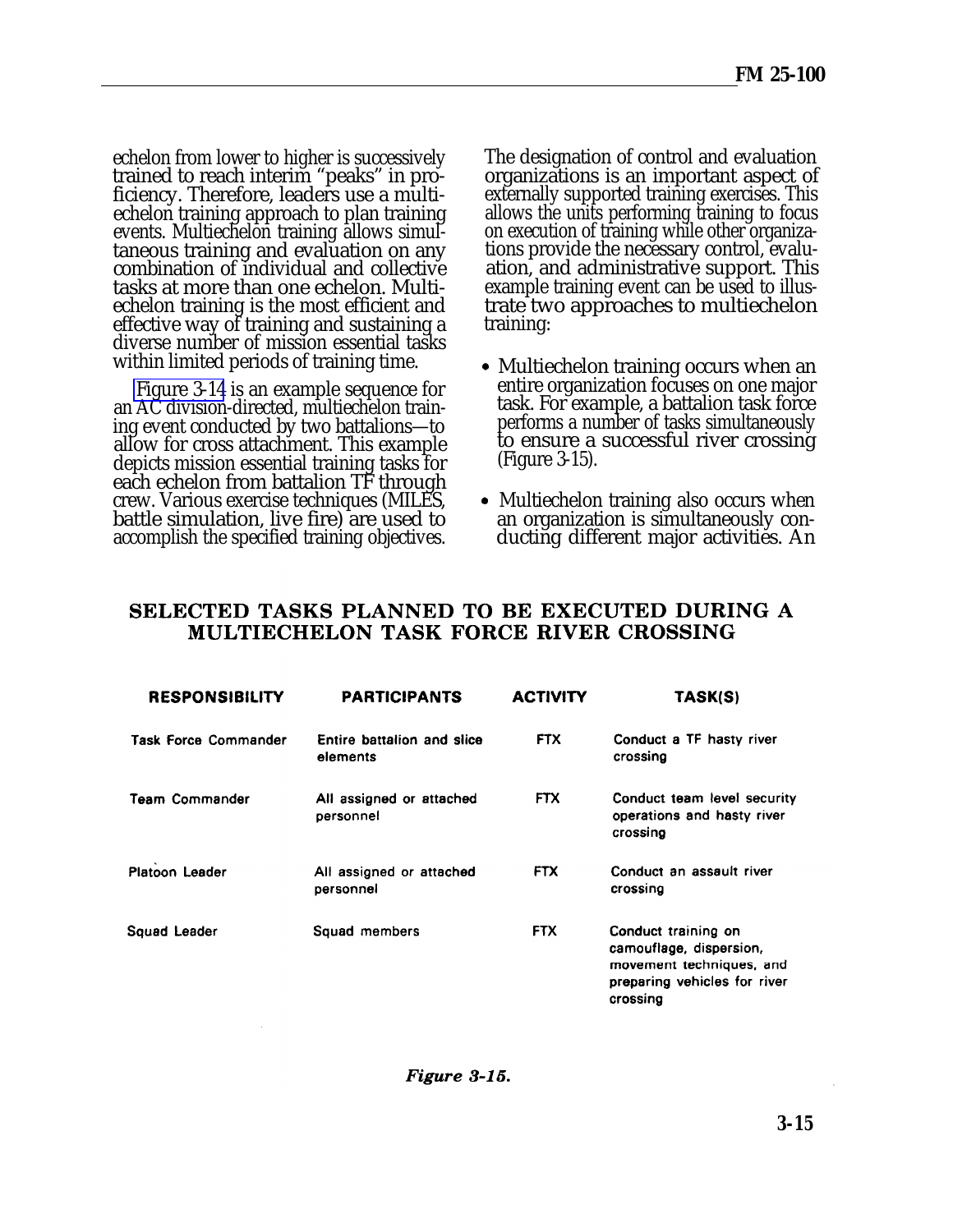the platoons, squads, and crews are concurrently conducting live fire exercises.

example is depicted in Figure 3-16 with Figure 3-17 depicts a multiechelon train-<br>the battalion and company headquarters ing concept for an RC division annual the battalion and company headquarters ing concept for an RC division annual<br>participating in a battle simulation while training period. It addresses some RC-unique training period. It addresses some RC-unique<br>training considerations, such as the use of the CAPSTONE wartime headquarters,

#### SELECTED TASKS SIMULTANEOUSLY OCCURRING WHILE A TASK FORCE IS CONDUCTING DIFFERENT **TRAINING ACTIVITIES**

| <b>RESPONSIBILITY</b>       | <b>PARTICIPANTS</b>                                                  | <b>ACTIVITY</b>          | TASK(S)                                                                                          |
|-----------------------------|----------------------------------------------------------------------|--------------------------|--------------------------------------------------------------------------------------------------|
| <b>Task Force Commander</b> | <b>Battalion Task Force</b><br>Staff and Company/<br>Team Commanders | <b>Battle simulation</b> | Conduct hasty/deliberate<br>night attack                                                         |
| <b>Tank Platoon Leaders</b> | All assigned and<br>attached members of<br>platoon                   |                          | Live fire exercise Conduct Tank Table IX                                                         |
| <b>Tank Commanders</b>      | Crew members                                                         | Live fire exercise       | Conduct live fire gunnery,<br>crew drill, prepare<br>range cards, and occupy<br>firing positions |

#### Figure 3-16.

#### **EXAMPLE MULTIECHELON TRAINING CONCEPT FOR RC DIVISION ANNUAL TRAINING**

#### **EVENT**

**Wartime Mission-Related CPX** 

Company and Platoon STXs

#### **DESCRIPTION**

All commanders and staffs from division through battalion participate in an exercise that thoroughly rehearses wartime operations plans. Maneuver Training Command (MTC) provides controllers, operates the battle board, and simulates the company level chain of command. The CAPSTONE wartime headquarters provides personnel for a corps headquarters response cell and assists in evaluation.

As more senior commanders are participating in the CPX, companies negotiate a series of METL-related STXs. For example, an RC maneuver company is required to cross an LD at a specific time, react to an enemy ambush, clear an obstacle, conduct a hasty attack, and defend against a counter attack. The RC unit would perform the STX, participate in detailed after-action reviews, and renegotiate the course until the Army standard on each training task was achieved. Similar STXs are established for all of the combat. CS, and CSS companies in the division. Controllers and OPFOR may be provided by a supporting AC unit.

Figure 3-17.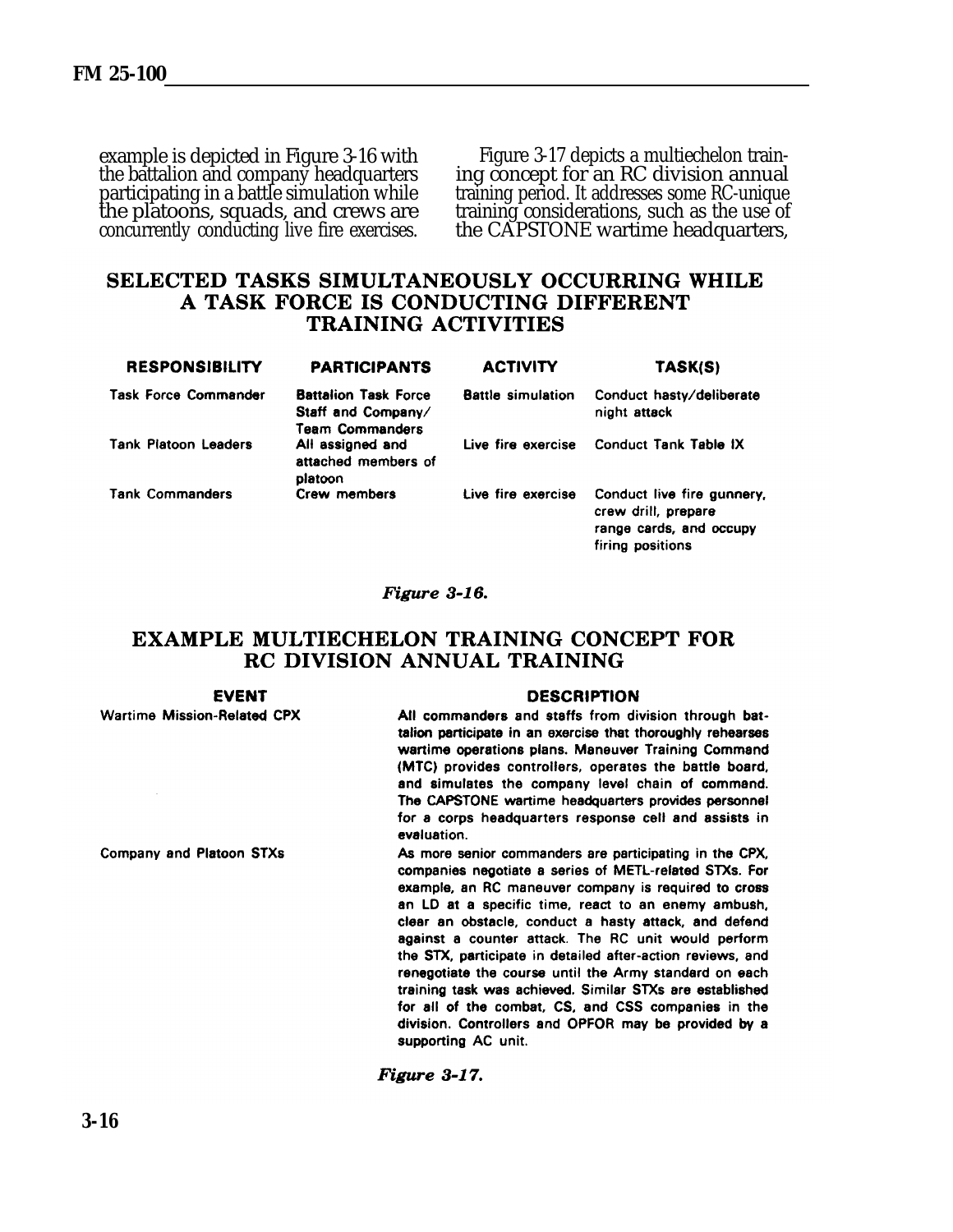Maneuver Training Command, and AC support of RC training.

Larger-scale training events also provide an opportunity for valuable individual, crew, and small-unit training. These exercises, however, can result in unproductive training for soldiers at lower echelons unless senior leaders plan multiechelon training down to the smallest participating units. For example, a corps FTX may offer an excellent training opportunity for corps and division staffs to synchronize joint operations. However, the corps commander and other senior leaders must require that METL-based training objectives are planned at every level within the organization. This approach provides challenging and relevant training for all participants.

*Training Resources.* In short-range planning, commanders allocate training resources to subordinate organizations for specific training activities. As required, adjustments are made from the initial resource projections contained in long-range plans. The key requirement for division and brigade commanders is to coordinate shortrange training plans with the various resource processes that support training. Examples of these processes are Program Budget Advisory Committee (PBAC) meetings, ammunition forecasts, and training area and facility scheduling conferences.

*Short-Range Training Briefings.* The short-range training briefing is a conference conducted by senior commanders to review and approve the training plans of subordinate units. It is conducted before the time period addressed in the quarterly or yearly training guidance. AC units conduct quarterly training briefings (QTBs). RC units conduct yearly training briefings (YTBs).

Division commanders receive the shortrange training briefing from subordinate brigades and all battalions in the division. The brigade commander and CSM present the overview of the brigade training plan; battalion commanders and CSMs personally present detailed briefings of their training plans. All habitually associated slice commanders participate in preparing and conducting the training briefing.

Training briefings produce a training contract between the senior commander and each subordinate commander. The senior commander provides resources and protects the subordinate unit from unprogrammed taskings. The subordinate commander then locks in and executes the approved training plan. This shared responsibility helps maintain priorities, achieve unity of effort, and synchronize actions to achieve quality training and efficient resourcing.

The training briefing is a highlight of the senior commander's leader development program. It provides the commander an opportunity to coach and teach subordinates on the fine points of his philosophy and strategies in all aspects of warfighting, to include doctrine, training, force integration, and leader development. It enables subordinate commanders, some of whom may be new to the organization, to gain a better understanding of how their mission essential training relates to the battlefocused training programs of their senior commanders and peers.

The senior commander specifies the format and content of the briefing in the QTG or YTG. However, the briefing guidance should be flexible enough to provide subordinate commanders and CSMs the latitude to highlight their initiatives and priorities.

During the training briefing, the subordinate commanders, as a minimum, usually address these specific areas:

- A review of the last short-range planning period's accomplishments and shortfalls.
- The organization's METL and assessment of proficiency levels.
- A discussion of the unit's training focus and objectives for its upcoming training period.
- A presentation of the organization's short-range planning calendar.
- A description of upcoming training events.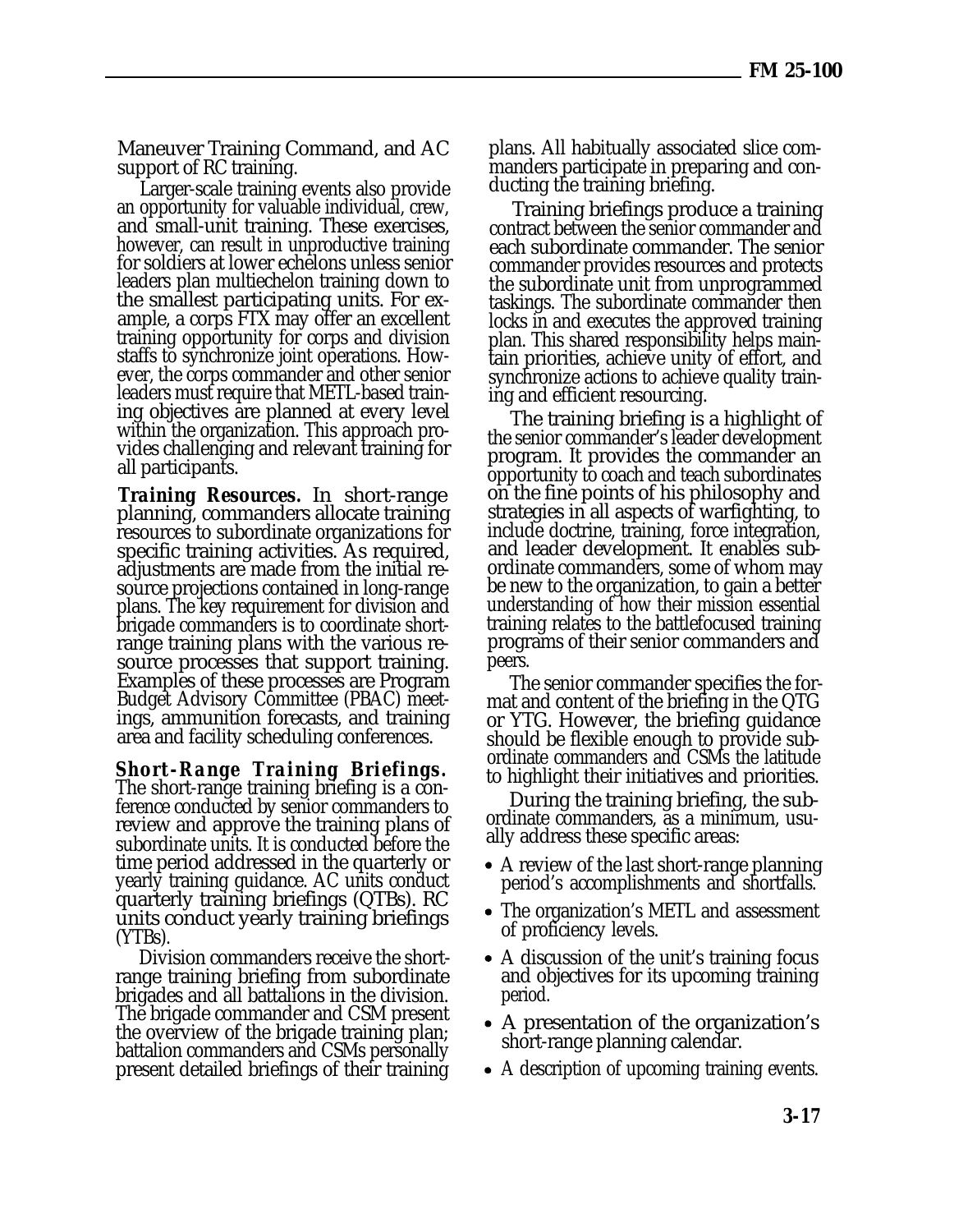- Leader development program, with emphasis on officer warfighting skill development.
- Approach to be used for preparing trainers and evaluators.
- Force integration plans for the upcoming period.
- Resource allocation.

Each CSM normally follows his commander's presentation. The CSM provides an analysis of the unit's individual training proficiency and discusses the unit's planned individual training and education. Example discussion topics include—

- Individual training proficiency feedback received concerning previous short-range planning period.
- An assessment of the organization's current individual training proficiency.
- Individual training events planned during the upcoming short-range planning period and strategy to prepare soldiers for these evaluations.
- A description of METL-derived individual tasks to be integrated with upcoming collective mission essential tasks.
- Marksmanship and physical fitness programs.
- The organization's education program.
- The NCO leader development program and its relationship to improving-warfighting skills.

# **NEAR-TERM PLANNING**

Near-term planning is primarily conducted at battalion and subordinate command levels. It is conducted to—

- Schedule and execute training objectives specified in the short-range training plan to the Army standard.
- Make final coordination for the allocation of resources to be used in training.
- Provide specific guidance to trainers.
- Complete final coordination with other units that will participate in training as part of the combined arms or services slice.
- Prepare detailed training schedules.

Near-term planning covers a six- to eightweek period prior to the conduct of training for AC units [\(Figure 3-18](#page-40-0)), and a four-month period prior to training for RC units [\(Figure](#page-40-0) [3-19\)](#page-40-0). Formal near-term planning culminates when the unit publishes its training schedule.

*Training Meetings.* Near-term planning includes the conduct of training meetings to create a bottom-up flow of information regarding specific training proficiency needs of the small-unit and individual soldier. Platoons, companies, and battalions conduct training meetings. At battalion level, training meetings primarily cover training management issues; at company and platoon level, they are directly concerned with the specifics of conducting training.

*Training Schedules.* Near-term planning results in detailed training schedules. Training schedule formats may vary among organizations, but they all—

- Specify when training starts and where it takes place.
- Allocate the correct amount of time for scheduled training and also additional training as required to correct anticipated deficiencies.
- Specify individual, leader, and collective tasks to be trained.
- Provide concurrent training topics that will efficiently use available training time.
- Specify who conducts the training and who evaluates the results.
- Provide administrative information concerning uniform, weapons, equipment, references, and safety precautions.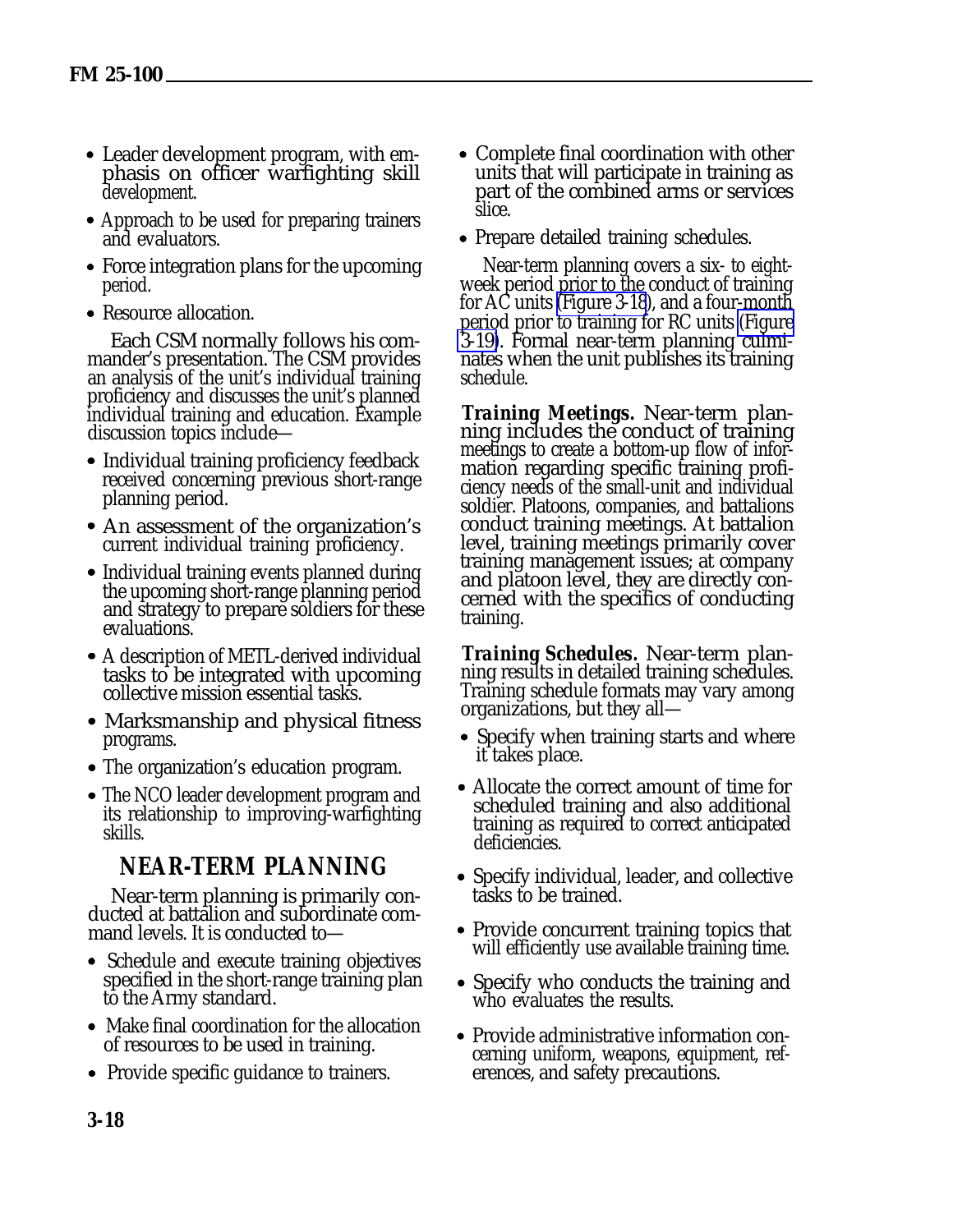<span id="page-40-0"></span>Training is locked in when training schedules are published. Senior commanders establish policies to minimize changes to the training schedule, such as requiring that battalion commanders personally approve training schedule changes. Command responsibility is established as follows:

- The company commander drafts the training schedule.
- The battalion commander approves the subsequently attend as much training as schedule and provides necessary admin-<br>possible to ensure that mission essential schedule and provides necessary administrative support. The subset of the standard is standard.
- The brigade commander reviews each training schedule published in his command.
- The division commander reviews selected training schedules in detail and the complete list of organization-wide training highlights developed by the division staff.

Senior leaders provide feedback to subordinates on training schedule quality and

# ACTIVE COMPONENT (AC) NEAR-TERM PLANNING CYCLE

| <b>FREQUENCY</b> | <b>ACTION</b>                                                                   | LATEST MEETING<br><b>OR BRIEFING DATE</b> | <b>FUTURE</b><br><b>PLANNING HORIZON</b> |
|------------------|---------------------------------------------------------------------------------|-------------------------------------------|------------------------------------------|
| Weekly           | Bn training meetings<br>and subsequent draft<br>training schedules <sup>1</sup> | 6-8 weeks prior to<br>execution           | 6-8 weeks                                |
|                  | Bn publishes training<br>$s$ chedules <sup>2</sup>                              | 4-6 weeks prior to<br>execution           | 4-6 weeks                                |

NOTES: (1) Training schedules are developed at company level and approved by battalion commanders. (2) Training schedules are typed and reproduced at battalion level.

#### Figure 3-18.

#### RESERVE COMPONENT (RC) NEAR-TERM PLANNING CYCLE

| <b>ACTION</b>                                                                             | <b>LATEST PUBLICATION</b><br>OR BRIEFING DATE | <b>FUTURE</b><br><b>PLANNING HORIZON</b> |
|-------------------------------------------------------------------------------------------|-----------------------------------------------|------------------------------------------|
| <b>RC</b> Bn training meetings<br>and subsequent draft<br>training schedules <sup>1</sup> | 4 mo prior to execution                       | 4 months                                 |
| RC Bn publishes training<br>schedules <sup>1</sup>                                        | 3 mo prior to execution                       | 3 months                                 |
|                                                                                           |                                               |                                          |

NOTE: (1) Training schedules are prepared at company level and approved by battalion commander.

Figure 3-19.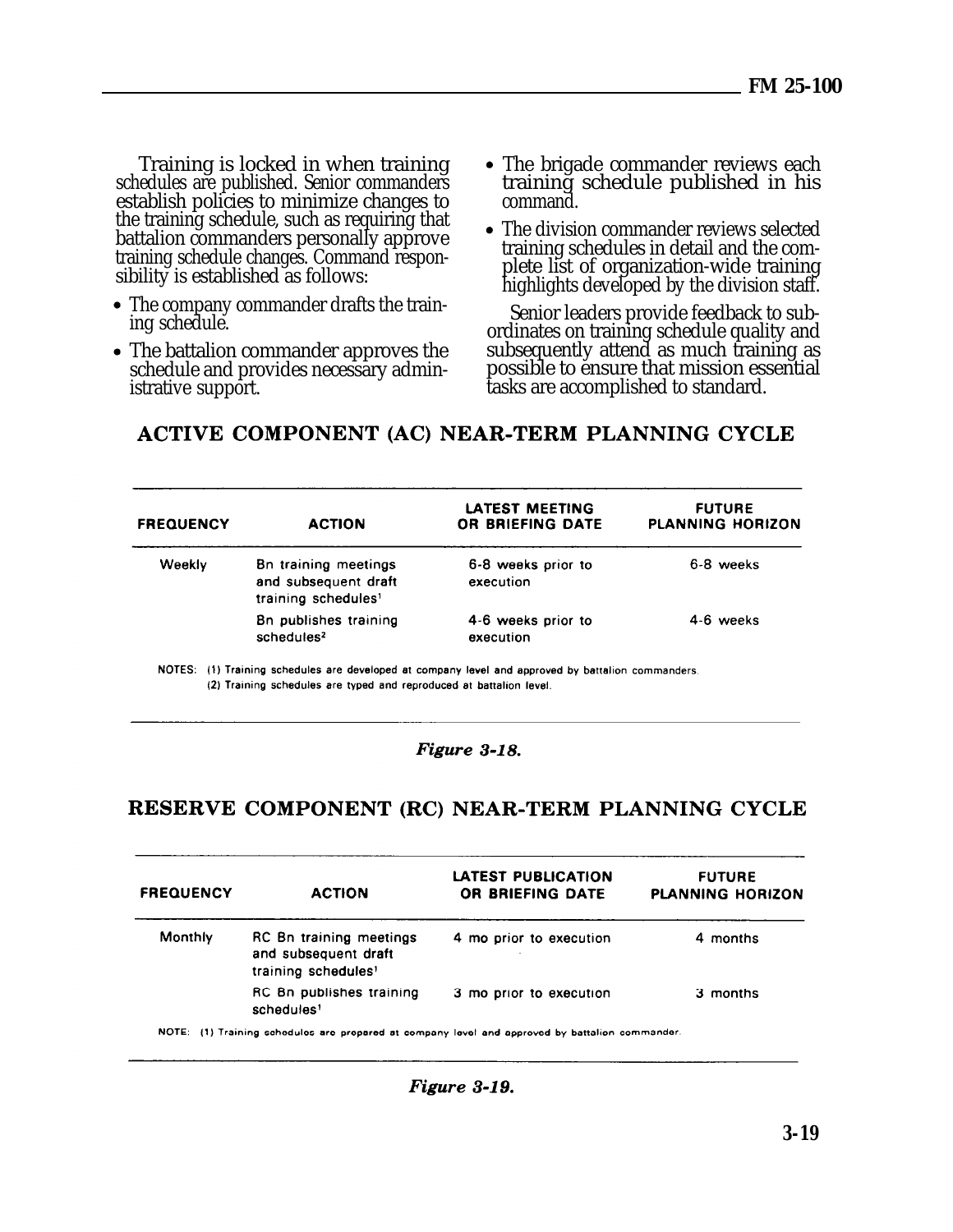#### **CHAPTER 4**

### **Execution**

*Only through high training requirements, rigidly enforced can low casualty rates be possible. Only well armed and equipped, adequately trained and efficiently led forces can expect victory in future combat.*

*General Matthew B. Ridgway*

## **Senior Leaders' Role**

**A**lthough planning for training is rela-<br>tively centralized to align training<br>priorities at all levels of an organization priorities at all levels of an organization, the execution of training is decentralized. Decentralization tailors training execution to available resources and promotes bottom-up communication of unique wartime mission-related strengths and weaknesses of each individual, leader, and unit.

Senior leaders must personally observe and evaluate the execution of training at all echelons. From their observations of training and other feedback, they provide guidance and direct changes that lead to increased warfighting capability.

By allotting quality time for personal visits to training, senior leaders communicate to the entire chain of command that training is the organization's top peacetime priority. While concerned with training performed by their headquarters and the immediately subordinate command echelons, senior leaders also observe and assess the quality of training at all echelons

All good training, regardless of the evaluation. (Evaluation is discussed in specific collective and individual tasks Chapter 5.) The criteria are applicable at being executed, must comply with certain<br>common requirements. These requirements are adequate preparation, effective first line su<br>presentation and practice, and thorough of his team. presentation and practice, and thorough.

down to the lowest levels of the organization. They receive feedback from subordinate leaders and soldiers during training visits. Through feedback, senior leaders identify and resolve systemic problems in planning, leadership, management, support, and other functions.

The most beneficial senior leader and staff visits to training are unannounced or short notice. The leader observes normal training as experienced by the soldier and prevents excessive visitor preparation by subordinate organizations. This in itself can be a training detractor.

Senior leaders assign coordination of training support for subordinate units as a priority requirement for organization staffs. Training support and coordination of training resources are key to the successful execution of training. Senior leaders check the adequacy of external training support during every training visit and require prompt and effective corrective action to resolve support deficiencies.

# **Requirements for Training Execution**

[Chapter 5.](#page-0-0)) The criteria are applicable at all echelons, from a high-level staff participating in a joint training exercise to a<br>first line supervisor's individual training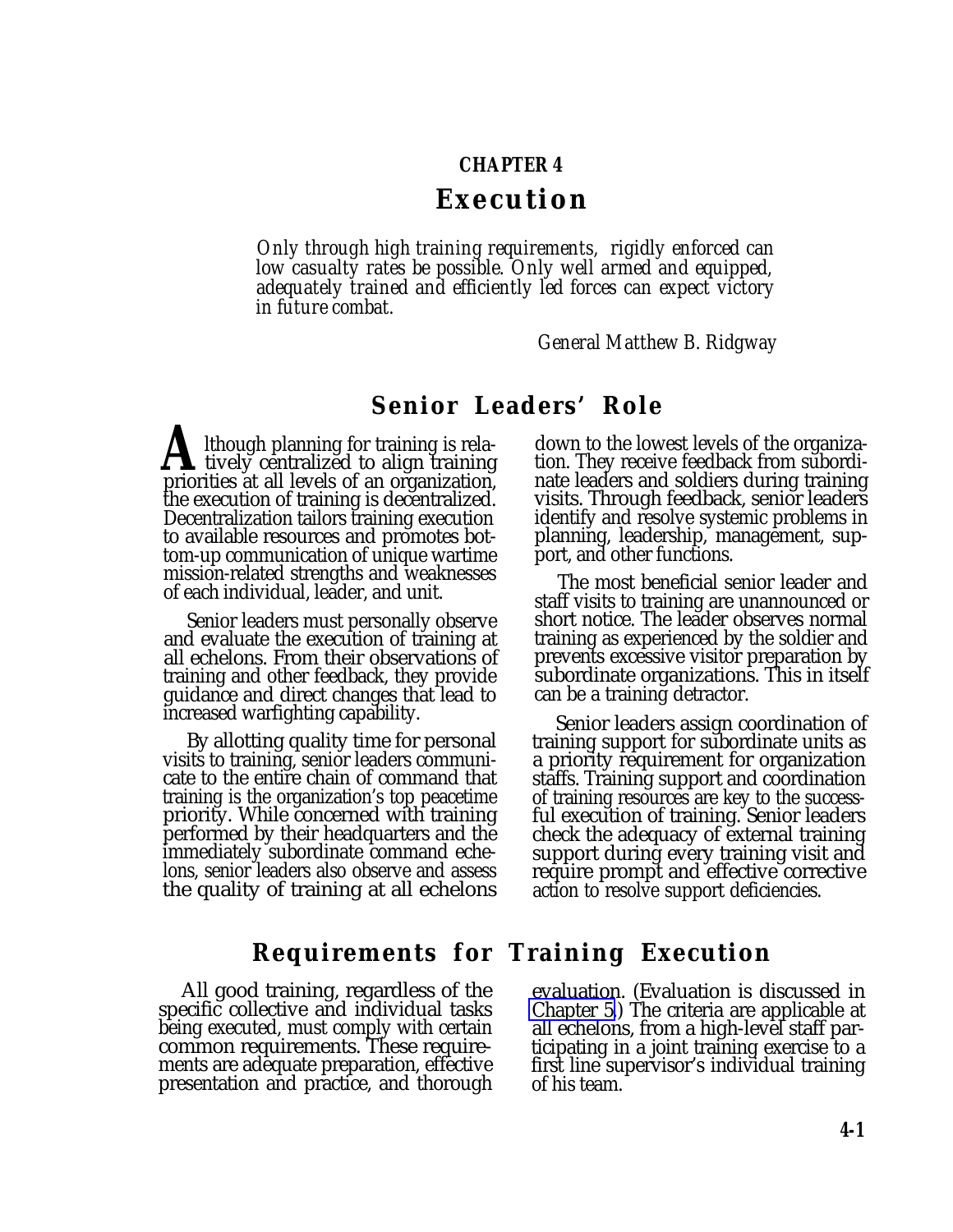#### **PREPARATION FOR TRAINING**

As discussed in [Chapter 3,](#page-0-0) formal planning for training culminates with the publication of the unit training schedule. Informal planning and detailed coordination, known as pre-execution checks, continue until the training is performed. Commanders and other trainers use training meetings to assign responsibility for pre-execution checks for all scheduled training.

Pre-execution checks cover the preparation of the individuals to be trained, the trainers who will execute and evaluate the training, and the training support required. Properly prepared individuals are trained on prerequisite tasks prior to training. Trainers are coached on how to train, given time to prepare, and rehearsed so that training will be challenging and doctrinally correct. Commanders ensure that trainers and evaluators are not only tactically and technically competent on their training tasks, but also understand how the training relates to wartime missions. Properly prepared trainers and evaluators communicate confidence and enthusiasm to those being trained.

Preparing for training in RC organizations can require complex pre-execution checks. Reserve Component trainers must often conduct detailed coordination to obtain equipment, training devices, and ammunition from distant locations. In addition, RC pre-execution checks may be required to coordinate AC assistance from the numbered armies in the continental United States (CONUSAs), readiness groups, and directed training affiliations.

During preparation for training, battalion and company commanders identify and eliminate potential training distracters which develop within their own organizations. They stress personnel accountability to ensure maximum attendance at training.

#### **PRESENTATION AND PRACTICE**

Trainers use any combination of demonstrations, conferences, discussions, and practice activities to present training. At the outset of training, they inform individuals being trained of training objectives (tasks, conditions, and standards) and evaluation methods applicable to the upcoming training. They immediately follow presentation with practice to convert information into usable individual and collective skills. The amount of detail included in practice depends on experience levels. If individuals or organizations are receiving initial training on a mission essential task, trainers emphasize the basic conditions. If those receiving the instruction are receiving sustainment training on a task, trainers raise the level of detail and realism until the quality, speed, stress, and other conditions come as close as possible to wartime requirements. Those with considerable experience are required to perform multiple training tasks within a given training scenario.

Properly presented and practiced training is accurate, well structured, efficient, realistic, safe, and effective:

- *Accurate* training complies with current Army doctrine and is technically correct. Field manuals, mission training plans, battle drills, and other publications provide factual information to trainers to perform training, coach subordinate trainers, and evaluate training results.
- **Well-structured** training contains a mixture of initial and sustainment training. It also consists of a mix of individual and leader tasks that are integrated into METL collective tasks; soldiers and leaders increase proficiency in individual tasks while training on collective mission essential tasks.
- **Efficient** training ensures that training resources are expended properly. This includes the irreplaceable resource of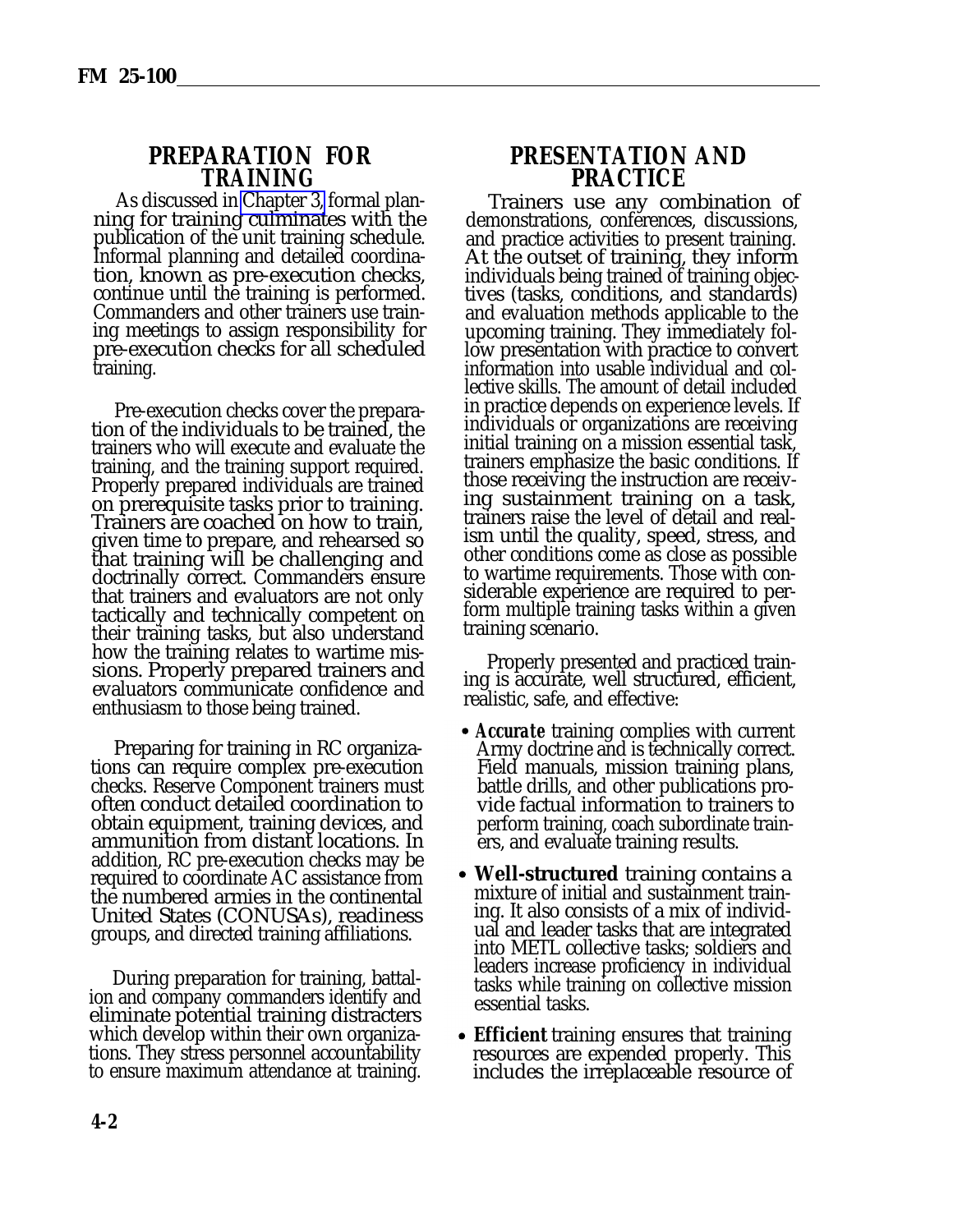time—efficiently executed training makes achieve the prescribed standard. If they full use of every participant's time. Com- do not initially achieve standards, trainmanders monitor physical and financial ers take corrective action so that the resource execution data through PBACs, proper performance level results. Followresource execution data through PBACs, proper performance level results. Follow-<br>range conferences, and similar forums. ing are other considerations for conductrange conferences, and similar forums. ing are other consider<br>They use the feedback received during ing effective training: They use the feedback received during these forums to adjust resources within their commands to support the most important mission essential training. Constraints to training, such as environmental protection considerations and availability of training areas and ranges, frequently require the use of technology to hone warfighting skills. Training devices, simulators, and simulations (TADSS) not only provide a means for initial and sustainment training on warfighting fundamentals but also provide relatively inexpensive preparation for resource-intensive training events. Although TADSS provide excellent training supplements, there is no substitute for the more robust training experiences of major maneuver events and live-fire gunnery periods.

- *Realistic* training requires organizations to train the way they will fight or support on the battlefield. Based on scenarios that pit Army doctrine against enemy doctrine, realistic training integrates all available elements of the combined arms and joint wartime task organization. It uses training devices and simulators to replicate the stresses, sounds, and conditions of combat.
- *Safe* training is a predictable result of performing to established tactical and technical standards. Leaders at all levels ensure that safety requirements are *integral,* and not add-on considerations, to all aspects of planning, executing, and evaluating training. Safe training results from the systematic management of inherently dangerous training risks.
- *Effective* training builds proficiency, teamwork, confidence, and cohesiveness. Effective training is competitive. Although individuals and organizations may sometimes compete against one another, they should always compete to

do not initially achieve standards, train-

- *Battle Rosters.* Battle rosters are maintained at battalion level and below to track key training information on selected weapons systems (for example, tanks, TOW, attack helicopters, and howitzers). They track such pertinent training data as crew stability and manning levels, and qualification status. A key aspect of battle rosters is the designation of qualified back-up crew members who are assigned in other positions in the organization. During the execution of training, battle-rostered crew members train with their designated crews at available opportunities.
- *NCO Training Responsibilities.* Army training tradition and common sense have made the noncommissioned officer responsible for individual, and crew and team, training. Individual skill training is not presented to large numbers of soldiers by committee. Rather, the first line supervisor teaches individual tasks to soldiers in their organic squads, crews, or equivalent small units. The first line supervisor and his senior NCOs emphasize performance-oriented practice to ensure soldiers achieve soldier's manual standards. The first line supervisor conducts cross training to spread critical wartime skills within his unit. The CSMs, first sergeants, and other senior NCOs at every echelon coach junior NCOs to master a wide range of individual tasks. Commanders allot training time for NCOs to conduct individual training and require that individual tasks are included in all collective METL training. Noncommissioned officers are responsible for conducting individual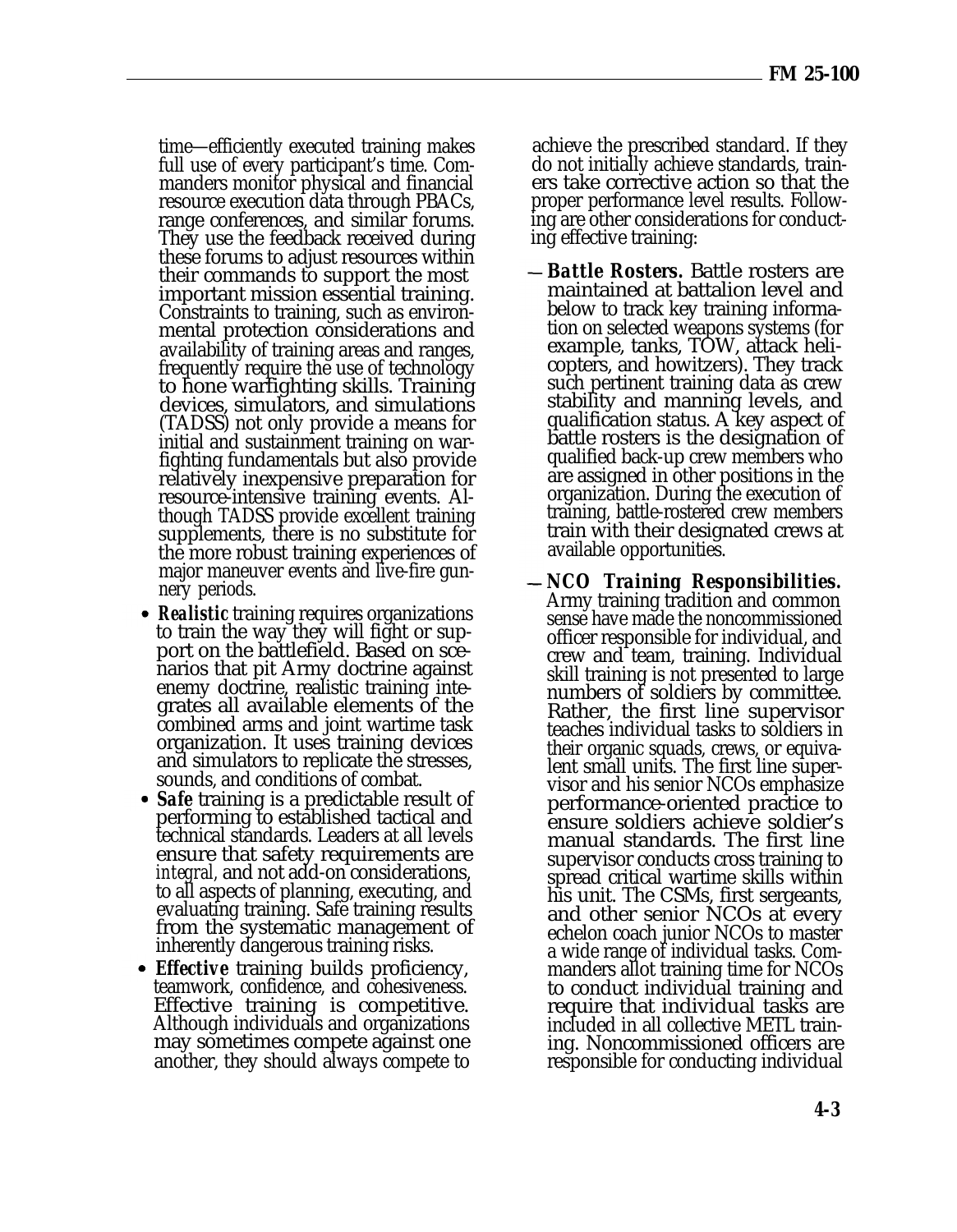training to standard and must be able to explain how individual task training relates to collective mission essential tasks.

*Training and Evaluation Outlines (T&EOs).* Effective collective leader and individual training is guided by the use of training and evaluation outlines. The T&EOs provide summary information concerning collective training objectives as well as individual and leader training tasks which support the collective training objectives. They also provide information concerning resource requirements and evaluation standards applicable to a training situation.

The principal source documents for T&EOs are MTPs, soldier's manuals, drill books, and similar publications. Since the conditions in these publications are generic, trainers adjust and supplement T&EO conditions to conform to the METT-T of the organization's wartime plans.

- *Staff Training.* Staff training develops and sustains planning, coordination, and other staff functions relating to wartime mission requirements. Staff training objectives are derived from staff METL. For effective training, staff elements must train together within the same headquarters as well as with staff elements from other echelons within the organization.
- *Leader Training.* Leaders spend virtually all available training time supervising the training of subordinates; often they do not increase their own understanding of how to fight as combat or support leaders. Therefore, senior leaders view leader training as a continuous process that encompasses more than periodic officer or NCO professional development classes. Senior leaders establish positive and constructive training situations that cause subordinates to make fast and independent decisions based on broad guidance, mission orders, and a shared vision of the future battlefield.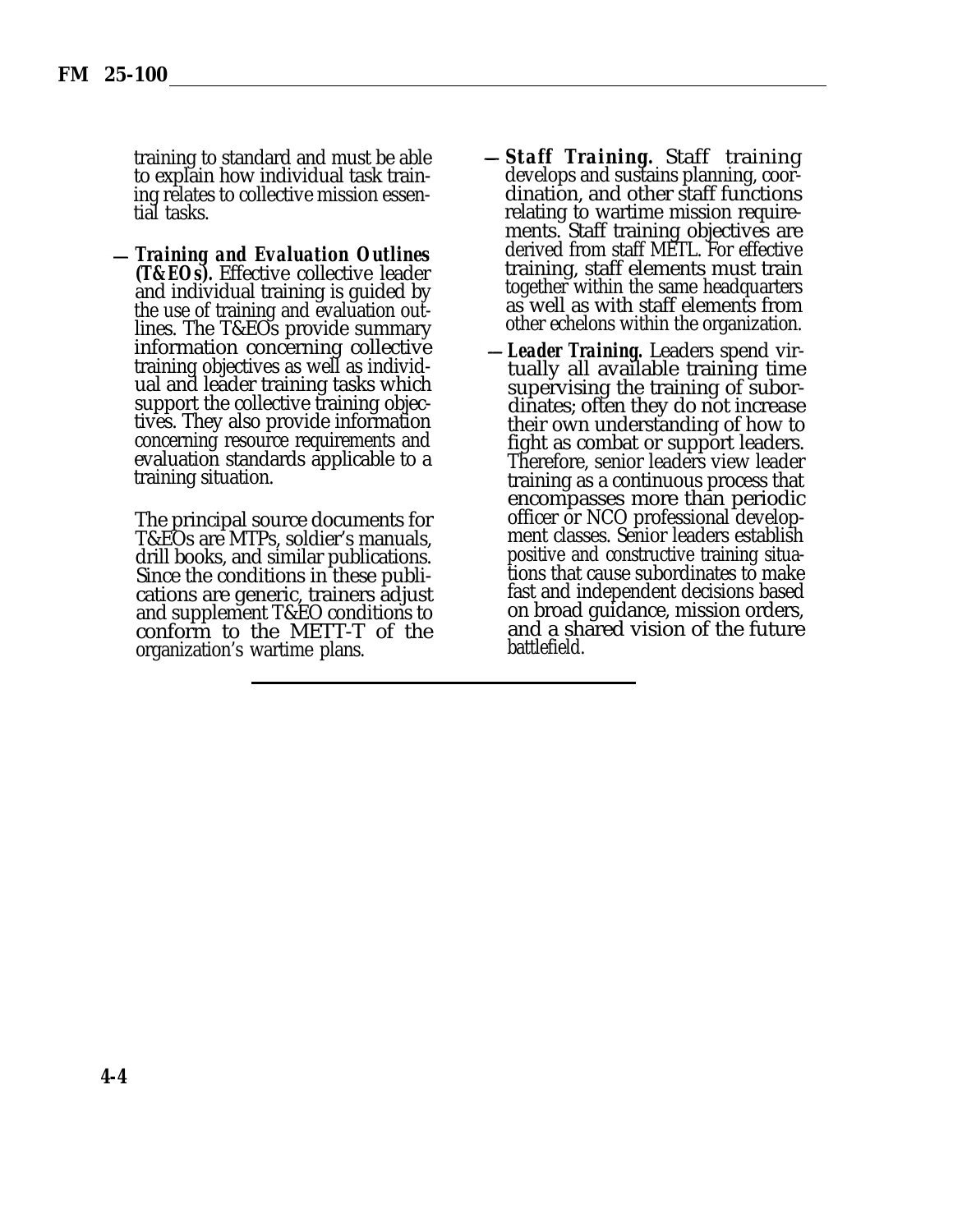#### **CHAPTER 5**

### **Assessment**

*The best form of "welfare" for the troops is first class training, for this saves unnecessary casualties.*

*Field Marshal Erwin Rommel*

# **Evaluation of Training**

**Exercise 1 valuation of training measures the demonstrated ability of individuals, leaders. and units against specified** demonstrated ability of individuals, leaders, and units against specified training standards. Evaluation is integral to training.

#### **EVALUATIONS**

Evaluations can be informal, formal, internal, and external, or any combination of these. *Informal* evaluations take place whenever a leader visits ongoing training. This type of evaluation provides real time feedback on the training environment and the proficiency resulting from training. *Formal* evaluations are resourced with dedicated evaluators and are generally scheduled in the long-range or short-range plans. Formal evaluations are normally highlighted during short-range training briefings.

*Internal* evaluations are planned, resourced, and conducted by the organization undergoing the evaluation. *External* evaluations are planned, resourced, and conducted by a headquarters at an echelon higher in the chain of command than the organization undergoing the evaluation.

Evaluations for individual and smallunit training normally include every soldier and leader involved in the training. For large-scale training events, evaluators sample a number of individuals and subordinate organizations to determine the likelihood of the entire organization performing specific mission essential tasks to standard.

During and after the evaluation, evaluators prepare their findings and recommendations. They provide these reports to the evaluated unit commander and higher commanders as required by the headquarters directing the evaluation. Evaluation documentation can range from an annotated T&EO for an internal training evaluation to a comprehensive report on Reserve Component units during AT periods. Another example of detailed evaluation reports are CTC take home packages. These packages consist of videotapes and written documentation of after-action reviews (AARs), a report of unit strengths and weaknesses as noted by the observercontrollers, and recommendations for future home station training.

### **AFTER-ACTION REVIEW**

The after-action review provides feedback for all training. An AAR is a structured review process that allows training participants to discover for themselves what happened, why it happened, and how it can be done better. The AAR is a professional discussion that requires the active participation of those being trained. An AAR is not a critique and has the following advantages over a critique:

- Focuses directly on key METL-derived training objectives.
- Emphasizes meeting Army standards rather than pronouncing judgment of success or failure.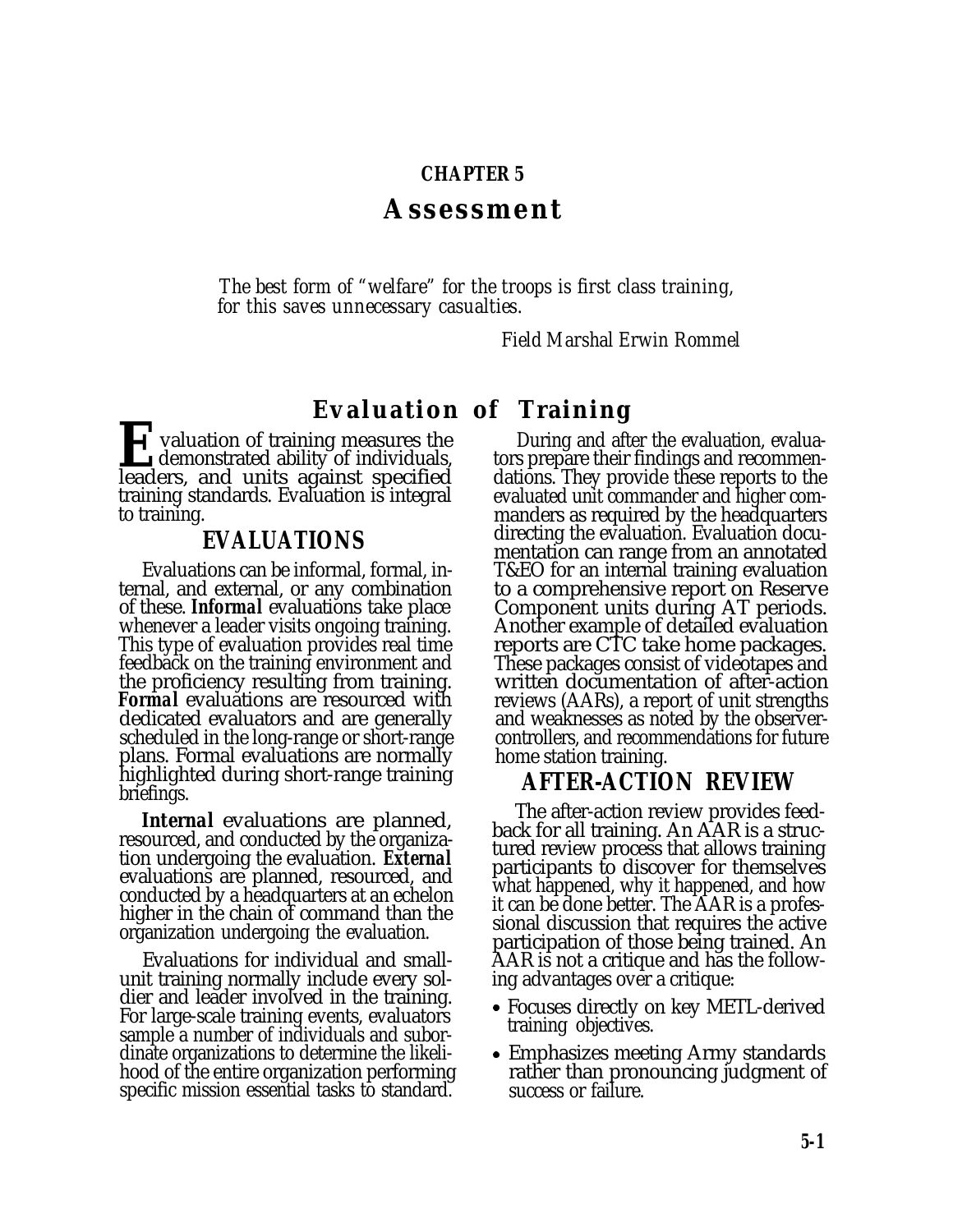- Uses "leading questions" to encourage participants to self-discover important lessons from the training event.
- Allows a large number of individuals and leaders to participate so that more of the training can be recalled and more lessons learned can be shared.

The after-action review (AAR) consists of four parts:

- *Establish what happened.* The evaluator and the participants determine what actually happened during performance of the training task. For force-on-force training, OPFOR members assist in describing the flow of the training event and discuss training outcomes from their points of view.
- *Determine what was right or wrong with what happened.* The participants establish the strong and weak points of their performance. The evaluator plays a critical role in guiding the discussions so that conclusions reached by participants are doctrinally sound, consistent with Army standards, and relevant to the wartime mission.
- *Determine how the task should be done differently the next time.* The evaluator leads the group in determining exactly how participants will perform differently the next time the task is performed. This results in organizational and individual motivation to conduct future sustainment training at desired levels of proficiency.
- **Perform the task again.** This is done as soon as possible to translate observation and evaluation into corrective action. Additional training allows the participants to apply the lessons learned during the AAR. Leaders understand that all tasks will not be performed to standard. Therefore, during the short-range and near-term planning process, they provide

flexibility in training events and schedules which allow for additional training immediately following the AAR.

The AAR is often "tiered" as a multiechelon leader development technique. Following an after-action review with all participants, senior trainers may use the AAR for an extended professional discussion with selected leaders. These discussions usually include a more specific AAR of leader contributions to the observed training results. More important, these sessions are also excellent forums for discussing more advanced topics that should flow from the training just completed, such as emerging doctrine or implications for future force integration actions.

# **EVALUATORS**

Evaluators must be trained as facilitators to conduct after-action reviews that elicit maximum participation from those being trained. In addition to being able to plan, prepare, and conduct AARs, effective evaluators must also—

- Be familiar with the evaluated organization's METL.
- Be tactically and technically proficient in the tasks evaluated.
- Know the evaluation standards.
- Follow the tactical and field SOPs for the organization being evaluated.
- Apply relevant information about the evaluated unit, such as wartime missions, personnel turbulence, leader fill, and equipment status.

Experience has shown that providing qualified individuals to evaluate others is well justified. Not only do the individuals and units receiving the training learn from the evaluator, but the evaluator learns by observing the evaluated unit.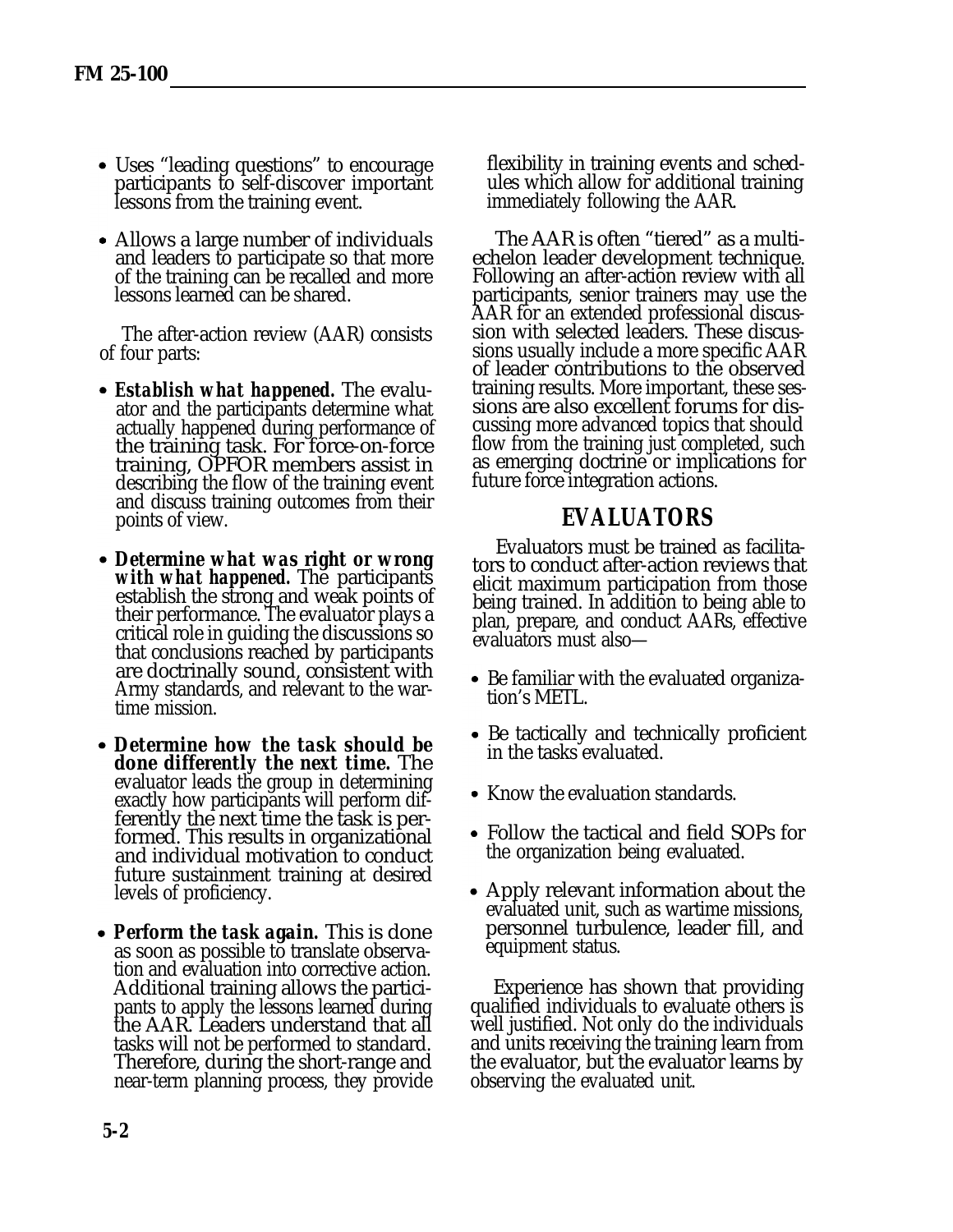# **Senior Leaders' Role**

Senior leaders ensure that evaluations take place at each level in the organization. They ensure that every training event is evaluated as part of training execution and that every trainer conducts evaluation. Senior leaders use evaluations to focus command attention by requiring evaluation of specific mission essential and battle tasks. They also take advantage of evaluation information to develop appropriate lessons learned for distribution throughout their commands.

The use of evaluation data can have a strong effect on the command climate of the organization. Therefore, senior leaders make on the spot corrections, underwrite honest mistakes, and demand aggressive action to correct training deficiencies.

#### **TRAINING FEEDBACK**

Senior leaders use evaluation information as one component of a feedback system. To keep the training system dynamic, senior leaders use feedback to determine the effectiveness of the planning, execution, and assessment portions of the training management cycle. These feedback systems allow the senior leader to make changes which lead to superior training results. To be effective, this feedback flows between senior and subordinate headquarters, within each command echelon, and among a network of trainers that may cross several command lines.

Some sources of training feedback available to senior leaders are—

- Training planning assessments.
- Senior, lateral, and subordinate headquarters training plans.
- Quarterly training briefings (AC).
- Yearly training briefings (RC).
- Resource allocation forums such as PBACs or range scheduling conferences,
- Personal observations.
- Leader development discussions.
- Staff visits.
- Evaluation data.

#### **ORGANIZATIONAL ASSESSMENT**

Evaluation reports provide the chain of command with feedback on the demonstrated training proficiency of individuals, leaders, and units relating to specific training events and objectives. However, senior leaders must also be concerned with broader concepts. Therefore, they perform organizational assessments that aggregate a large number of evaluations.

Assessments are neither limited to the training planning cycle nor strictly related to training issues. Assessment is the key feedback mechanism that causes continuity among many systems. At all echelons of command, it links such diverse systems as training, force integration, logistics, and personnel. The feedback that occurs during organizational assessment allows synchronization of all functions and echelons of an organization.

The senior leader establishes a command assessment program that—

- Fixes responsibility within the staff and subordinate headquarters for gathering and analyzing evaluation data and preparing recommendations.
- Concentrates on the output of training individuals, leaders, and organizations prepared to fight and win on the battlefield.
- Allows the senior leader to monitor outcomes and take action to reshape priorities, policies, or *plans* to overcome assessed weaknesses and to sustain demonstrated strengths.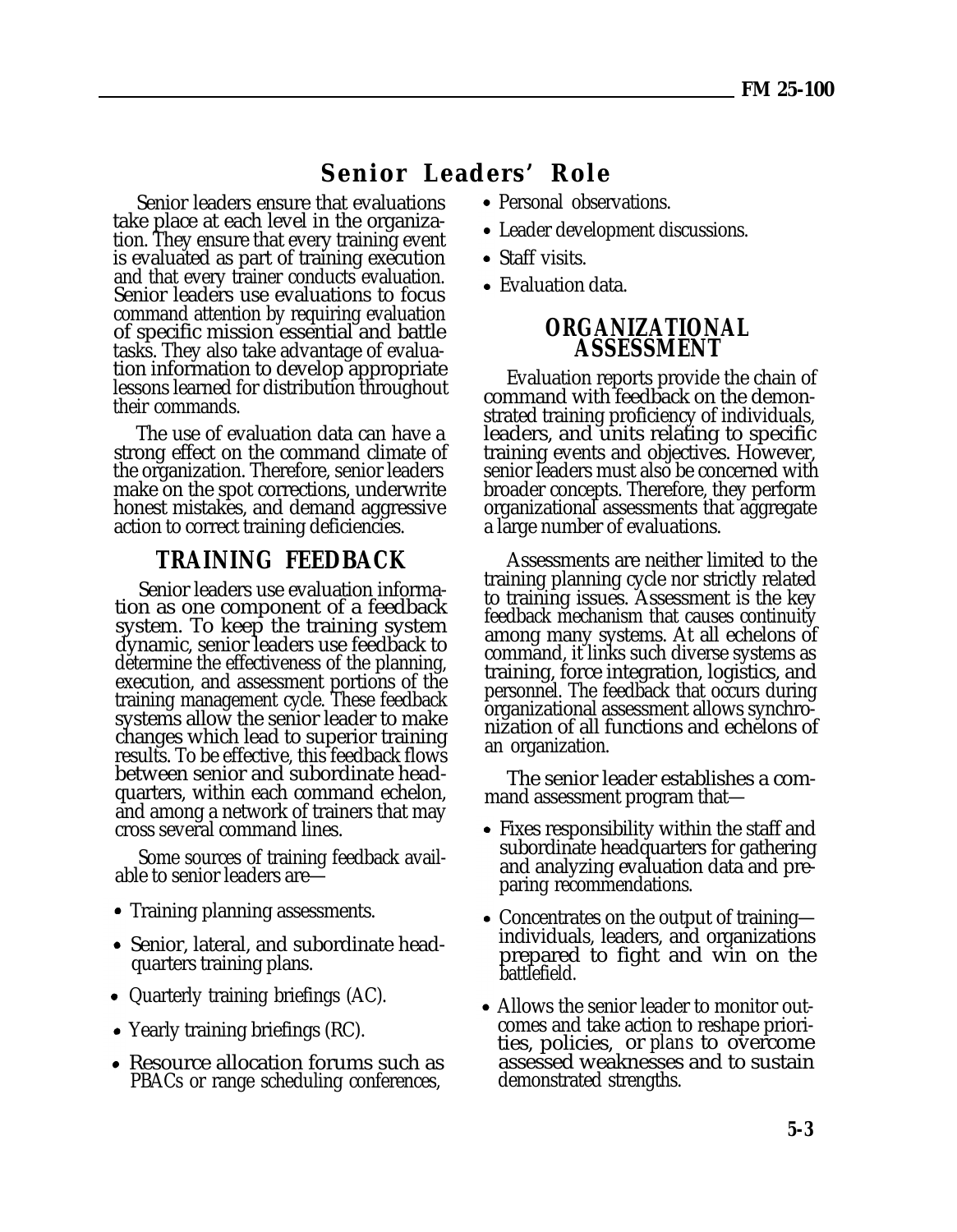Important sources of evaluation his organization's ability to accomplish data for the senior leader's assessment of wartime missions are listed at Figure 5-1. wartime missions are listed at Figure 5-1.

#### **SOURCES OF EVALUATION DATA FOR ORGANIZATIONAL ASSESSMENTS**

- · Personal observations of training
- . Assessment and feedback from higher headquarters
- · Staff visit reports
- Unit status reports
- Training briefings
- . Local ARTEP evaluations and CTC take home packages
- After-action reviews from FTXs, ODTs, gunnery periods, or other major training exercises
- AT reports
- SQT. CTT. and CE results (components of ITEP)
- · UCOFT/MCOFT results
- AAR-generated reports from training activities
- EDRE reports
- . Maintenance and logistical evaluations and technical inspection results
- Nuclear weapons technical inspections such as technical validation and nuclear surety inspections
- · IG special inspections or command readiness inspection results
- Commander's inspection program
- · Force integration reports and feedback
- Army Audit Agency reports
- APFT scores
- · Weapons qualification records
- Readiness group assistance input
- Annual service practice results

#### Figure 5-1.

*The more you sweat in training, the less you bleed in war.*

*Chinese proverb*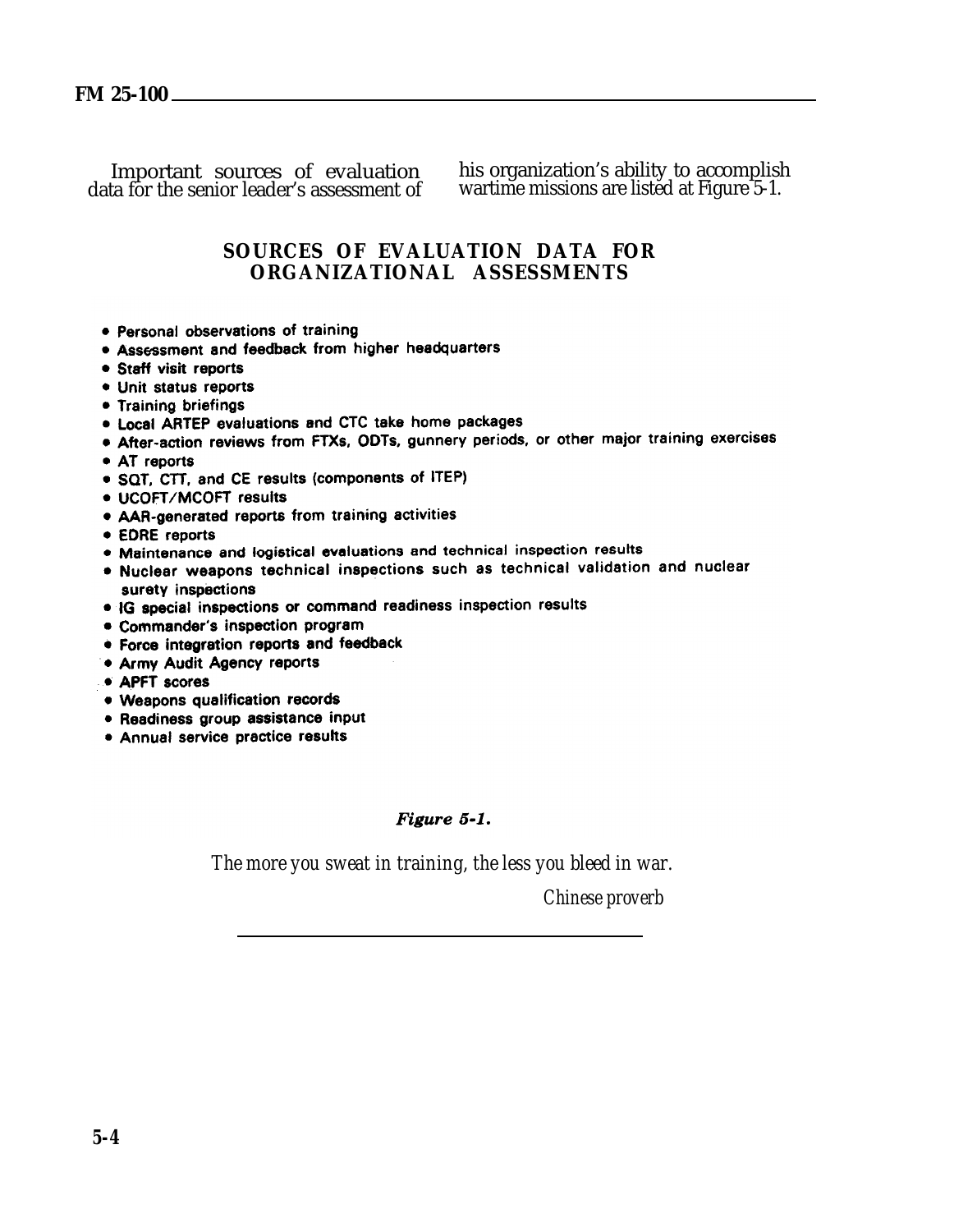# **Glossary ACRONYMS AND ABBREVIATIONS**

- **AA**  assembly area
- **AAR**  after-action review
- **AC** Active Component
- **ADA**  air defense artillery
- **ADC-M**  assistant division commandermaneuver
- **APFT**  Army Physical Fitness Test
- **APOD**  aerial port of debarkation
- **APOE**  aerial port of embarkation
- **ARCOM**  US Army Reserve Command
- **ARTEP**  Army Training and
- Evaluation Program
- **AT**  annual training
- **avn**  aviation
- **bde** brigade
- **bn** battalion
- **BOS**  battlefield operating systems
- $\mathbf{C}^2$  command and control
- **C 3 I**  command, control, communications, and intelligence
- **CA**  combined arms
- **CALFEX**  combined arms live fire exercise
- **cav**  cavalry
- **CE**  commander's evaluation
- **CEWI**  combat electronic warfare intelligence
- **CFV**  cavalry fighting vehicle
- **CFX**  command field exercise
- **cmd**  command
- **co**  company
- **CONUS**  continental United States
- **CONUSA**  the numbered armies in the continental United States
- **CP**  command post
- **CPX**  command post exercise
- **CS**  combat support
- **CSM**  command sergeant major
- **CSS**  combat service support
- **CTC**  combat training center
- **CTG**  command training guidance
- **CTT**  common test training
- **CTX**  combined training exercise
- **DEPEX**  deployment exercise
- **DISCOM**  Division Support Command
- **div** division **DIVARTY** — division artillery
- **EDRE**  emergency deployment readiness exercise
- **engr**  engineer
- **FCX**  fire coordination exercise
- **FEBA**  forward edge of the battle area
- **FLOT**  forward line of own troops
- **FRAGO**  fragmentary order
- **FTX**  field training exercise
- **FY**  fiscal year
- **G3**  Assistant Chief of Staff G3 (Operations and Plans)
- **GOCOM**  US Army Reserve General Officer Command
- **gp** group
- **HEMMT**  heavy expanded mobility tactical truck
- **HMMWV**  high mobility multipurpose wheeled vehicle
- **HQ** headquarters
- **IAW**  in accordance with
- **IDT** inactive duty training
- **IG**  inspector general
- **ITEP**  Individual Training Evaluation Program
- **JTX**  joint training exercise
- **LD**  line of departure
- LFX live fire exercise
- **LNO** liaison officer
- **LOGEX**  logistical exercise
- **LTA**  local training area
- **MACG** marshaling area control group
- **MACOM**  major Army command
- **MAPEX**  map exercise
- **MCOFT**  mobile conduct of fire trainer
- **med**  medium
- **METL**  mission essential task list
- **METT-T**  mission, enemy, terrain, troops and time available
- **MG**  major general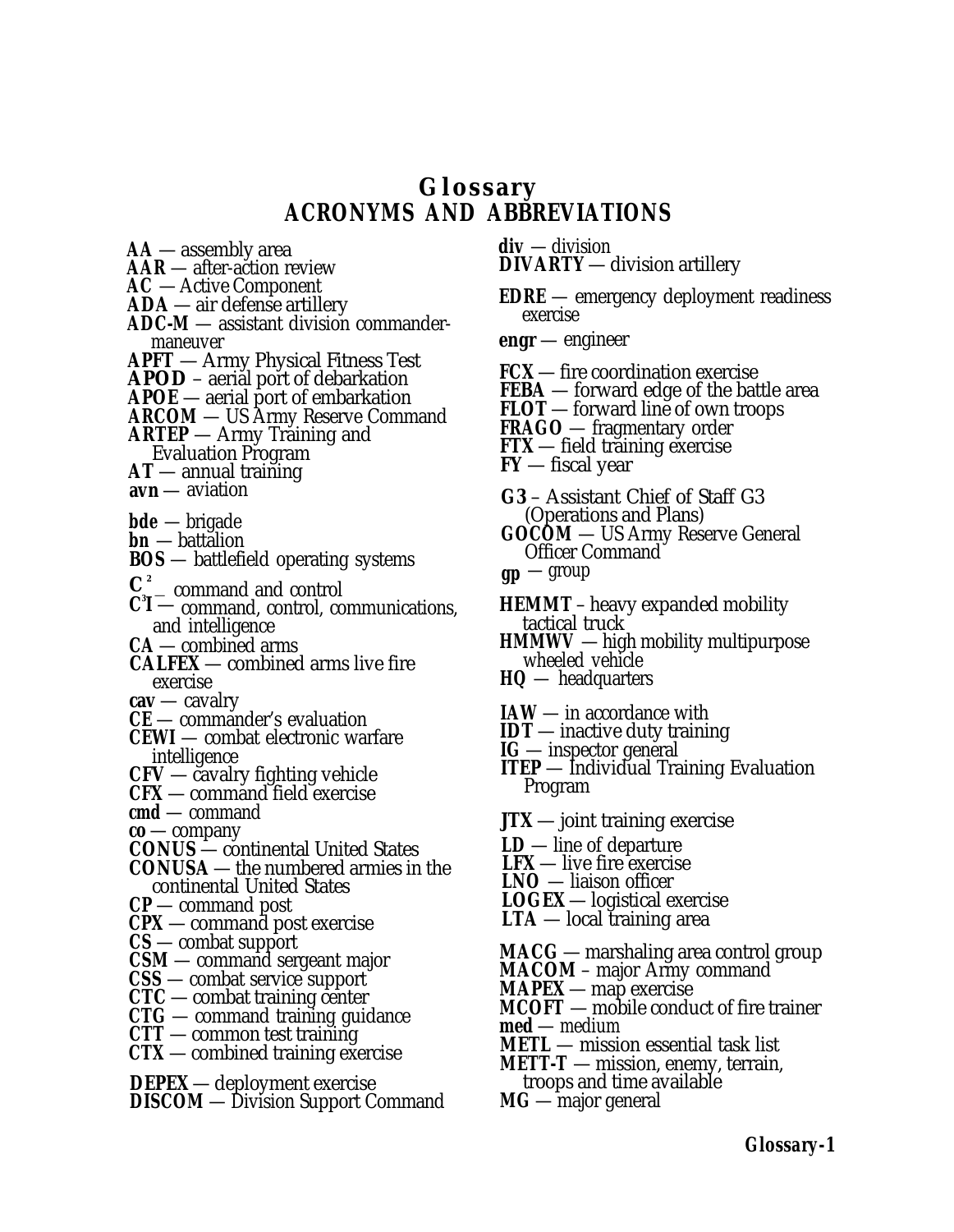- **MILES**  multiple integrated laser engagement system
- **mo**  month
- **mob**  mobility
- **MOS** military occupational specialty
- **MRA** maneuver rights area
- **MTA**  major training area
- **MTC**  Maneuver Training Command **MTOE** – modification table of
- organization and equipment
- **MTP**  mission training plan
- **MUSARC**  Major United States Army Reserve Command
- **NBC**  nuclear, biological, chemical
- **NCO**  noncommissioned officer
- **OCONUS**  outside continental United States
- **ODT**  overseas deployment for training
- **OPFOR**  opposing force
- **OPLAN**  operation plan
- **OPORD**  operation order

**OPTEMPO** – operating tempo

- **PBAC**  Program Budget Advisory Committee **plt** — platoon
- POL petroleum, oils, and lubricants
- **POMCUS**  prepositioning of material
- configured to unit sets
- **QTB**  quarterly training brief
- **QTG**  quarterly training guidance
- **RC**  Reserve Component
- **recy** recovery

**regt —** regiment **ROTC** – Reserve Officers' Training Corps

- **SA**  staging area
- **sep**  separate
- **sig**  signal
- **SOP**  standing operating procedure
- **SPOD** sea port of debarkation
- **SPOE**  sea port of embarkation
- **sqdn**  squadron
- **SQT**  skill qualification test
- **STARC**  state area command
- **STX**  situational training exercise

**T&EO** — training and evaluation outline

- **TADSS**  training devices, simulators, and simulations
- **TDA**  tables of distribution and allowances
- **TEWT**  tactical exercise without troops **TF** — task force
- **TOW**  tube-launched, optically tracked, wire-guided
- **TRADOC**  US Army Training and Doctrine Command

**UCOFT** — unit conduct of fire trainer **US** — United States **USAF** — United States Air Force

**veh** — vehicle

**YTB** — yearly training brief

**YTG** — yearly training guidance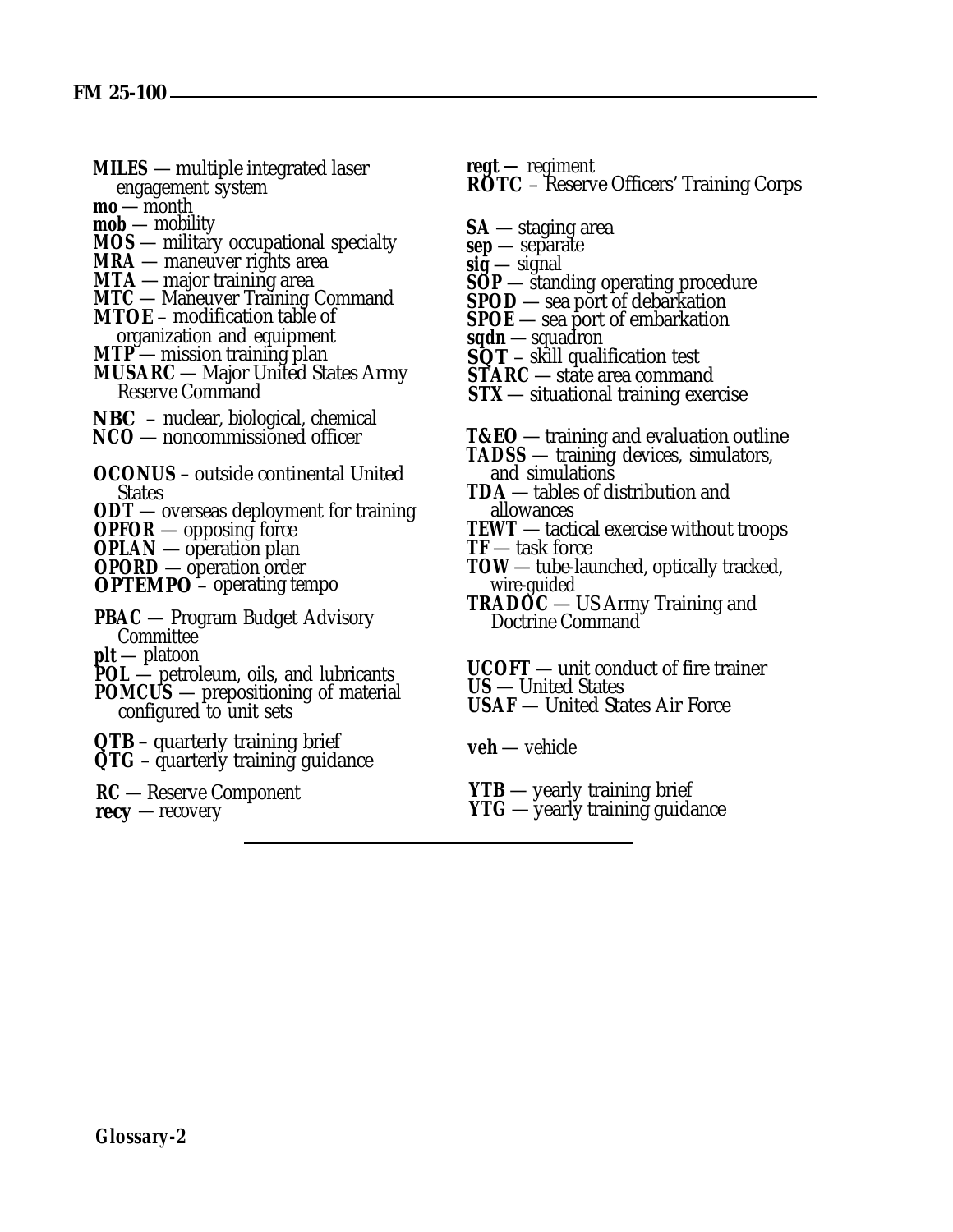#### **DEFINITIONS**

- **Active Component (AC):** That portion of the US Army in which organizations are comprised of personnel on full time duty in the active military service of the United States.
- **Active Duty Training (ADT):** A tour of duty for training Reserve Component soldiers. The soldier must be under orders to return to nonactive duty status when the ADT period is completed.
- **After-Action Review (AAR):** A method of providing feedback to units by involving participants in the training diagnostic process in order to increase and reinforce learning. The AAR leader guides participants in identifying deficiencies and seeking solutions.
- **Air Defense Battlefield Operating System:** All measures designed to nullify or reduce the effectiveness of attack by hostile aircraft or missiles after they are airborne.
- **Annual Training (AT):** The minimal period of annual active duty training a member performs to satisfy the annual training requirements associated with a Reserve Component assignment. It may be performed during one consecutive period or in increments of one or more days depending upon mission requirements.
- **Battalion Level Training Model (BLTM):** A desk top computer model used to estimate the miles or hours (operating tempo) required to support a training strategy. BLTM training strategies are described in terms of training events per year for each training readiness level.
- **Battlefield Operating Systems (BOS):** The major functions occurring on the battlefield and performed by the force to successfully execute operations. The seven systems are: (1) Maneuver, (2) Fire Support,  $(3)$  Air Defense,  $(4)$  Command and Control  $(C<sup>2</sup>)$ ,  $(5)$  Intelligence, (6) Mobility and Survivability, (7) Combat Service Support (CSS). Nuclear, Biological, and Chemical (NBC) must be integrated throughout each of the BOS.
- **Battle Focus:** The process of deriving peacetime training requirements from wartime missions.
- **Battle Task:** A task which must be accomplished by a subordinate organization if the next higher organization is to accomplish a mission essential task. Battle tasks are selected by the senior commander from the subordinate organizations' METL.
- **Combat Service Support Battlefield Operating System:** The support and assistance provided to sustain forces, primarily in the fields of logistics, personnel services, and health services.
- **Combat Training Center (CTC) Program:** An Army program established to provide realistic joint service and combined arms training in accordance with Army doctrine. It is designed to provide training units opportunities to increase collective proficiency on the most realistic battlefield available during peacetime. The four components of the CTC Program are: (1) the National Training Center (NTC),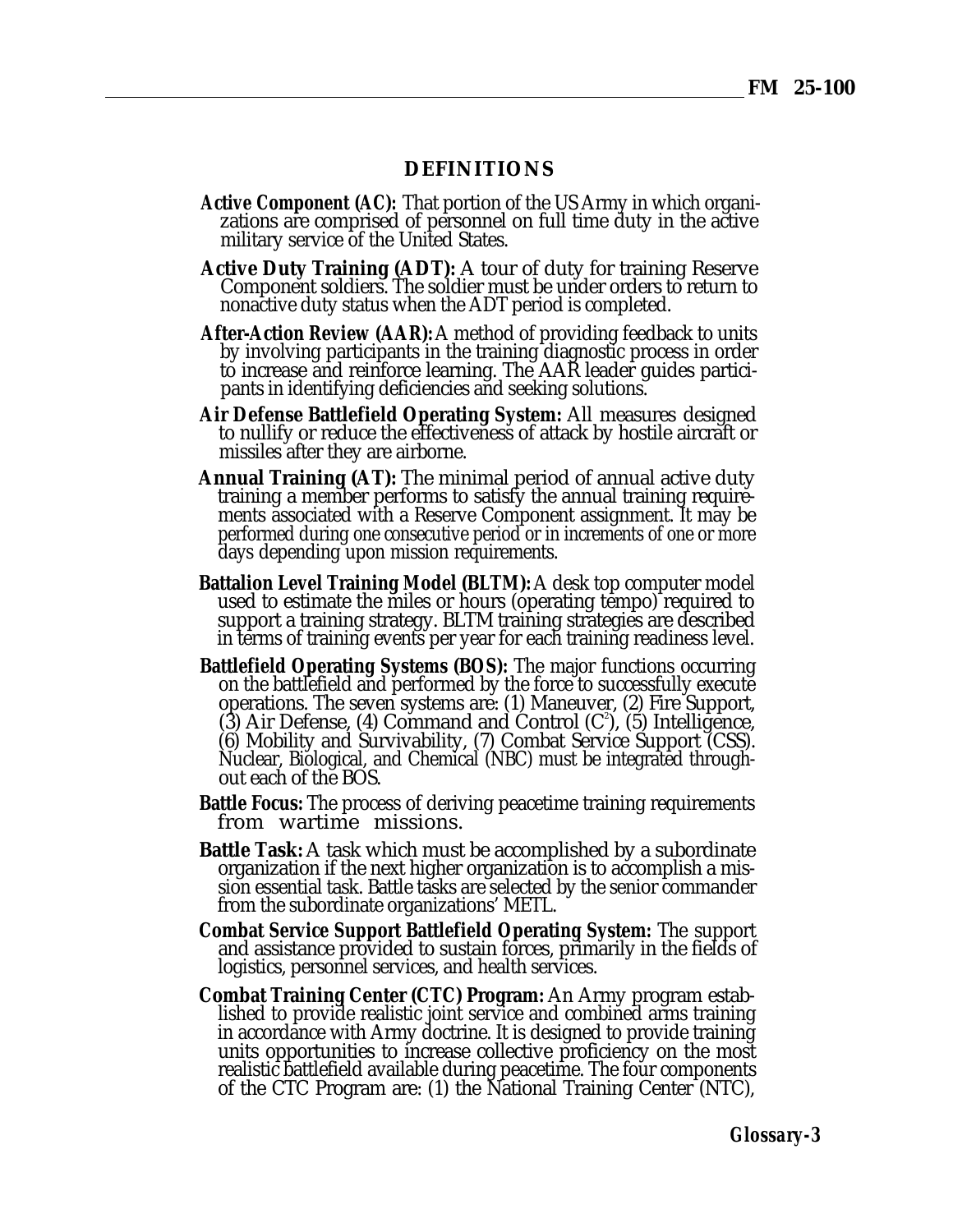(2) the Combat Maneuver Training Center (CMTC), (3) the Joint Readiness Training Center (JRTC), (4) the Battle Command Training Program (BCTP).

- **Combined Arms Live Fire Exercises (CALFEX):** High-cost, resourceintensive exercises in which player units move or maneuver and employ organic and supporting weapon systems using full-service ammunition with attendant integration of all CA, CS, and CSS functions.
- **Combined Arms and Services Training:** Collective training which is jointly conducted by associated combat, combat support, and combat service support units.
- **Combined Training Exercise (CTX):** A training exercise that is jointly conducted by military forces of more than one nation.
- **Command and Control (C<sup>2</sup> ) Battlefield Operating System:** The exercise of authority and direction by a properly designated commander over assigned forces in the accomplishment of the mission. Command and control functions are performed through an arrangement of personnel, equipment, facilities, and procedures employed by a commander in planning, directing, coordinating, and controlling forces and operations.
- **Command Field Exercise (CFX):** A field training exercise with reduced troop and vehicle density, but with full command and control and CSS units.
- **Command Post Exercise (CPX):** A medium-cost, medium-overhead exercise in which the forces are simulated and may be conducted from garrison locations or in between participating headquarters.
- **Command Training Guidance (CTG):** The long-range planning document published by division and brigades (or equivalents) in the Active and Reserve Components to prescribe future training and related activities.
- **Continental United States (CONUS):** United States territory, including the adjacent territorial waters, located within the North American Continent between Canada and Mexico.
- **Deployment Exercise (DEPEX):** An exercise which provides training for individual soldiers, units, and support agencies in the tasks and procedures for deploying from home stations or installations to potential areas of hostilities.
- **Doctrine:** Fundamental principles by which military forces guide their actions in support of objectives. It is authoritative but requires judgment in application.
- **Field Training Exercise (FTX):** A high-cost, high-overhead exercise conducted under simulated combat conditions in the field. It exercises command and control of all echelons in battle functions against actual or simulated opposing forces.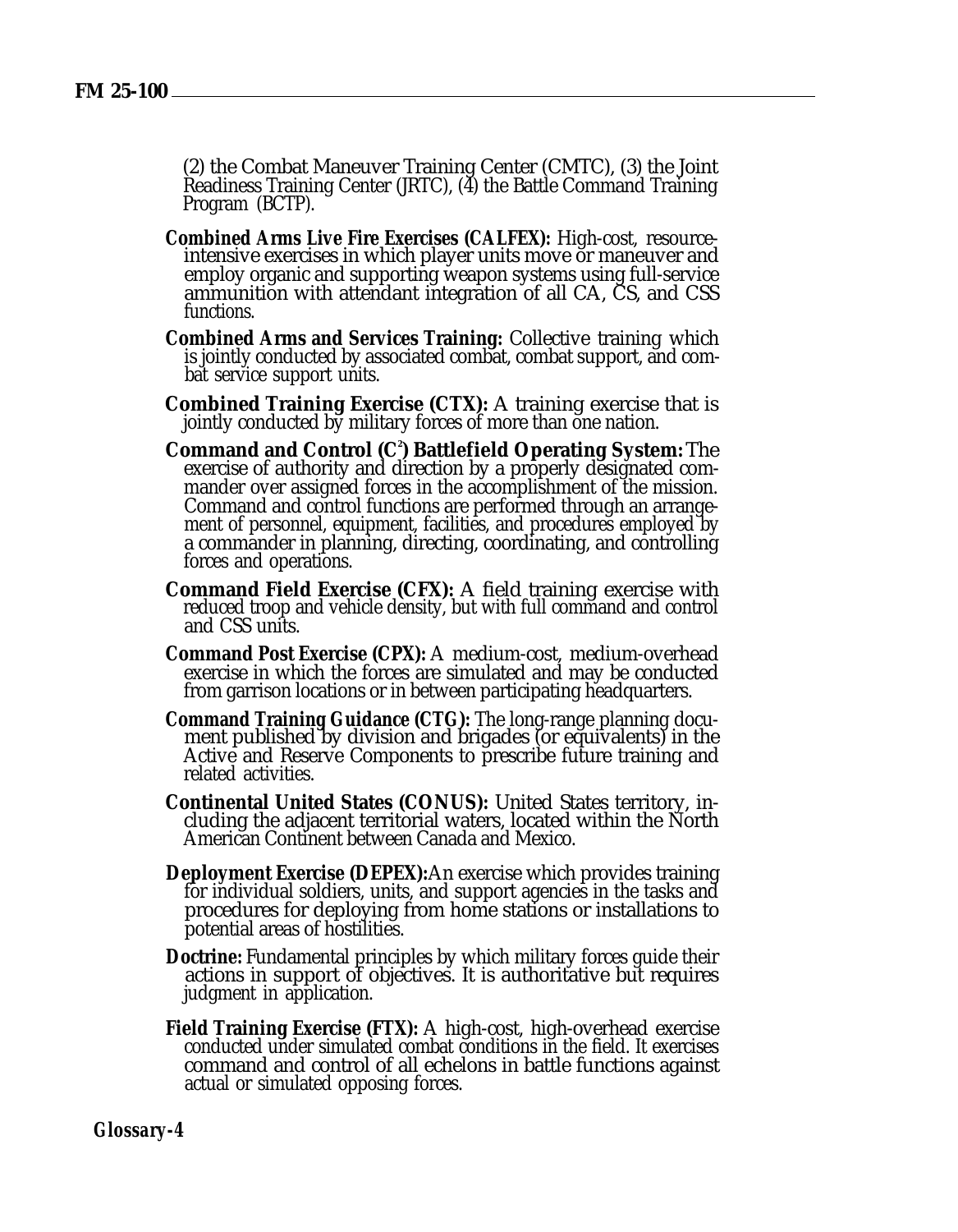- **Fire Coordination Exercise (FCX):** A medium-cost, reduced-scale exercise that can be conducted at platoon, company/team, or battalion/task force level. It exercises command and control skills through the integration of all organic weapon systems, as well as indirect and supporting fires. Weapon densities may be reduced for participating units, and subcaliber devices substituted for service ammunition.
- **Fire Support Battlefield Operating System:** The collective and coordinated use of target acquisition data, indirect fire weapons, armed aircraft (less attack helicopters), and other lethal and nonlethal means against ground targets in support of maneuver force operations.
- **Force Integration:** The process of incorporating new doctrine, equipment, and force structure into an organization while simultaneously sustaining the highest possible levels of combat readiness.
- **Inactive Duty Training (IDT):** Authorized training performed by a Reserve Component member not on active duty or active duty for training, and consisting of regularly scheduled unit training assemblies, additional training assemblies, or equivalent training periods.
- **Intelligence Battlefield Operating System:** The collection of functions that generate knowledge of the enemy, weather, and geographical features required by a commander in planning and conducting combat operations.
- **Logistics Exercise (LOGEX):** An exercise which concentrates on training tasks associated with the combat service support battlefield operating system.
- **Maneuver Battlefield Operating System:** The employment of forces on the battlefield through movement and direct fires, in combination with fire support, to achieve a position of advantage in respect to enemy ground forces in order to accomplish the mission.
- **Map Exercise (MAPEX):** A low-cost, low-overhead training exercise that portrays military situations on maps and overlays that may be supplemented with terrain models and sand tables. It enables commanders to train their staffs in performing essential integrating and control functions under simulated wartime conditions.
- **Mission:** The primary task assigned to an individual, unit, or force. It usually contains the elements of who, what, when, where, and the reasons therefore, but seldom specifies how.
- **Mission Essential Task:** A collective task in which an organization must be proficient to accomplish an appropriate portion of its wartime mission(s).
- **Mission Essential Task List (METL):** A compilation of collective mission essential tasks which must be successfully performed if an organization is to accomplish its wartime mission(s).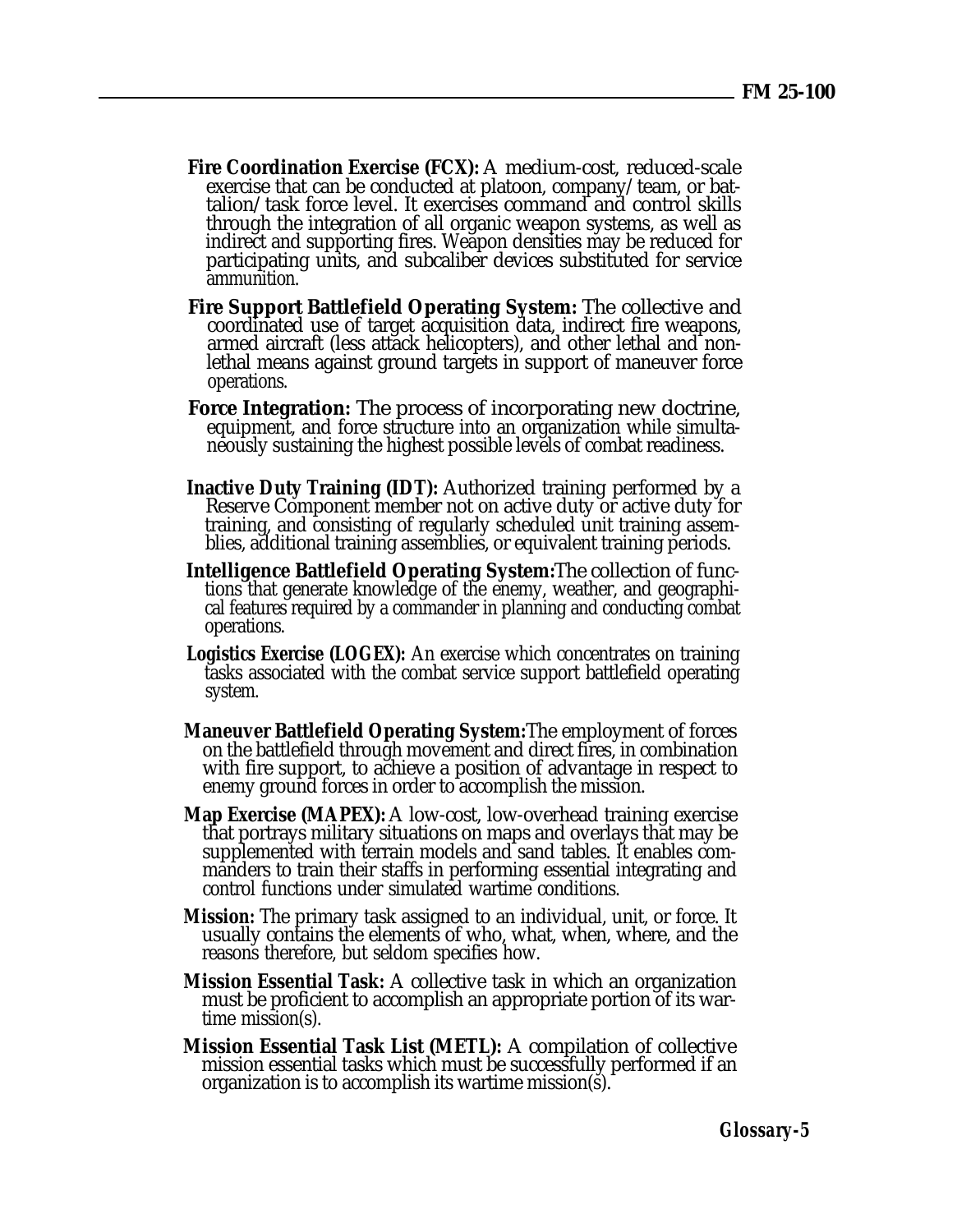- **Mission Training Plan (MTP):** Descriptive training document which provides units a clear description of "what" and "how" to train to achieve wartime mission proficiency. MTPs elaborate on wartime missions in terms of comprehensive training and evaluation outlines, and provide exercise concepts and related training management aids to assist field commanders in the planning and execution of effective unit training.
- **Mobility and Survivability Battlefield Operating System:** The capability of the force permitting freedom of movement relative to the enemy while retaining the ability to fulfill its primary mission. The Mobility and Survivability BOS also include those measures that the force takes to remain viable and functional by protection from the effects of enemy weapons systems and natural occurrences.
- **Multiechelon Training:** A training technique to simultaneously train more than one echelon on different tasks.
- **Operating Tempo (OPTEMPO):** The annual operating miles or hours for the major equipment system in a battalion-level or equivalent organization. OPTEMPO is used by commanders to forecast and allocate funds for fuel and repair parts for training events and programs.
- **Organizational Assessment:** A process used by Army senior leaders to analyze and correlate evaluations of various functional systems, such as training, logistics, personnel, and force integration to determine an organization's capability to accomplish its wartime mission.
- **Pre-Execution Checks:** The informal planning and detailed coordination conducted during preparation for training.
- **Quarterly Training Briefing (QTB):** A conference conducted by AC division commanders to approve the short-range plans of battalion commanders.
- **Quarterly Training Guidance (QTG):** An Active Component training management document published at each level from battalion to division that addresses a three-month planning period. The QTG adjusts, as required, and further develops the training guidance contained in long-range plans, to include specific training objectives for each major training event.
- **Reserve Component (RC):** Individuals and units assigned to the Army National Guard or the US Army Reserve, who are not in active service, but who are subject to call to active duty.
- **Situational Training Exercise (STX):** A mission-related, limited exercise designed to train one collective task, or a group of related tasks or drills, through practice.
- **Slice:** A term used to describe a grouping of combat, combat support, and combat service support units which are task organized for wartime missions or are habitually associated for peacetime training.

*Glossary-6*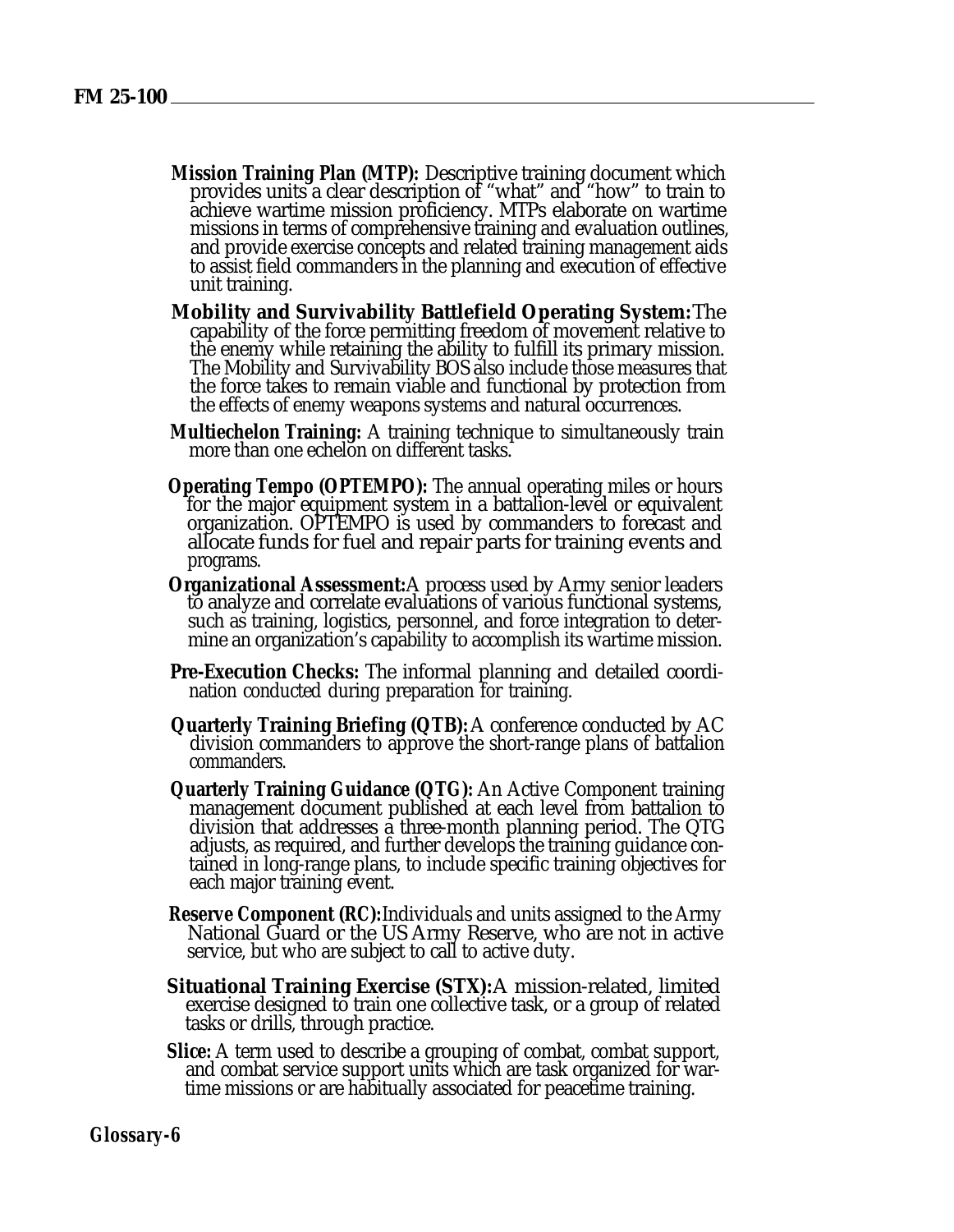- **Tactical Exercise Without Troops (TEWT):** A low-cost, low-overhead exercise conducted in the field on actual terrain suitable for training units for specific missions. It is used to train subordinate leaders and battle staffs on terrain analysis, unit and weapons emplacement, and planning the execution of the unit mission.
- **Task:** A clearly defined and measurable activity accomplished by individuals and organizations. Tasks are specific activities which contribute to the accomplishment of encompassing missions or other requirements.
- **Training:** The instruction of personnel to individually and collectively increase their capacity to perform specific military functions and tasks.
- **Training Assessment:** An analytical process used by Army leaders to determine an organization's current levels of training proficiency on mission essential tasks.
- **Training Evaluation:** The process used to measure the demonstrated ability of individuals and units to accomplish specified training objectives.
- **Training and Evaluation Outline (T&EO):** A summary document prepared for each training activity that provides information on collective training objectives, related individual training objectives, resource requirements, and applicable evaluation procedures.
- **Training Management:** The process used by Army leaders to identify training requirements and subsequently plan, resource, execute, and evaluate training.
- **Training Meeting:** A periodic meeting conducted by platoon, company, and battalion key leaders to review past training, plan and prepare future training, and exchange timely training information between participants.
- **Training Objectives:** A statement that described the desired outcome of a training activity. A training objective consists of the following three parts:

(1) Task. A clearly defined and measurable activity accomplished by individuals or organizations.

(2) Condition(s). The circumstances and environment in which a task is to be performed.

(3) Standard. The minimum acceptable proficiency required in the performance of a particular training task.

- **Training Requirements:** The difference between demonstrated and desired levels of proficiency for mission essential or battle tasks.
- **Training Resources:** Those resources (human, physical, financial, and time) used to support training. They may be internally controlled by an organization or externally controlled by a headquarters that allocates their use to units as required.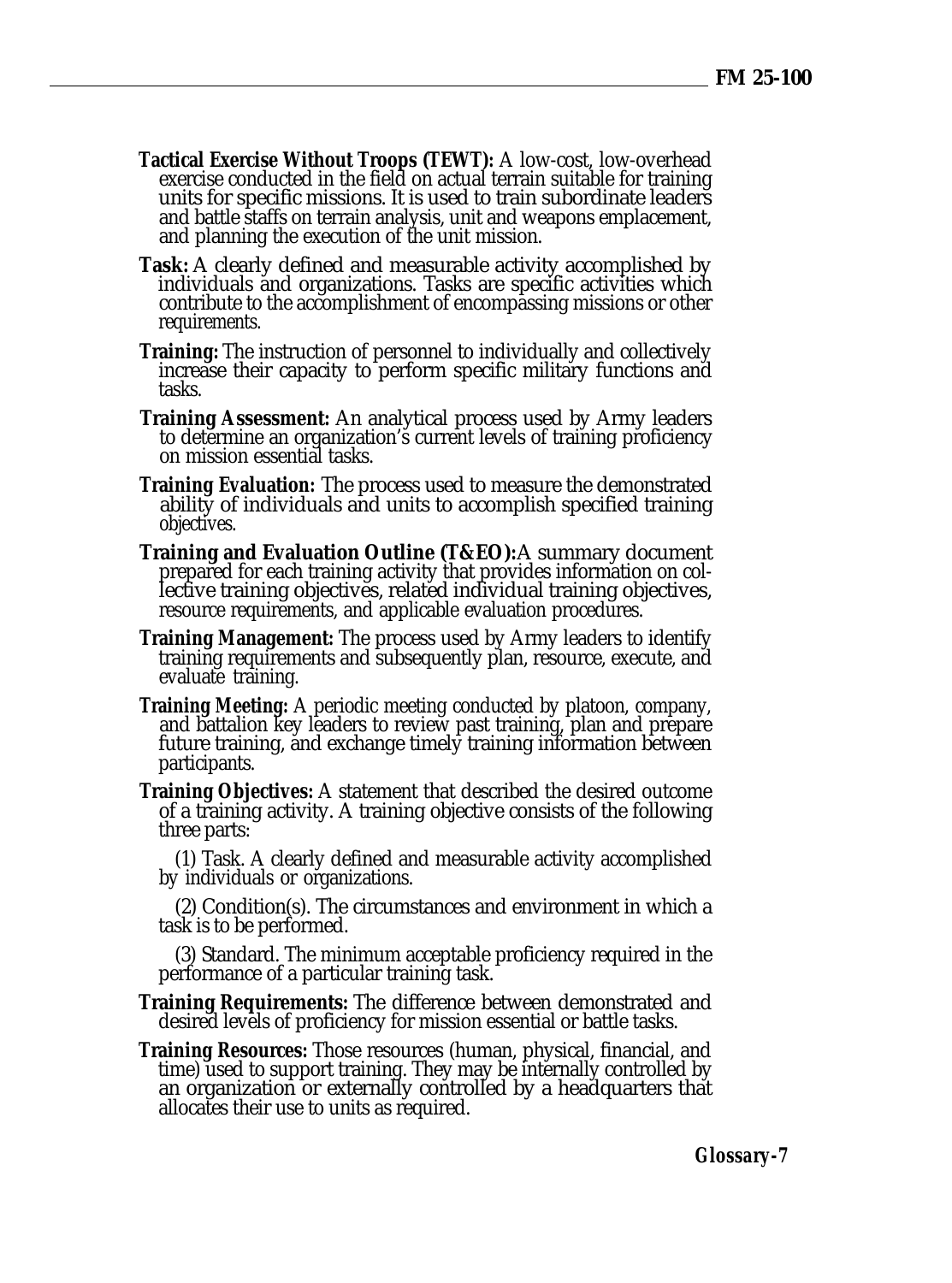- **Training Schedule:** A document prepared at company level that specifies the "who," "what," "when," and "where" of training to be conducted by the unit.
- **Training Strategy:** The method(s) used to attain desired levels of training proficiency on mission essential tasks.
- **Yearly Training Briefing (YTB):** A conference conducted by RC division commanders to approve the short-range plans of battalion commanders.
- **Yearly Training Guidance (YTG):** A Reserve Component training management document published at each level from battalion to division that addresses a one-year planning period. The YTG adjusts, as required, and further develops the training guidance contained in long-range plans, to include specific training objectives for each major training event.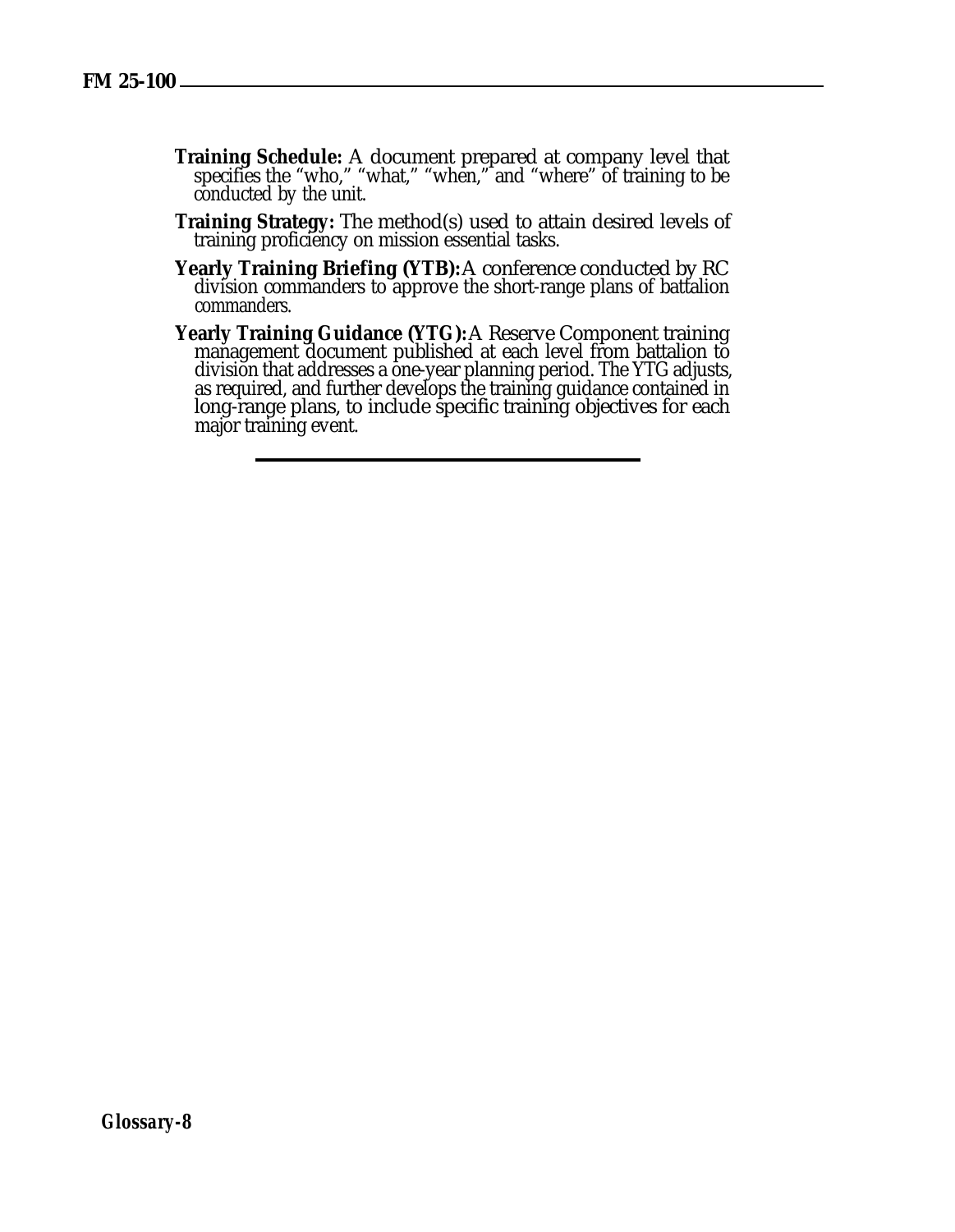# Index

Active Component training, 1-2 near-term planning cycle, 3-19 (fig) long-range planning cycle, 3-6 (fig) scheduling of training events, 3-6, 3-7 short-range planning cycle, 3-13 (fig) after-action review, 5-1, 5-2 advantages of, 5-1, 5-2 parts of, 5-2 annual training, 1-2 assessment, organizational, 5-3, 5-4 band of excellence,  $1-4$ ,  $1-5$  (fig) battle books, 2-4 battlefield operating systems, 2-4, 2-7 and training events, 3-9, 3-10 battle focus, 1-7, 1-8 (fig), 1-9, 3-4 METL development, 2-3, 2-4 RC METL development, 2-5, 2-6 TDA METL development, 2-6 battle rosters, 4-3 battle tasks, 2-7 through 2-9 (fig) defined. 2-7 example list, 2-8 (fig) block leave, 3-9 brigade slice, 1-3 calendar, planning long-range, 3-6, 3-7 short-range, 3-13, 3-14 combat training centers, 1-2, 3-9, 3-10 combined arms and services training, 1-3 command climate and evaluation data. 5-3 and training, 1-7 commander's guidance, 3-2 command sergeant major. See NCO training responsibilities command training guidance long-range, 3-5, 3-6 short-range 3-12, 3-13 communications, 1-5, 1-6 CONUS units, 1-2 decentralization, training execution, 4-1 distracters, training, 1-7, 3-7, 4-2

division slice, 1-3 doctrine, and training, 1-4 evaluations, training documentation, 5-1 external, 3-9, 3-10, 5-1 formal, 5-1 informal, 5-1 internal, 5-1 evaluators, 4-2, 5-1, 5-2 external directives, 2-1, 2-2 (fig), 2-3 feedback, training through AARs, 5-1 real time, 5-1 to senior leaders, 4-1 sources of, 5-3 to subordinates, 3-19 FM 100-5, 1-4 goals, organizational, 3-2 inactive duty training, 1-2 individual task list, 2-5 **ITEP, 1-4** leader development, 1-6, 1-7, 3-17, 4-4 local training areas, 1-2, 1-3 long-range planning calendar, 3-6, 3-7 long-range planning cycle Active Component, 3-6 (fig) Reserve Components, 3-7 (fig) maintenance, 1-4 major training area, 1-3 maneuver commander, 1-3 maneuver rights area, 1-2 mission essential task list (METL) approval. 2-4 coordination, 2-4 development process, 2-1 example,  $2-3$  (fig),  $2-5$  (fig) fundamentals, 2-4 inputs, 2-1, 2-2 in planning process, 3-1 Reserve Components, 2-5, 2-6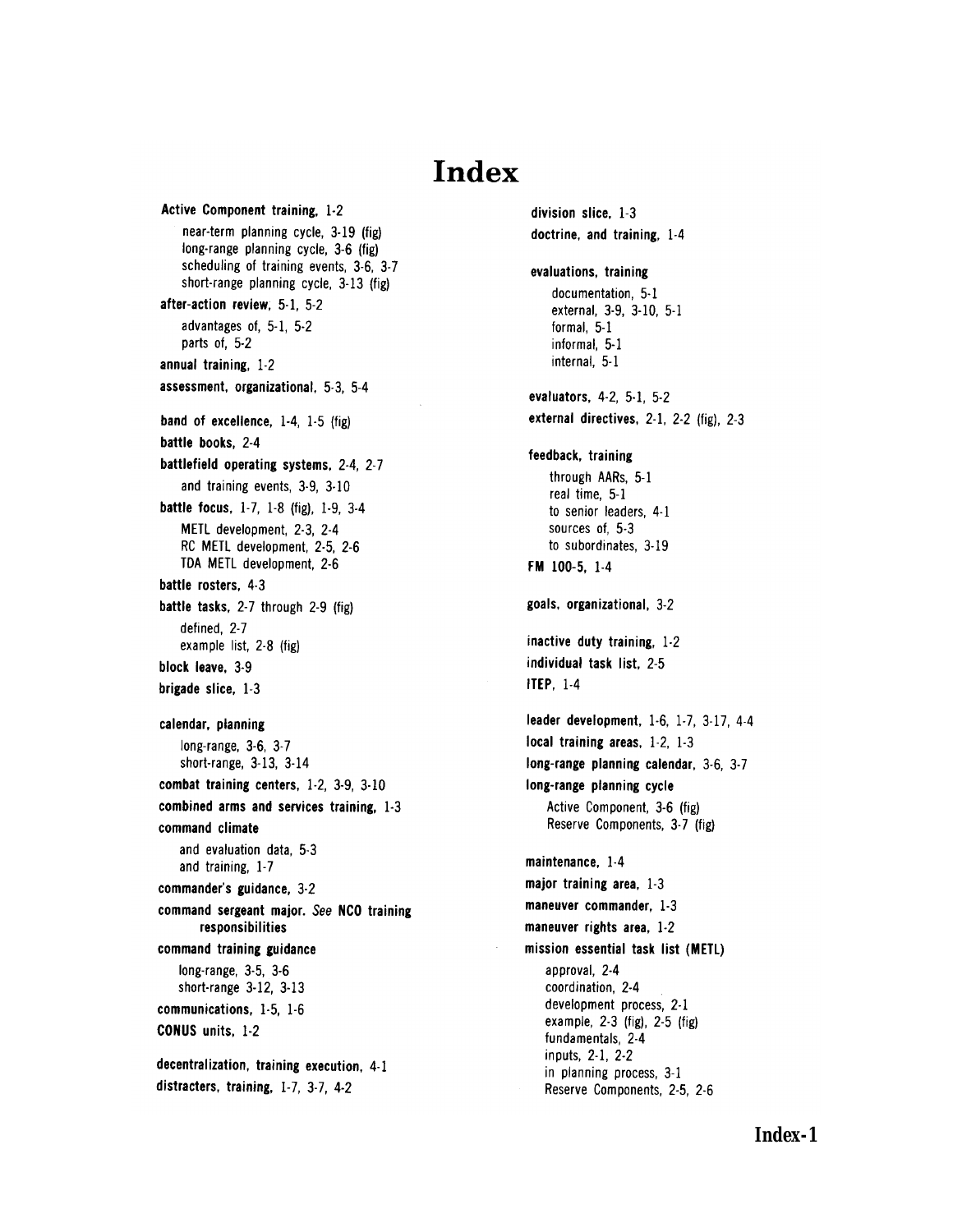mission essential task list (METL) in resource planning, 3-10 support organizations. 2-4 TDA organizations, 2-5, 2-6 mission training plans, 1-4, 2-1 multiechelon training, 1-4, 3-14 through 3-16, 3-17 NCO training responsibilities, 1-9, 2-5, 4-3, 4-4 individual training program, 3-12 in training assessment, 3-2 training briefing, 3-17, 3-18 near-term planning training meetings, 3-18 training schedules, 3-18, 3-19 OCONUS units, 1-2 operating tempo (OPTEMPO). 3-11 organizational assessment. 5-3. 5-4 planning calendar long-range, 3-6, 3-7 short-range, 3-13, 3-14 pre-execution checks, 4-2 principles of training, 1-3 through 1-7 challenging training, 1-4 combined arms and services team. 1-3 commanders as trainers. 1-5 doctrine and training, 1-4 maintenance, 1-4 multiechelon training, 1-4 performance-oriented training, 1-4 proficiency sustainment, 1-4, 1-5 realism in training, 1-3, 1-4 proficiency combined arms, 1-3 future, 3-5 mission essential tasks, 1-6 ratings of, 3-2 sustainment of, 1-4, 3-2, 4-2 and training assessment, 3-1, 3-2 quarterly training briefing (OTB), 3-17 quarterly training guidance (QTG), 3-12, 3-13 (fig), 3-17 realism in training,  $1-3$ ,  $1-4$ ,  $4-3$ **Reserve Components** long-range planning cycle 3-11 (fig) METL developments, 2-5, 2-6 multiechelon training, 3-16 (fig)

**Reserve Components** near-term planning cycle, 3-19 (fig) pre-execution checks. 4-2 resource consideration. 3-12 scheduling of training events, 3-9 short-range planning cycle, 3-13 (fig) Reserve Component training, 1-2, 1-3 safety, training, 1-3, 4-3 senior leaders personal involvement in training, 1-7 in training evaluations, 5-3, 5-4 in training execution, 4-1 training responsibilities, 1-5 through 1-7 training vision, 1-5, 3-4 short-range planning calendar, 3-13, 3-14 short-range planning cycle. 3-13 (fig) slice, 1-3, 3-17 staff training, 4-4 standards, 1-6, 1-7, 5-1 training objectives, 2-6 subordinates, development of, 1-6, 1-7 support organizations, METL, 2-4 sustainment training, 1-4, 3-2, 4-3 TDA, METL development, 2-5, 2-6 time management systems, 1-7, 3-8 (fig), 3-9 trainers commanders as, 1-5 through 1-7 duties of, 4-2 preparation of, 4-2 training Active Component, 1-2 centralized planning, 1-6 challenges in,  $1-1$ ,  $1-2$ challenging, 1-4 combat-level, 1-3 combined arms and services, 1-3 communications in, 1-6 decentralized execution. 1-6 distractions, elimination of, 1-7 and doctrine, 1-4 execution requirements, 4-1 through 4-4 good, characteristics of, 4-2 leader, 4-2 maintenance, 1-4

multiechelon, 1-4, 3-9, 3-15 (fig), 3-16 (fig), 3-17 peacetime, 1-7, 2-3 performance-oriented, 1-4

#### *Index-2*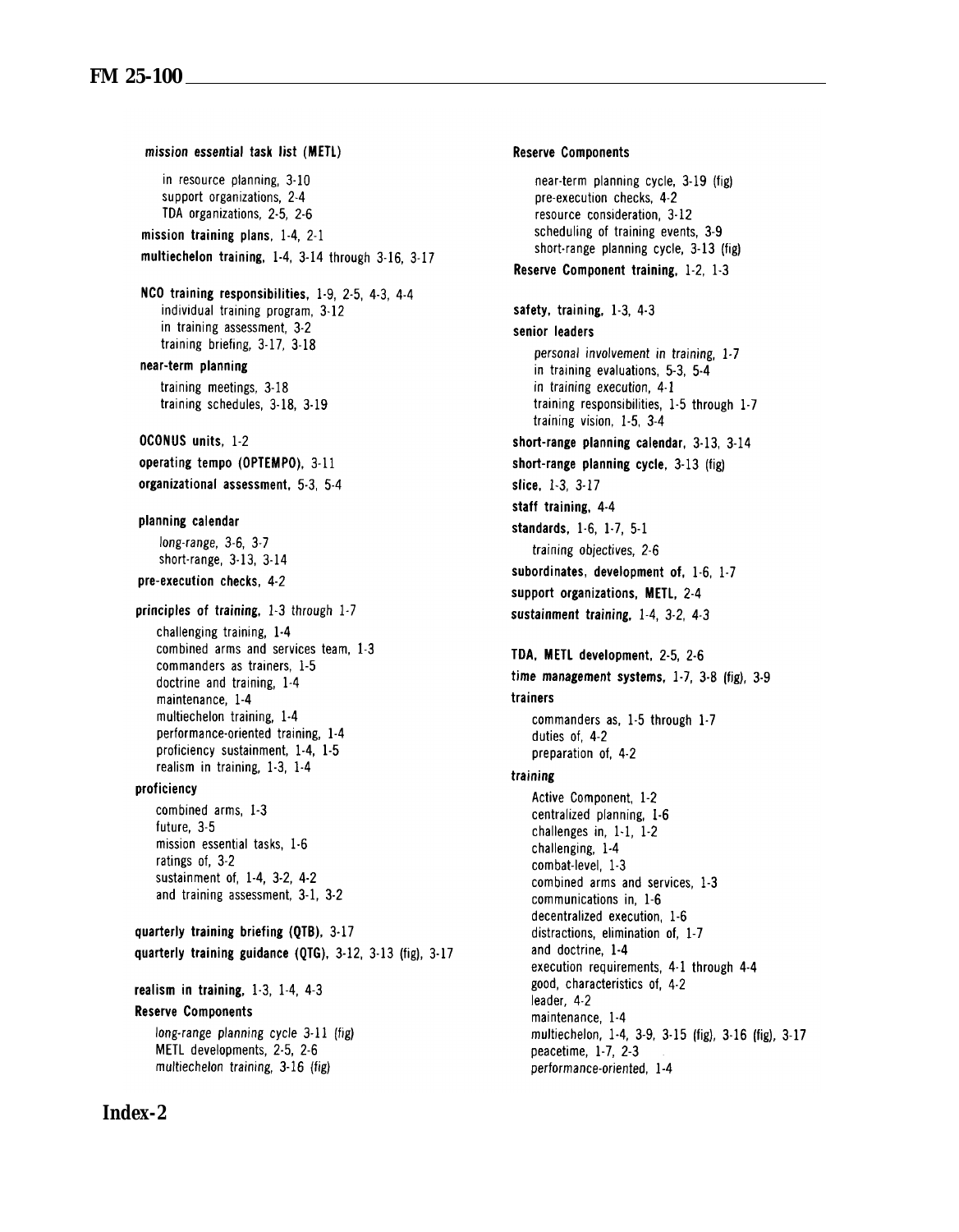#### training

planning process, 3-1 preparation for, 4-2 principles of. See principles of training proficiency ratings, 3-2 realism in, 1-3, 1-4, 4-2, 4-3 Reserve Components, 1-2, 1-3 safety in, 1-3, 4-3 and senior leaders. See senior leaders staff, 4-4 and success on battlefield, 1-1, 1-2 sustainment, 1-4, 3-2, 4-3 training assessment, 3-1, 3-2 training briefing,  $3-17$ ,  $3-18$ ,  $5-1$ training contract, 3-17 training devices, simulators, and simulations (TADSS).  $4.3$ training distracters, 3-7, 4-1 training and evaluation outlines (T&EOs), 4-4 training evaluations, 5-1, 5-2 training events externally supported, 3-9, 3-10 long-range planning, 3-8 (fig), 3-9 short-range planning, 3-14 training guidance command, 3-5, 3-6

short-range, 3-12, 3-13

training management, 1-9 cycle (fig), 1-9 slice approach, 1-3 training meetings, 3-18, 4-2 training objectives, 2-6, 2-7, 4-2 training plans comparison of, 3-4 (fig) long-range, 3-4 (fig), 3-5 through 3-11, 3-12 near-term, 3-4 (fig), 3-18, 3-19 short-range, 3-4 (fig), 3-12 through 3-17, 3-18 training resources long-range planning, 3-10 through 3-11, 3-12 Reserve Components, 3-12 short-range planning, 3-17 training schedules near-term, 3-18 training support, coordination, 4-1 training vision, 1-5, 3-2

war plans, 2-1

yearly training briefing (YTB), 3-17 yearly training guidance (YTG), 3-12, 3-13 (fig)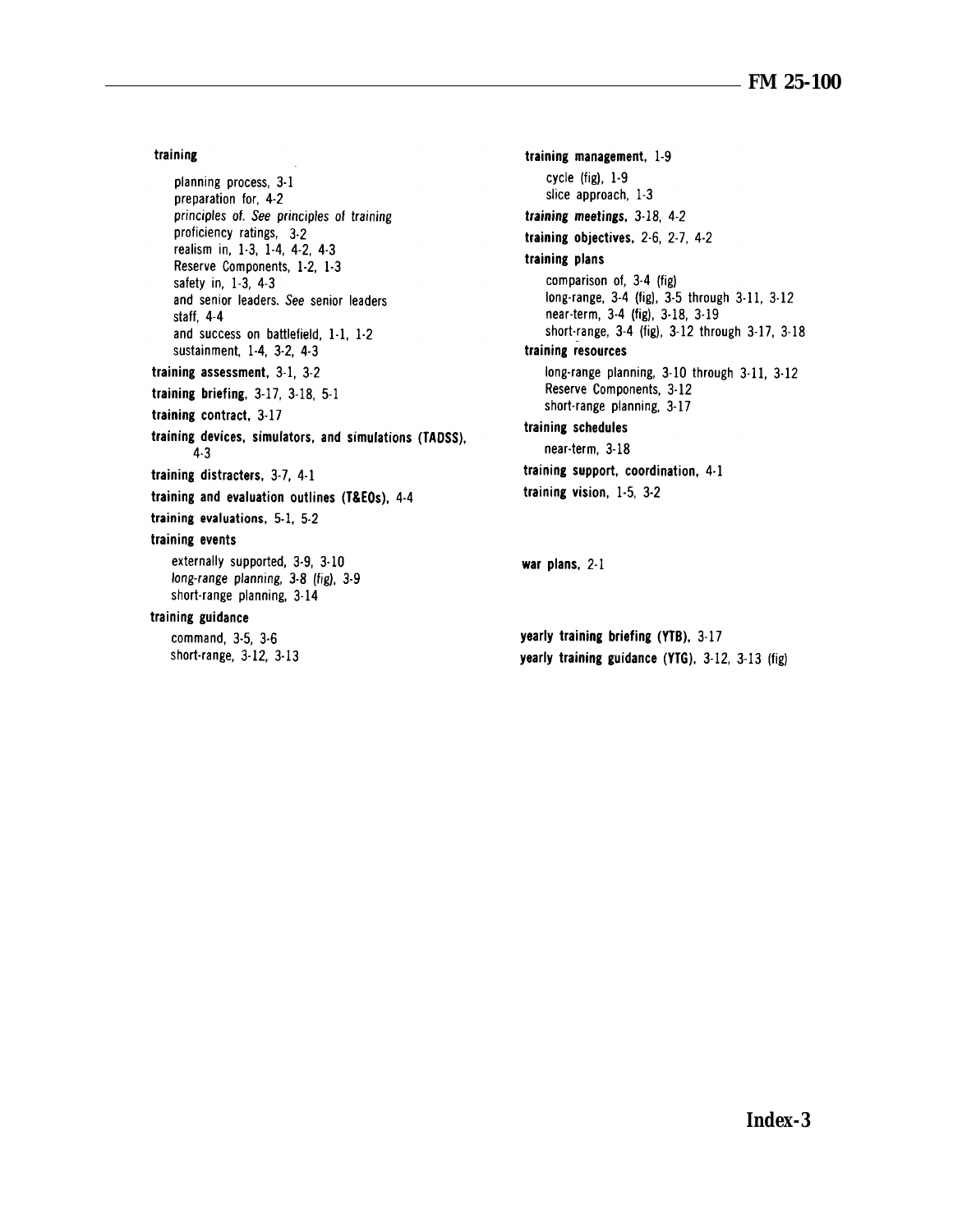**FM 25-100** 15 NOVEMBER 1988

By Order of the Secretary of the Army:

**CARL E. VUONO** *General United States Army Chief of Staff*

Official:

#### **WILLIAM J. MEEHAN II** *Brigadier General, United States Army The Adjutant General*

#### DISTRIBUTION:

*Active Army, ARNG, and USAR:* To be distributed in accordance with DA Form 12-11 E, Requirements for FM 25-1, Training (Qty rqr block no. 1080) and FM 100-5, Operations (Qty rqr block no. 51 2).

✩ U.S. GOVERNMENT PRINTING OFFICE: 1989 627-027/80173